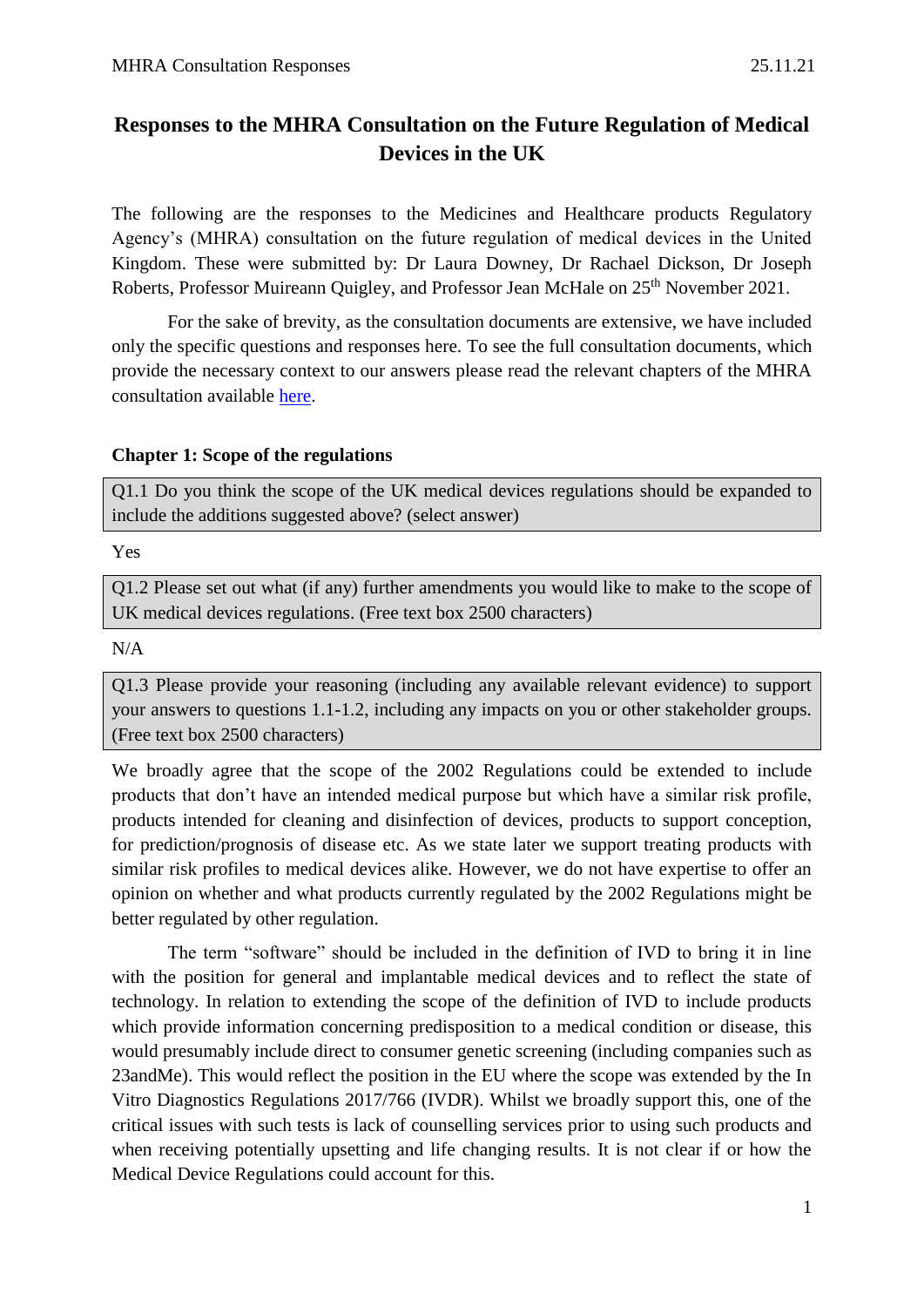The example provided of the replacement of the word "handicap" with "disability" we would expect to have been made automatically. This is in line with international approaches to such matters; e.g. the United Nation Convention on the Rights of Persons with Disabilities.

Q1.4 Should we make clear that 'intended purpose' is to be construed objectively and that key materials such as a manufacturer's technical documentation may be used as evidence of intended purpose? (select answer)

Yes

Q1.5 Please set out the reasoning for your reply to questions 1.4, including your views on the materials that should be taken to evidence intended purpose, and any implementation considerations and expected impacts of any proposed changes. (Free text box 2500 characters)

In general, an objective test is desirable to avoid attempts to get around the regulations, or being captured by them, simply by claiming other intended purposes. Current MHRA guidance seems to reflect a partial objective interpretation of this clause already – with statements to the effect that claims on, for example, packaging that a device does not have a medical purpose will not exclude a device from the regulations where all other information clearly depicts a medical use. It is not clear if this objective test will extend to devices that might be put to medical purposes, but for which their advertised and "intended purpose" according to their instructions and other marketing materials falls short of this classification. This might occur, for example, in the cases of a large number of health and well-being apps.

This might not be such an issue if the scope is broadened to include/up-classify devices that do not have a medical purpose, but have a similar risk profile to medical devices. However, this may depend on whether there is a definitional change or whether specific devices/categories of device are named and included as within the scope of the regulations. Nevertheless, the position should be clarified one way or another.

## *Section 2: Products without a medical purpose*

Q2.1 Do you think the scope of the UK medical devices regulations should be broadened to include devices without a medical purpose with similar risk profiles to medical devices? (select answer)

## Yes

Q2.2 Please provide your reasoning for your response to question 2.1 (Free text box 2500 characters)

In line with our earlier comments, devices that do not have a medical purpose, but which have a similar risk profile to medical devices should be up-classified to improve safety requirements. It would bring into the scope of the Regulations devices that have risk profiles similar to medical devices and which interact with the body in similar ways to medical devices. Including them within the scope would enable the Regulations to treat like with like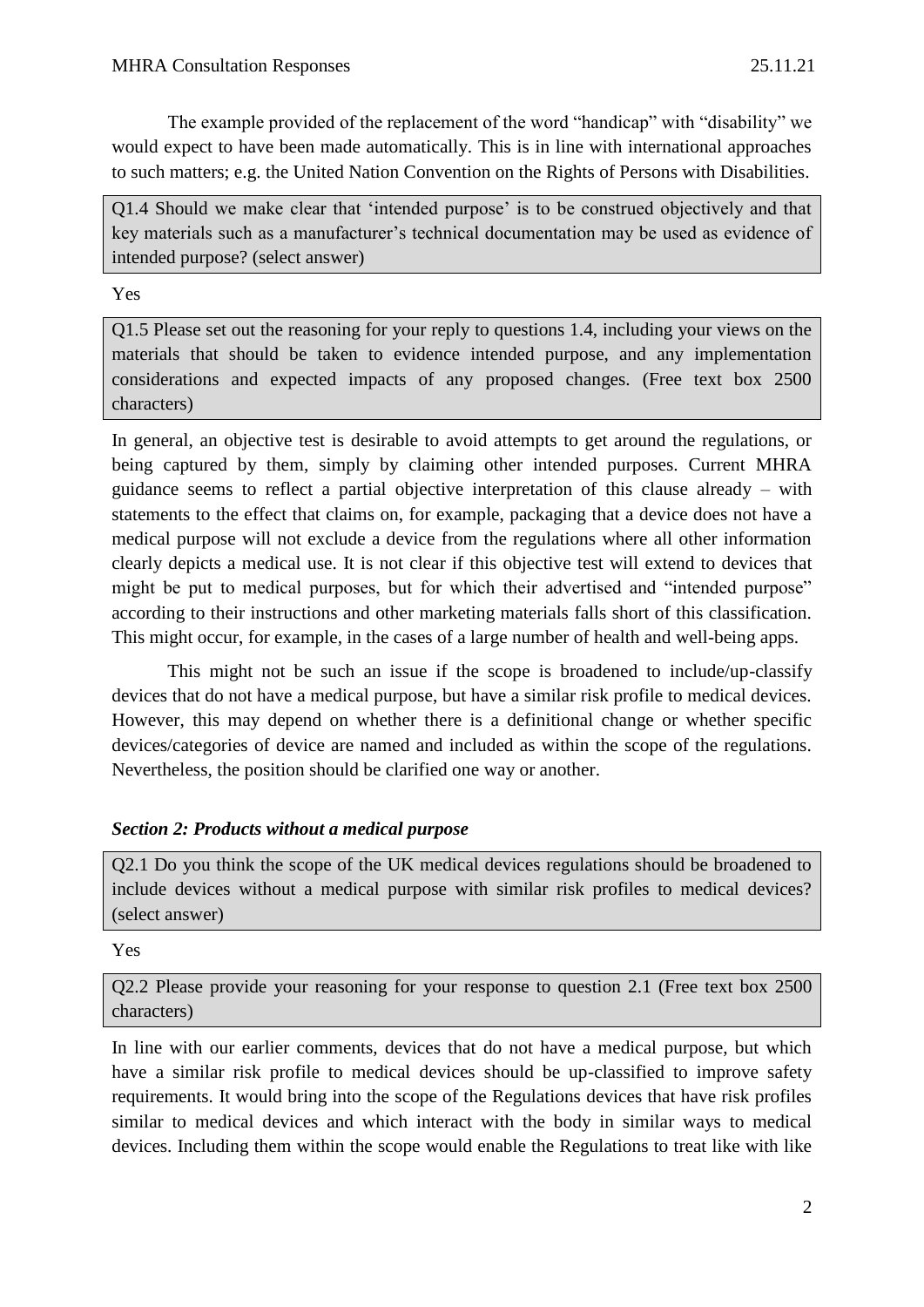and thus increase safety precautions for products with similar potential (adverse) consequences for patients and end-users.

Q2.3 If you answered yes to question 2.1:

a. Please outline which product which products from the list at paragraph 2.3, and any others, you consider should be brought into scope of the UK medical devices regulations. (tick boxes)

- Non-prescription contact lenses or other items intended to be introduced into or onto the eye for cosmetic rather than medical purposes, including those which contain software
- Products intended to be totally introduced into the human body through surgically invasive means
- Products intended to be partially introduced into the human body through surgically invasive means
- Substances, combinations of substances, or items intended to be used for facial or other dermal or mucous membrane filling by injection, excluding those for tattooing
- Equipment (including software) intended to be used to reduce remove or destroy adipose tissue, such as equipment for liposuction, lipolysis or lipoplasty
- High intensity electromagnetic radiation (e.g. infra-red, visible light and ultra-violet) emitting equipment intended for use on the human body, including coherent and noncoherent sources, monochromatic and broad spectrum, such as lasers and intense pulsed light equipment, for skin resurfacing, tattoo or hair removal or other skin treatment
- Equipment intended for brain stimulation that applies electrical currents or magnetic or electromagnetic fields that penetrate the cranium to modify neuronal activity in the brain
- Diagnostic tests for health and wellbeing e.g. genomic testing for diet/nutrient optimisation, genomic testing for skin care, lactate testing for fitness training

b. Please describe how these products should be assessed to ensure that they are safe and perform as intended. (Free text box 2500 characters)

This is an issue which is explored later in the consultation document. They should be treated in the same way as clinical devices- please see later responses.

c. Please outline how you think these products should be classified (for example, whether they should be classified in line with medical devices that have similar functions and risks) (Free text box 2500 characters)

We believe these products should be classified according to their risk profile in line with other medical devices. As stated in previous responses, this would treat like cases as like and improve safety.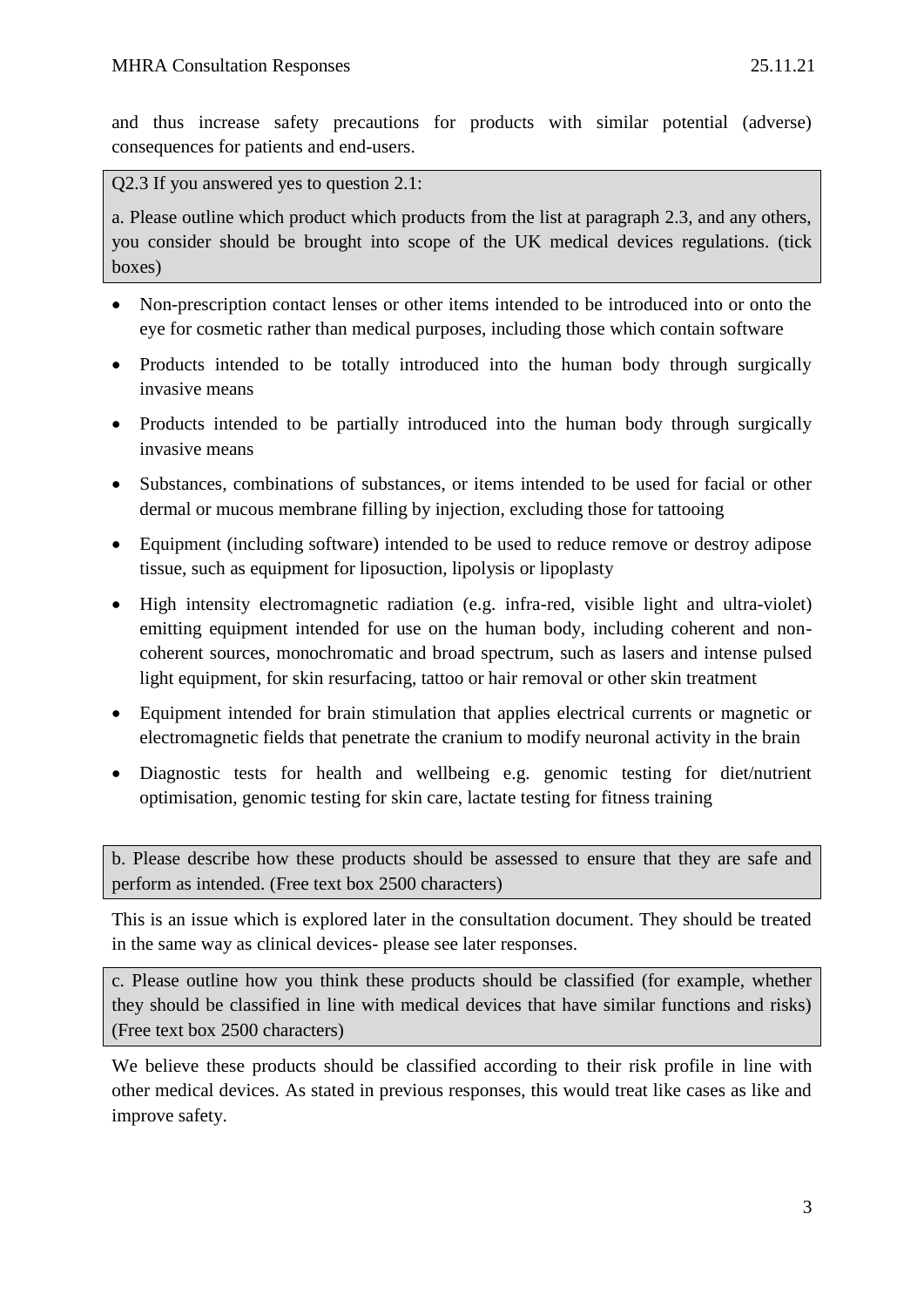Q2.4 Do you think that manufacturers of the products listed at paragraph 2.3 should be required to register them with the MHRA? (see Chapter 4, Section 21 for further information on registration requirements). (Select answer)

Yes

Q2.5 Please provide any other comments you wish to make about the possible regulation of products without a medical purpose as medical devices and your reasoning (including any available relevant evidence) to support your answers to questions 2.1-2.4. Please include any impacts on, and implementation considerations for, you or other stakeholder groups. (Free text box 2500 characters).

The scope of the regulations should be expanded to include devices that don't have an intended medical purpose to reduce the prospect of risk to end-users. Such products pose considerable risk to end-users and in areas in relation to dermal fillers there have been calls for some years for tighter regulation both in this country and outside the jurisdiction. A move to include them in this new Regulation would be timely.

However, products that do not have a medical purpose and that are used for aesthetic rather than medical purposes should not have to show "clinical benefit" in the same way that products with a medical purpose do as they are not intended to provide clinical benefit. There is no requirement to show "clinical benefit" currently in the 2002 Regulations and neither are there questions on the inclusion of the need to show "clinical benefit" or definition of "clinical benefit" in the consultation despite it being mentioned in the sections on performance studies and clinical investigations. We note that question (Q31.4) asks whether a requirement for clinical investigations and for other pre-market studies for products with no medical purpose should be added to the regulations. Whilst such a requirement studies is very important and would facilitate consumer safety, the word "clinical" is not appropriate for this category of devices. We also note that there is no space provided to highlight this in text format after Q 31.4. A definition of "clinical benefit" and whether it could be required in the essential criteria should be clarified as if it is not included there may be issues of coherency in the operation of the regulations, and so that issues such as which products need to show clinical benefit can be addressed explicitly.

#### *Section 3: Exclusion of products that contain viable biological substances*

Q3.1 Do you think that products which contain viable biological substances should be excluded from the scope of the UK medical devices regulations? (Select answer)

Don't Know/Opinion

#### *Section 4: Exclusion of food*

Q4.1 Do you think that food should be excluded from the scope of the UK medical devices regulations? (Select answer)

Don't Know/No Opinion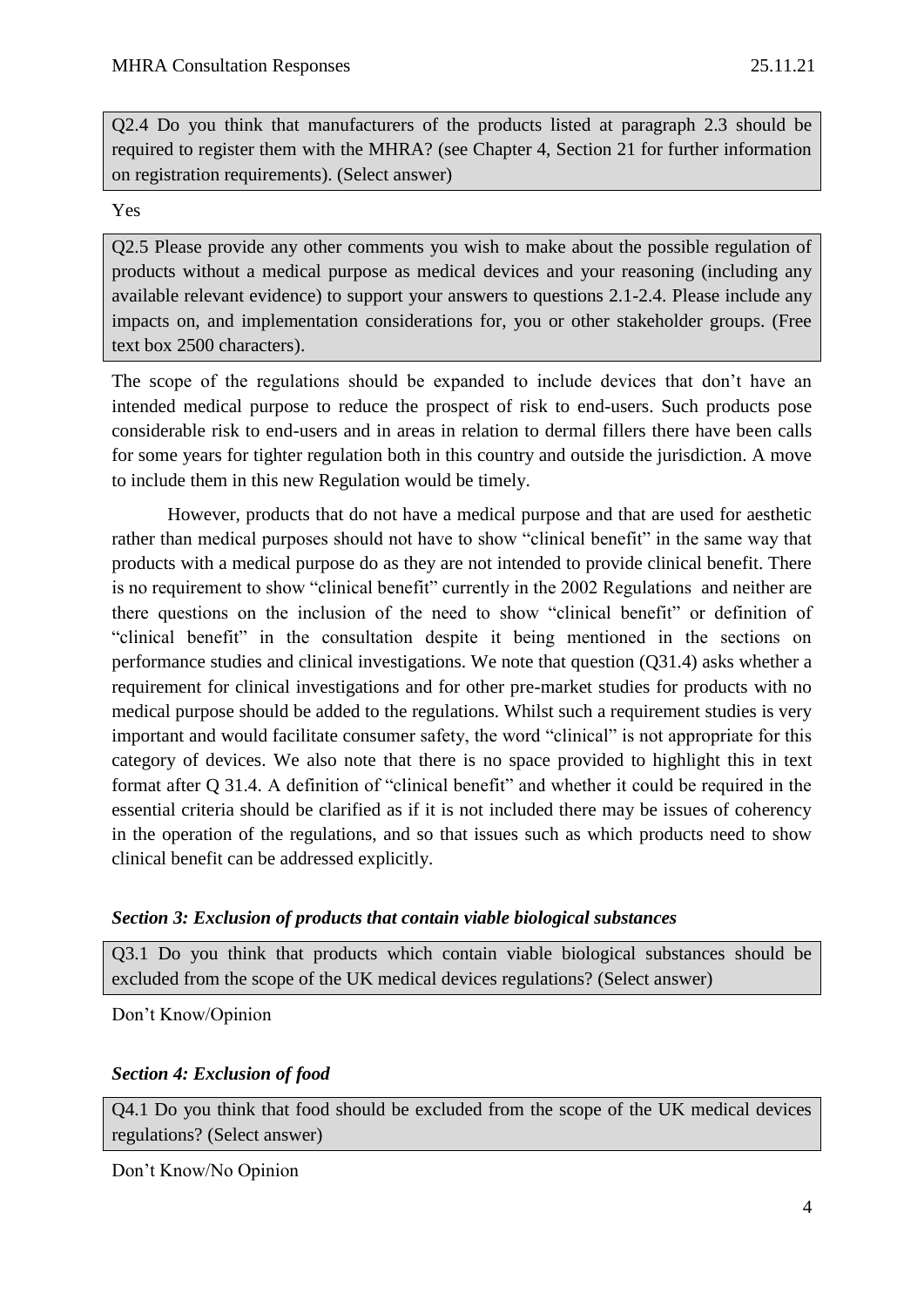Q4.2 Please provide your reasoning (including any available relevant evidence) to support your answer to 4.1, including any impacts on you or other stakeholder groups. (Free text box 2500 characters)

The example given in the consultation of 'a cranberry-based product preventing cystitis' seems more like the kind of thing that is/ought to be covered by medicines rather than devices regulations. In the absence of examples where food substances are incorporated into devices/used as devices, then we lean towards agreeing that food should be excluded. But it is not clear what benefit explicitly excluding it in the Regulations (as opposed to saying in guidance that food is not generally considered as included). It is at least conceivable that technology might advance and explicitly excluding food now might fail to capture something which ought to be regulated in the future.

## **Chapter 2: Classification**

## *Section 5: Classification of general medical devices*

Q5.1 Do you think the classification rules for general medical devices in the UK medical devices regulations should be amended in any or all of the ways set out in paragraphs 5.8- 5.10? (Select answers)

## Yes

Q5.2 If you have answered yes to question 5.1, please specify which of the amendments should be made. (Free text box 2500 characters)

We agree that the changes to the classification rules as set out are good and necessary.

Q5.4 Please provide your reasoning (including any relevant evidence) to support your answer to questions 5.1-5.2, including any impacts on you or other stakeholder groups. (Free text box 2500 characters).

We broadly agree with the proposed changes as they would increase safety standards. They would also bring classification of these devices in line with their classification in the EU under the MDR/IVDR. Aligning risk classifications with the EU would also facilitate and support the trade and movement of medical devices, by removing a potential barrier to trade, between the UK, the EU and potentially more internationally. It would re-instate good and necessary provisions brought into law by the Medical Devices (Amendment etc)(EU Exit) Regulations 2019, but which we subsequently removed by the Medical Devices (Amendment etc)(EU Exit) Regulations 2019.

## **Chapter 3: Economic Operators**

## *Section 6: Essential requirements for medical devices*

Q6.1 Do you think the essential requirements of the UK medical devices regulations should be amended as set out in paragraph 6.4? (Select answer)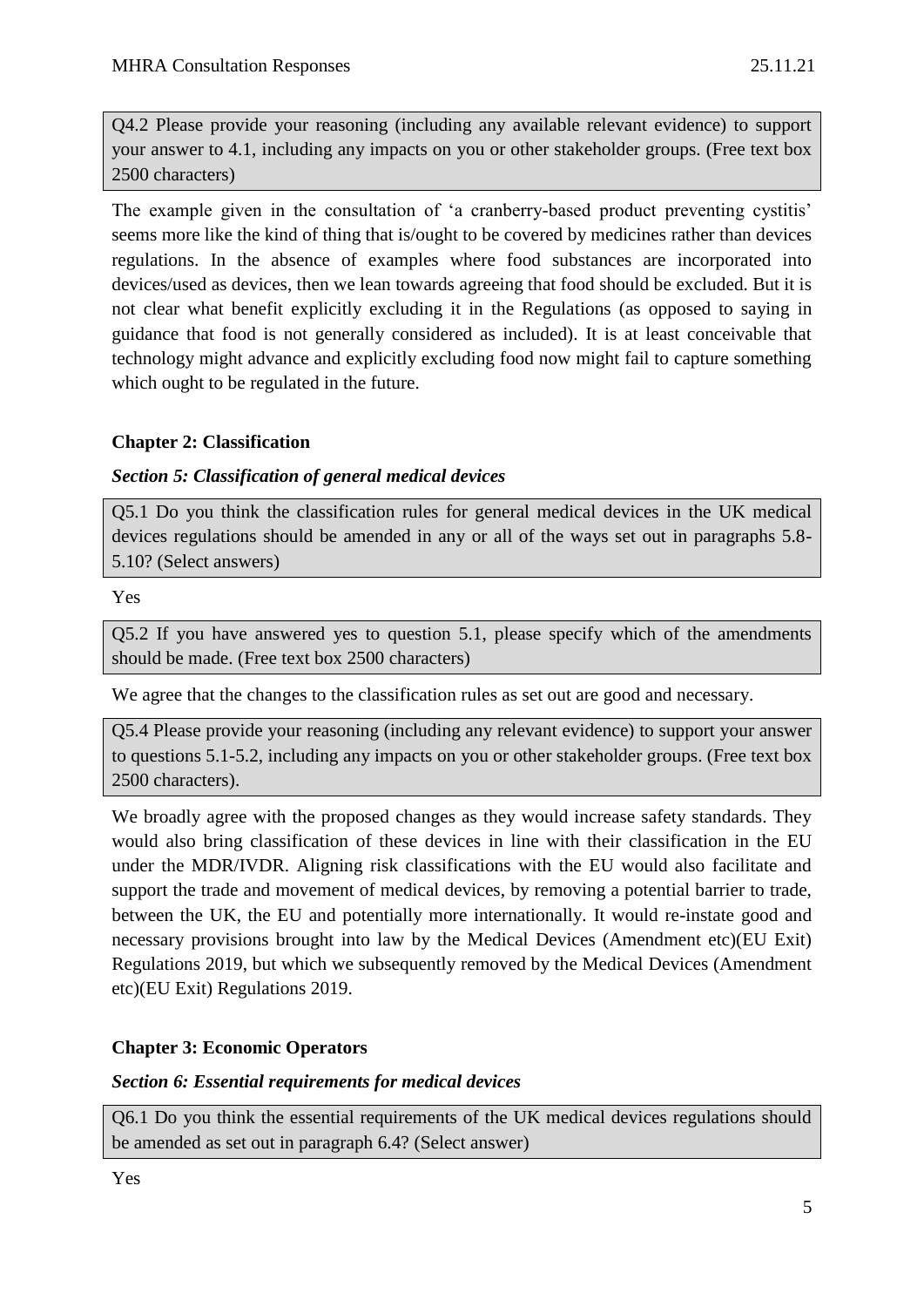Q6.2 Please outline any other amendments which should be made to the essential requirements of the UK medical devices regulations. (Free text box 2500 characters).

We broadly agree that with the addition of essential requirements addressing the detail outlined, but we do not have the requisite expertise to comment further.

Q6.3 Please provide your reasoning (including any available relevant evidence) to support your answers to questions 6.1-6.2, including any impacts on you or other stakeholder groups. (Free text box 2500 characters).

We broadly agree that essential criteria need to be updated and that additional criteria need to be added to reflect international best practice and to keep abreast with the pace of technological development. We agree that explicit requirements are needed for electronic programmable systems which have been severely neglected in the regulations and the technology for which has vastly progressed since their drafting. The requirements should include: further detail to be provided about the uncertainties and potential long-term impacts of a device; when to consult a healthcare professional and how to report a serious incident; and list of ingredients/components that are known allergens, are all crucial for users and healthcare workers to make informed decisions about care and knowledge of risks. Indeed, it is not clear why they are not already requirements. Increasing information is also in line with aims to increase transparency. With regards to labelling, we support more detailed requirements to consider the end-user and what they might think about the 'intended use'.

#### *Section 7: Manufacturer obligation measures for recompense*

Q7.1 Do you think that the UK medical devices regulations should include a requirement for manufacturers to have measures in place (for example, sufficient financial coverage) for recompensing those impacted by adverse incidents with medical devices on the UK market?

Don't Know/No Opinion

Q7.2 Please set out the reasoning for your answer to question 7.1, including any expected impacts of the change on you or other stakeholder groups and key implementation considerations. (Free text box 2500 characters)

In principle having funds in place to compensate end- users and patients for adverse effects of devices is a reasonable and justifiable response to ensure that potential liabilities are covered. It would also bring the UK in line with the position in the EU as brought about by the MDR and IVDR and which would have been brought into place by the Medical Devices (Amendment etc)(EU Exit) Regulations 2019 before their amendment in 2020. However, we have some concerns about the impact of such a requirement.

It is not clear to what extent small medical device businesses/manufacturers would be affected by this requirement. In our responses to chapter 10 on SaMDs we note it is unclear whether non-profits, hobbyists, or patient-led collaborations (such as some open source software projects) are captured within the regulations and would thus be subject to this requirement to have funds to cover liabilities. If they are, such a requirement could have a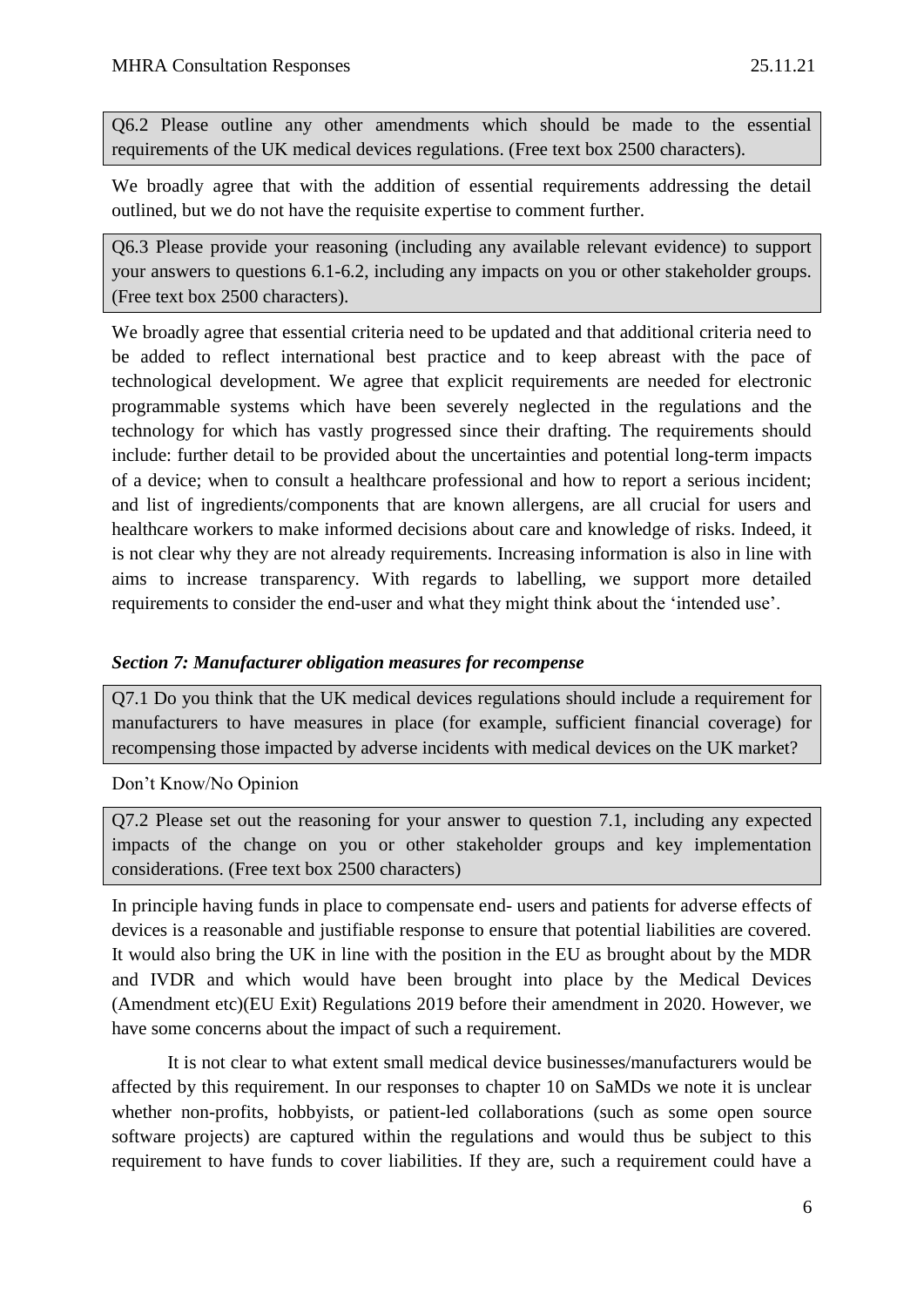stifling effect on innovation coming from such quarters which should be taken into account both in relation to determining whether to include this requirement and/or in what form, and how or whether to include such contexts within the scope of the regulations in general.

Our secondary concern relates to the adequacy of the requirement. The Independent Medicines and Medical Devices Safety Review (IMMD) (aka the Cumberlege Review) recommended the introduction of an independent Redress Agency. Such an agency would conduct a non-adversarial process to determine where avoidable harm was caused through systemic failings rather than simply looking at individuals. It would provide financial and non-monetary support for individuals. Given the complexity and financial costs of legal processes (which are barriers to most people seeking redress/compensation through the courts), as well as the uncertainty and rarity of successful negligence claims (as demonstrated by the mesh scandal and subsequent actions), a National Redress Scheme could better provide support, acknowledgement, and financial recompense for those harmed by medical devices. Any requirement for medical device manufacturers to have sufficient funds to cover their liabilities would need to be supplemented by such measures if the needs of patients and end- users needs are to be adequately and fairly met.

## *Section 8: Health Institutions*

Q8.1 Do you think that the UK medical devices regulations should include a definition of the term health institution to provide clarification as to which entities the health institution exemption would apply to? (Select answer)

#### Yes

Q8.2 If you answered yes to question 8.1, please outline what you think should be included in this definition. (Free text box 2500 characters)

It should be made clear that the types of Healthcare Institutions to be included within the exemption are those that primarily deal with providing care through the provision of diagnosis, treatment, and in-person support. We are unclear and do not have the requisite expertise to comment further.

Q8.3 Do you think that the UK medical devices regulations should require 'in house' manufactured devices to meet the relevant essential requirements of the UK medical devices regulations?

Yes

Q8.4 Do you think that 'in house' manufactured devices should be exempt from UKCA marking requirements?

Don't Know/No Opinion

Q8.5 Do you think that health institutions should be required to meet the requirements set out in paragraph 8.6 when manufacturing or modifying medical devices 'in house'?

Yes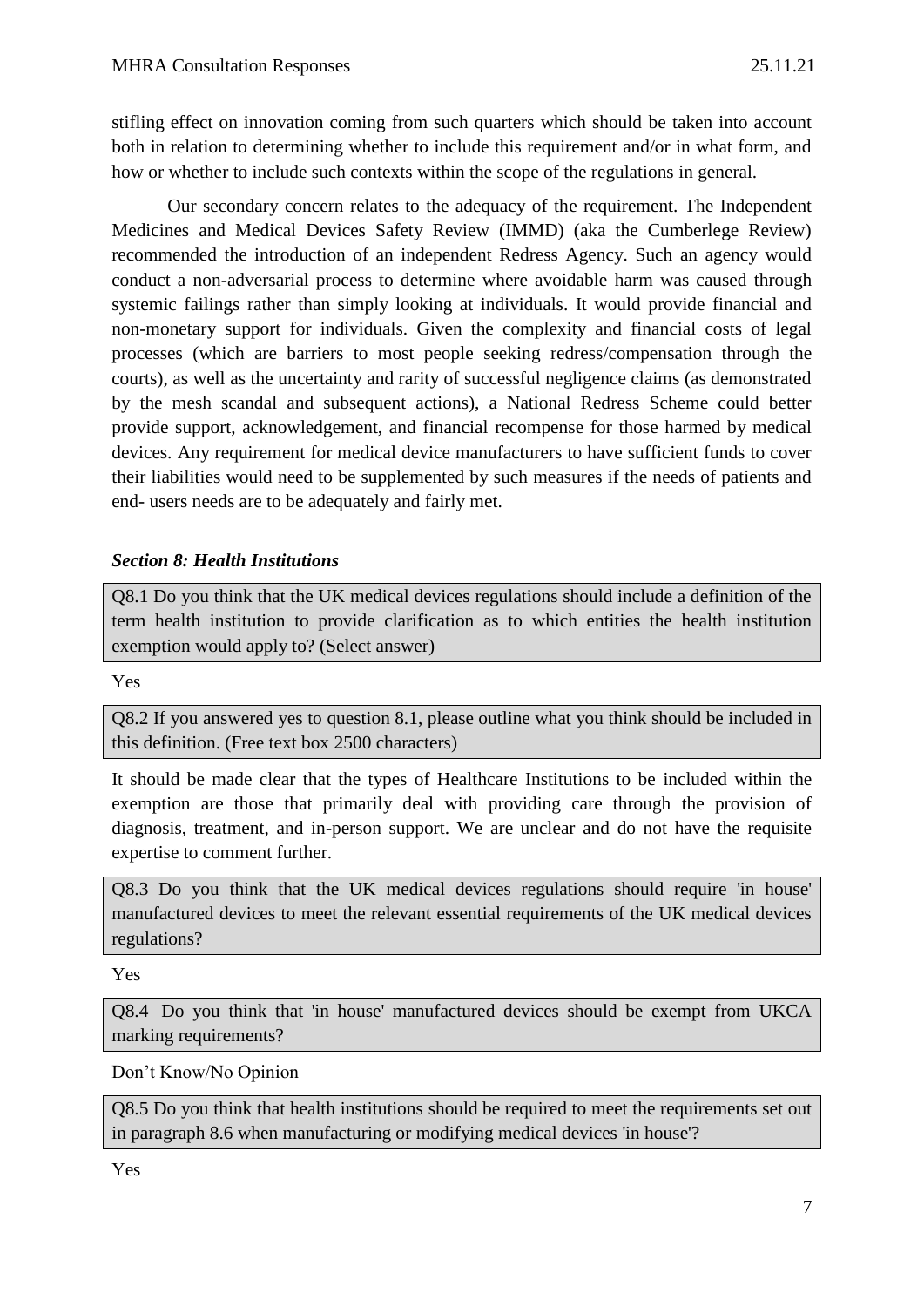Q8.7 Do you think that health institutions should be required to register medical devices manufactured or modified 'in house' with the MHRA?

#### Yes

Q8.8 Do you think that health institutions should be required to register clinical investigations / performance studies with the MHRA?

#### Yes

Q8.9 Do you think the provisions in paragraph 8.9 should be introduced for health institutions?

#### Yes

Q8.10 Do you think that medical devices manufactured on an industrial scale should be excluded from the health institution exemption and required to meet all relevant provisions of the UK medical devices regulations?

Yes

Q8.11 Please provide your reasoning (including any available relevant evidence) to support your answers to questions 8.1-8.10, including any impacts on you or other stakeholder groups. (Free text box 2500 characters)

If the aims of the in-house exemption are to account for the fact that healthcare institutions often need to create custom devices for a specific patient or patients as part of their care and to reduce the delay in getting that care to the patient(s), then we generally agree with its continued application. However, safety standards and transparency should not be compromised.

With this in mind in-house manufactured devices should be required to meet the essential criteria as set out in the Regulations and to meet the requirements set out in para 8.6, including having in place a suitable quality management system, and having a publicly available declaration that their devices meet the essential criteria. We agree in principle that adverse clinical incidents and other events impacting patient health connected with such devices should also be reported to the MHRA as part of increasing transparency, but would need more detail on what sort of "incidents" the regulator intends to be reported to comment further on this aspect.

Given the need to ensure effective and timely treatment, unless such devices are made available outside the healthcare institution or on an industrial scale, we do not think they should be required to have a UKCA. If the device is made available long term or is to be used in different institutions, it may be pertinent at that point to require a UKCA mark as the device enters wider circulation. Similarly, if a device is manufactured on a larger scale, the potential risk in that population and/or the potential for devices to be more widely circulated is greater. However, at what point a device might be considered manufactured on an "industrial scale" needs to be clarified and justified before being inserted into the Regulations.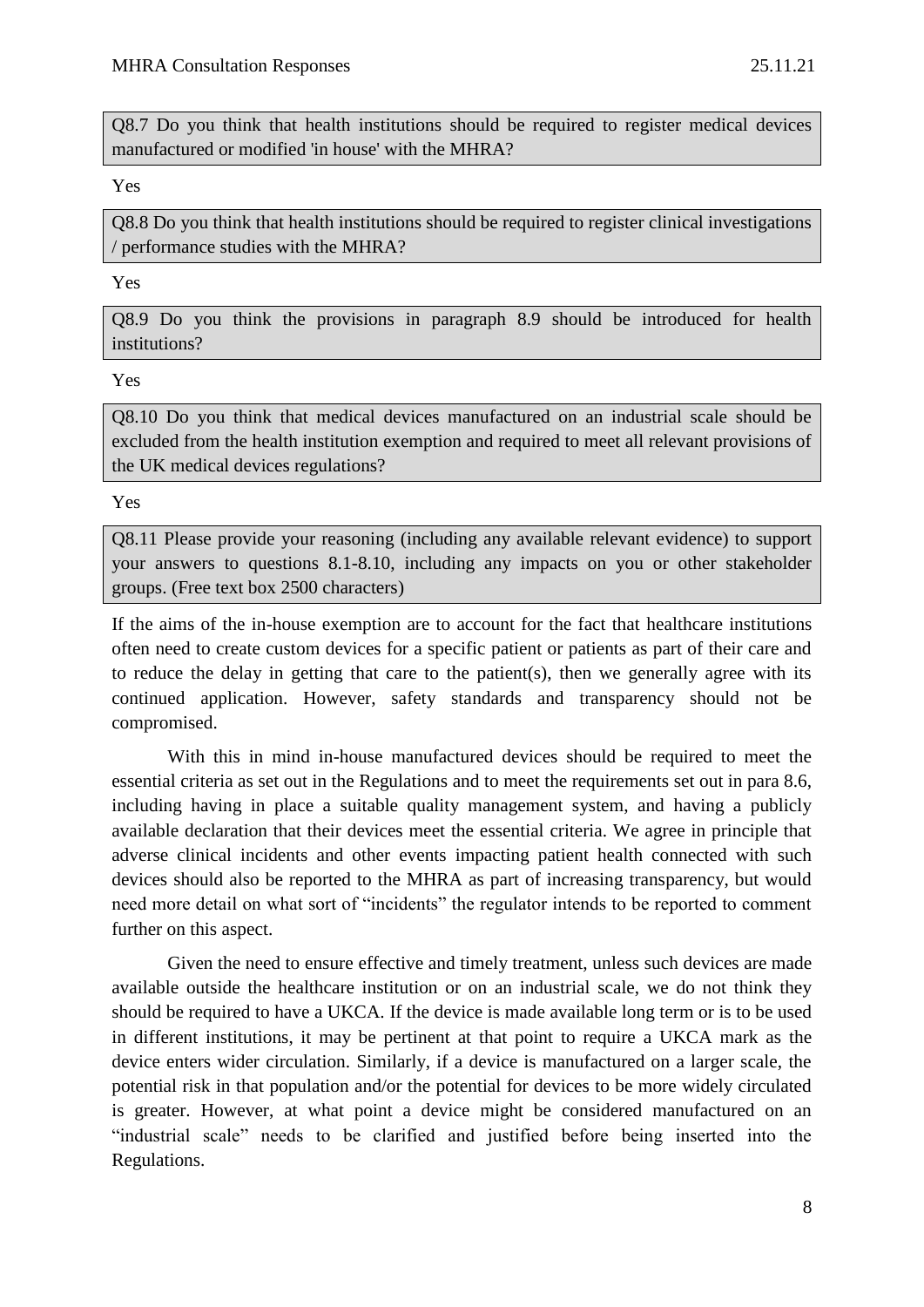It is essential that the in-house manufacture of medical devices provides good traceability to patients who receive said devices so that any issues relating to safety can be appropriately and adequately investigated. Publicly available information is needed to promote openness in the system and assure patients that regardless of where their device is manufactured the process of this manufacture is documented and available. With this in mind, we support amendments to require the registration of such devices with the MHRA, to register clinical investigations, and to enable the MHRA to request further information about the devices.

Q8.12 Should the in-house exemption be applicable to health institutions which provide routine or specialist diagnostic services to other health institutions (e.g. the Supra regional assay service) or another body?

Don't Know/No Opinion

Q8.14 Please provide your reasoning (including any available relevant evidence) to support your answers to questions 8.12-8.13, including any impacts on you or other stakeholder groups. (Free text box 2500 characters)

Routine and specialist diagnostic services are not necessarily small scale, simply because they are concentrated in a particular laboratory or group of laboratories. And the example of the Supra-regional assay service given appears more akin to mass availability of testing/services (albeit on a smaller scale than other diagnostic services). The supra-regional assay service has multiple centres across the UK and is providing a mass service relating to a wide range of diagnostic tests, thus its work does not appear to be the kind of custom provision intended as the target of the health institution in-house exemption. We took the exemption to be related to one particular patient at a particular time or a specific group of patients. Thus, a stronger reasoning for why this service, and others like it, would need to be exempt is needed before Q8.12 can be answered in the affirmative or otherwise.

## *Section 9: Distance Sales*

Q9.1 Do you think that we should introduce the requirements set out in paragraph 9.5 for medical devices or services sold or provided at a distance through electronic means?

Yes

Q9.2 Do you think that we should introduce the requirement set out in paragraph 9.6?

Yes

Q9.3 Please outline any other requirements that should be introduced for medical devices that are subject to distance sales. (Free text box 2500 characters)

We agree with the requirement as set out in para 9.6. In essence any entity which would be required to provide a copy of the Declaration of Conformity when it is NOT a distance sale should also be required to provide one when it is.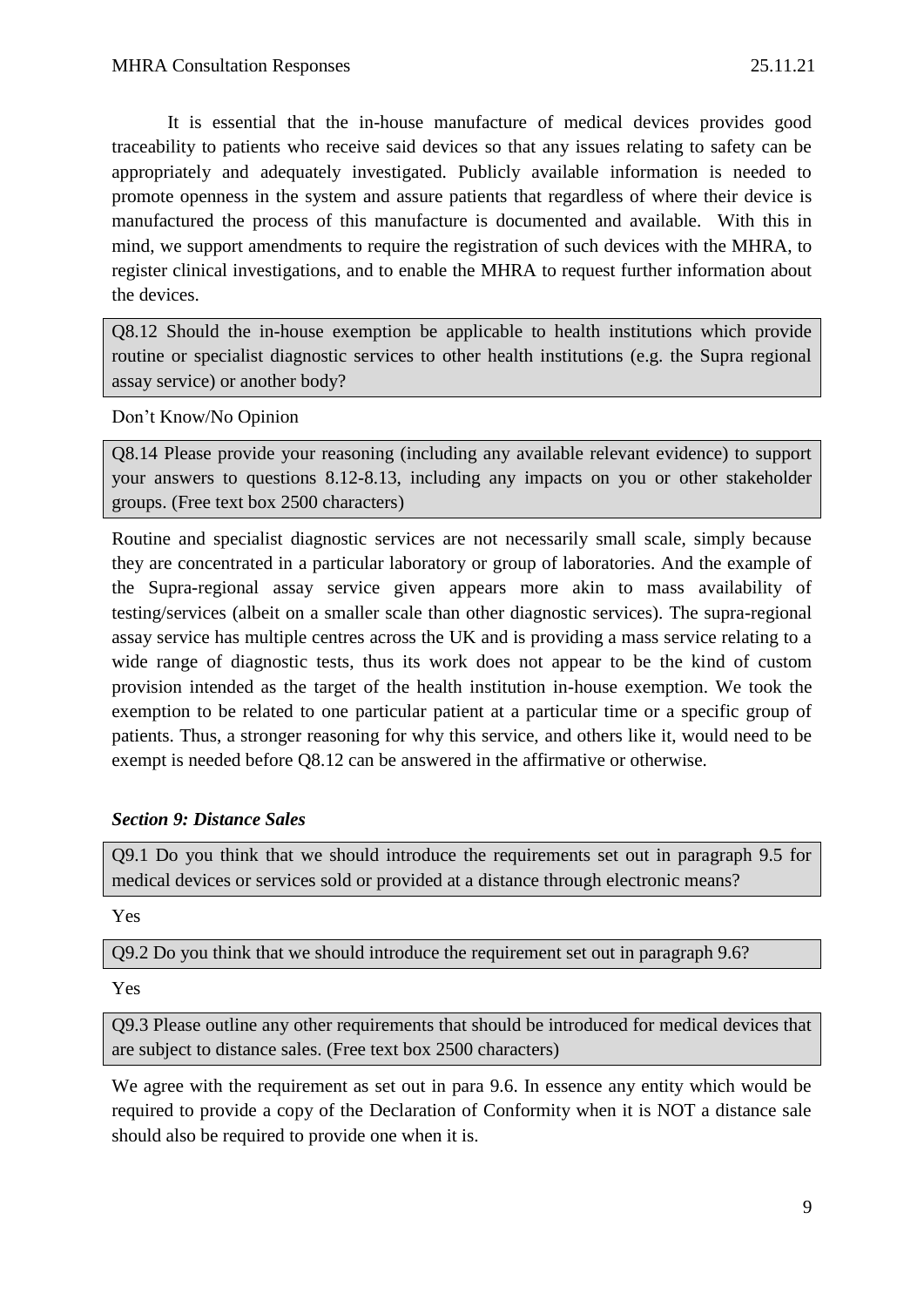Q9.4 Please provide your reasoning (including any available relevant evidence) to support your answers to questions 9.1-9.3, including any impacts on you or other stakeholder groups. (Free text box 2500 characters)

Bringing medical devices offered by distance sales within the scope of the Medical Device Regulations would better reflect contemporary business practice given the ubiquity of the internet, and this would bring UK regulations in line with the position in the EU MDR/IVDR.

Our specific comments relate to SaMDs, on which we write more in chapter 10.

Targeting those supplying devices by distance sales rather than simply economic operators would mean that in the context of SaMDs, it would be the responsibility of app stores to ensure their advertised products bear a UKCA/UKNI mark and comply with the regulations. This may provide a practical means of policing the compliance of proliferating apps by ensuring that frequently used websites/app stores only advertise compliant devices to the UK market. Requiring that individuals, companies, or organisations offering medical devices by distance sales have a copy of the Declaration of Conformity of a medical device to present to the MHRA on request may also help to ensure some accountability and enforcement of the regulations. However, we note that this may also depend on, and thus is limited by, the ability of the MHRA to keep adequately up to date with websites and so that offer such devices.

In chapter 10 on SaMD it is asked whether clearer requirements are needed in the regulations for deployment of SaMD that is hosted on servers outside the UK. In addition to comments made in response to that particular question, we would add here that it should be made clear whether manufacturers based outside the UK, but offering devices via distance sales (which may nevertheless need shipping to the UK) will be captured in these amendments. If they are, then much will need to be done to raise awareness of the relevant regulations and manufacturers' obligations to those offering devices via distance sale, including the need to register and have a UK Responsible Person.

## *Section 10: Claims*

#### Q10.1 Do you think that we should introduce the provisions set out in paragraph 10.4?

Yes

Q10.2 Please provide your reasoning (including any available relevant evidence) to support your answer to question 10.1, including any impacts on you or other stakeholder groups. (Free text box 2500 characters)

Ensuring that false or misleading claims are not permitted on medical device packaging, instructions and other marketing material is critical to ensure transparency and that end-users have accurate information about devices and can make informed choices. We note that provisions in the Consumer Protection from Unfair Trading Regulations 2008 cover misleading advertising and aggressive advertising. They include requirements that objective claims must be backed by evidence, marketers must not discourage medical treatment, marketing of diagnostic devices must not make claims that might lead to mistaken diagnosis,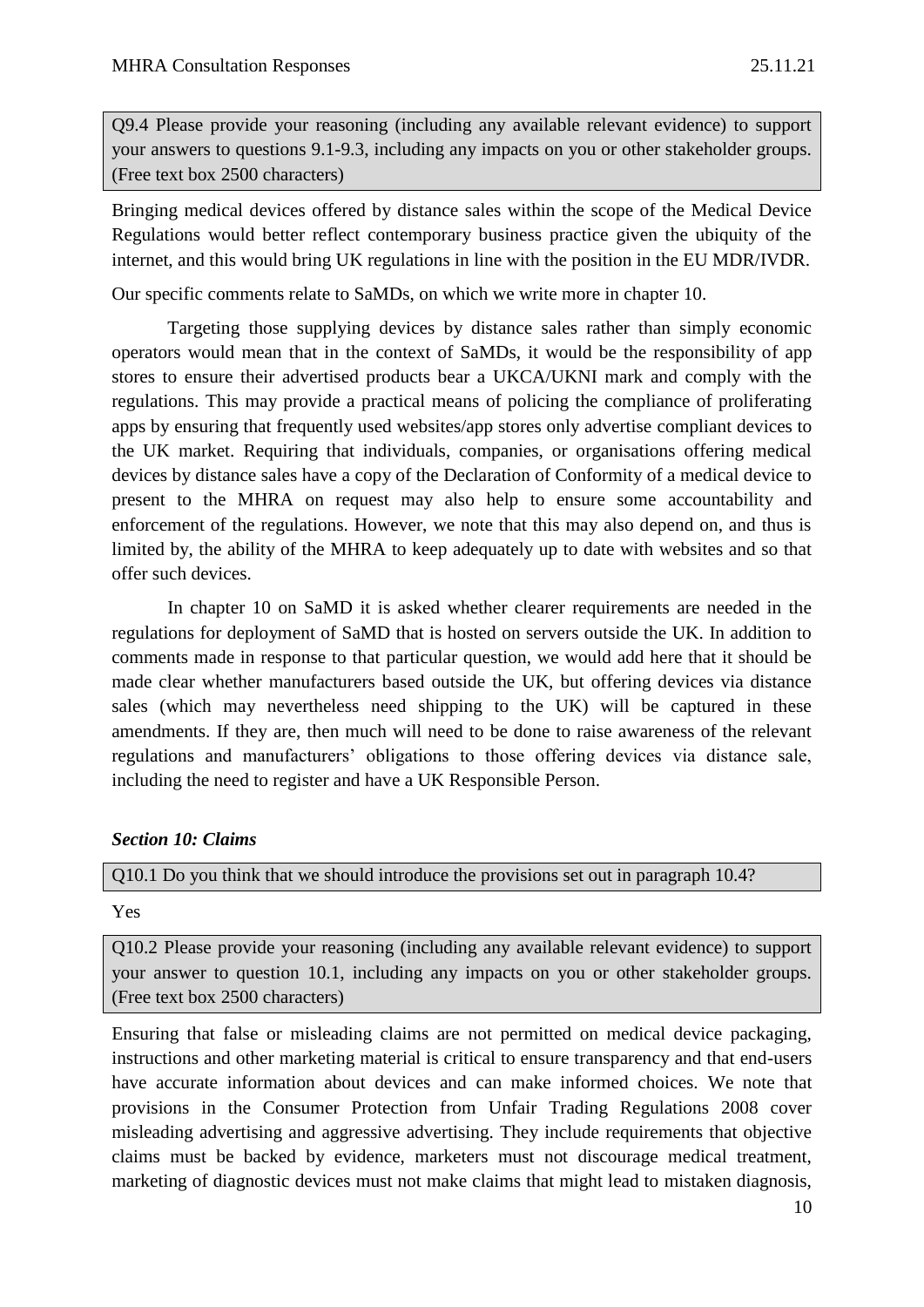and marketers must not make false claims that a product is able to cure an illness. With this in mind, clarity on what will be added to the medical device regulations and how they will interact with provisions in other legislation is needed.

# *Section 11: Quality Management Systems*

Q11.1 Do you think that we should introduce the detailed requirements for Quality Management Systems outlined in paragraph 11.3?

Yes

Q11.3 Do you think that all manufacturers, including Class I and general IVD manufacturers, should be required to apply an appropriate Quality Management System?

Yes

Q11.4 Please provide your reasoning (including any available relevant evidence) to support your answers to questions 11.1-11.3, including any impacts on you or other stakeholder groups. (Free text box 2500 characters)

Whilst we broadly agree that manufacturers should be required to apply quality management systems, and that at a minimum they should be addressing the points suggested as a means of strengthening safety of devices and increasing transparency in the manufacturing process, we do not have the requisite expertise to comment further on this.

# *Section 12: UK Responsible Persons*

Q12.1 Do you think the UK Responsible Person should be explicitly required in the UK medical devices regulations to have an address in the UK at which they are physically located?

Yes

Q12.2 Do you think the UK Responsible Person should be legally liable for defective medical devices on the same basis as the manufacturer as outlined in paragraph 12.5?

Don't Know/No Opinion

Q12.3 Do you think the UK medical devices regulations should include a requirement for manufacturers and UK Responsible Persons to draw up a legal contract as outlined in paragraph 12.6?

Yes

Q12.4 Do you think that the UK medical devices regulations should include the requirement for manufacturers to draw up a changeover agreement when changing their UK Responsible Person as set out in paragraph 12.7?

Yes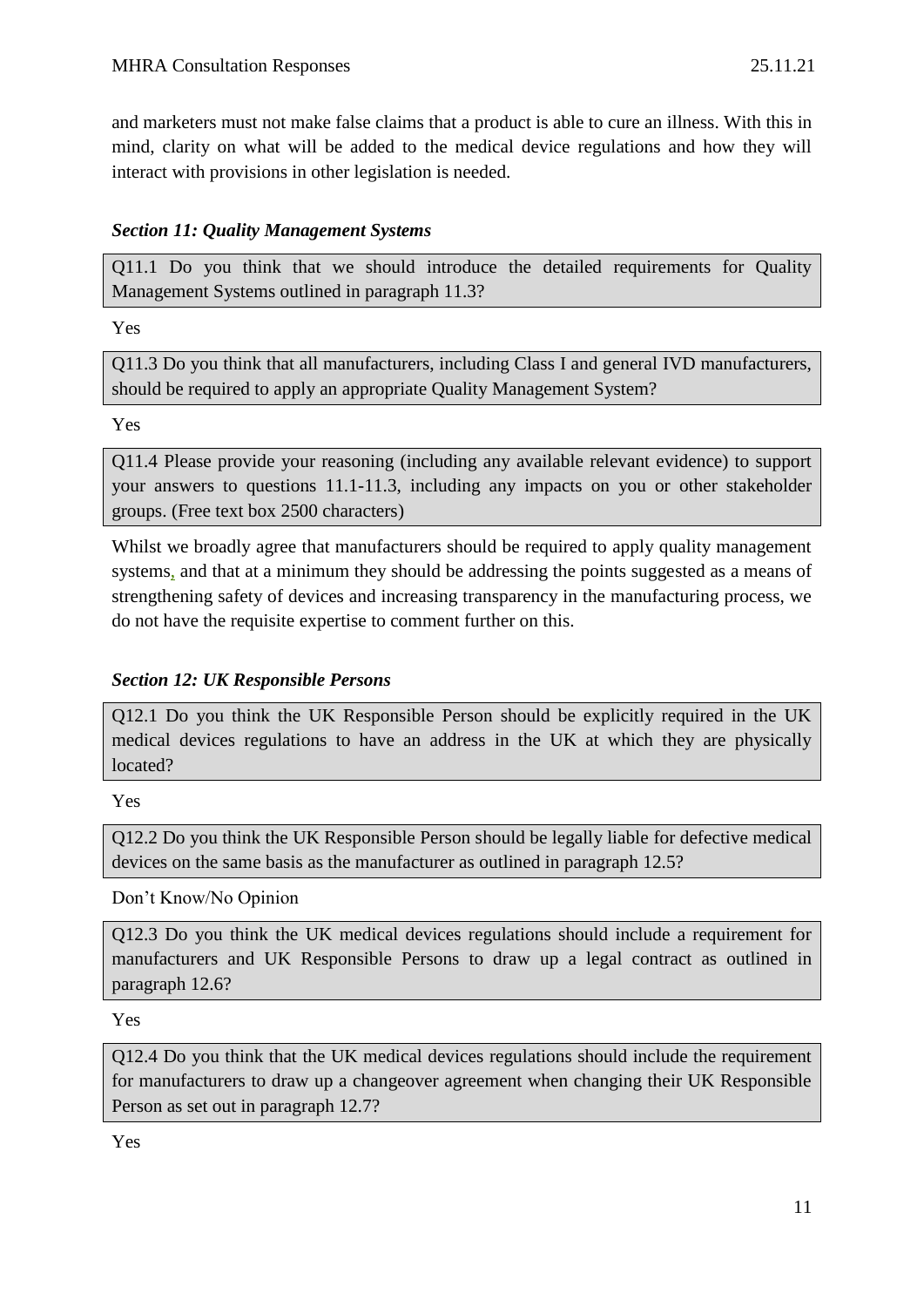Q12.5 What time-period should be specified for the retention of technical documentation relating to implantable devices by the UK Responsible Person?

## **Other**

Not all devices will have the same expected lifetime, Some may be quite short, some may be very long. In addition, for some patients, their devices may continue to function well beyond the original anticipated lifetime of the product. As such, it is probably reasonably to have a time-period which is for 'the expected lifetime of the device, after the last product has been manufactured' PLUS a buffer period.

Q12.7 Do you think the UK medical devices regulations should introduce an obligation on UK Responsible Persons to retain documentation in cases where the manufacturer has ceased activity?

Yes

Q12.8 Do you think UK Responsible Persons should be required to have at least one Qualified Person that is permanently and continuously at their disposal as set out in paragraph 12.10?

Don't Know/No Opinion

Q12.9 Please provide your reasoning (including any available relevant evidence) to support your answers to questions 12.1-12.8, including any impacts on you or other stakeholder groups. (Free text box 2500 characters).

We agree that the UK Responsible Person (UKRP) should be required to have an address in the UK at which they are physically located. This would go some way to ensuring the accessibility of UKRPs in carrying out their tasks and in the event that proceedings are brought against them.

With regards to the requirement that the UKRP be legally liable on the same basis as the manufacturer, it is unclear from the information provided how this would work. If the UKRP is, for instance, a direct employee of a large company, then to some extent they are the company when acting in this capacity. If, however, they are tasked with being the UKRP on some other contractual basis, it is unclear how they could be liable on that basis and to what ends. This is not to say that they shouldn't be held liable in their own right for failing to execute their obligations under the Regulations, but this would be liability relating to their own role not on the same basis as being the manufacturer.

## *Section 13: Obligations of importers and distributors*

Q13.1 Do you think that importers and distributors should be required to meet the requirements outlined in paragraph 13.4?

Yes

Q13.3 Do you think that fulfilment service providers should be regarded as importers under the UK medical devices regulations?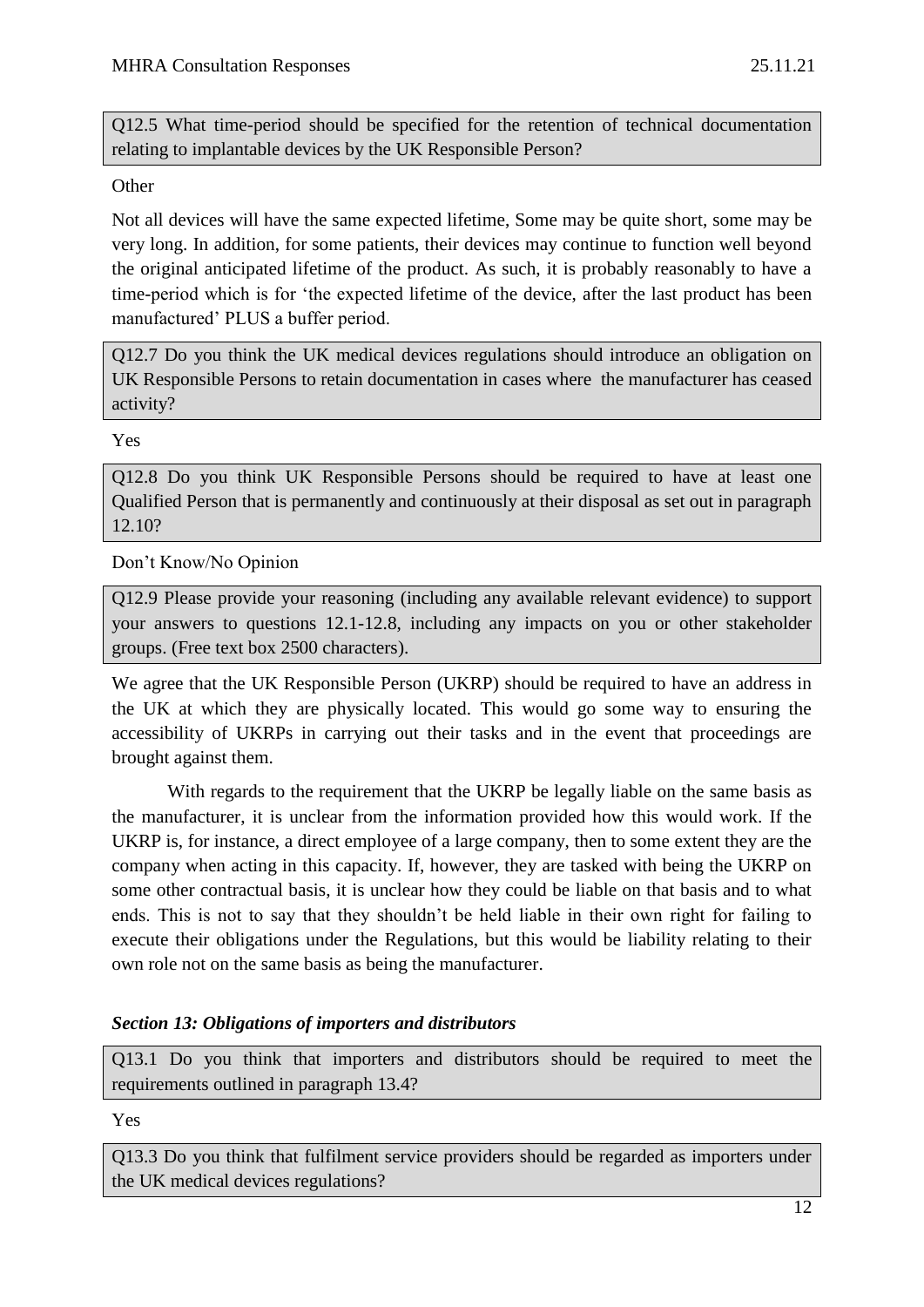## Don't Know/No Opinion

Q13.4 Do you think that economic operators should be required to inform the MHRA if they are aware of any issues that will interrupt supply/cause a shortage of medical devices on the UK market, as set out in paragraph 13.6?

## Yes

Q13.5 Please provide your reasoning (including any available relevant evidence) to support your answers to questions 13.1-13.4, including any impacts on you or other stakeholder groups. (Free text box 2500 characters)

We agree in principle with requirements aimed at improving the traceability and monitoring of medical devices and ensuring that, across the supply chain, medical devices are handled in ways that reduce the risk of damage. For this reason we support the proposed requirements listed in para 13.4. Since issues with supply of medical devices may also have an impact on public health, we also support the requirement to notify the MHRA of any known issues in the supply chain.

## *Section 14: Qualified Persons*

Q14.1 Do you think manufacturers should be required to have at least one Qualified Person available within their organisation as set out in paragraph 14.3?

Don't Know/No Opinion

Q14.2 What qualifications and/or experience should the Qualified Person have in order to be eligible for this role? (Free text box 2500 characters).

We do not have the relevant expertise to comment in depth on this issue. However, given the myriad and often complex processes/routes to compliance, and given the currently unconsolidated, complex and unwieldy nature of the 2002 Regulations and subsequent amending regulations, we think that experience and expertise of navigating the legislation and regulatory process is a crucial factor. It is unlikely that simply having a qualification in one of the disparate disciplines listed in para 14.3 would be enough for a person to have the knowledge and skills to navigate and advise UKRPs or manufacturers on the regulatory system and its requirements.

Q14.3 Do you think that small and medium enterprises (SMEs) should be excluded from this requirement and instead be required to have a Qualified Person permanently and continuously at their disposal?

Don't Know/No Opinion

Q14.4 Please provide your reasoning (including any available relevant evidence) to support your answers to questions 14.1-14.3, including any impacts on you or other stakeholder groups. (Free text box 2500 characters).

In principle we agree that having access to a person/group who have experience and expertise to guide and advise on meeting the regulatory requirements is a positive thing. However, we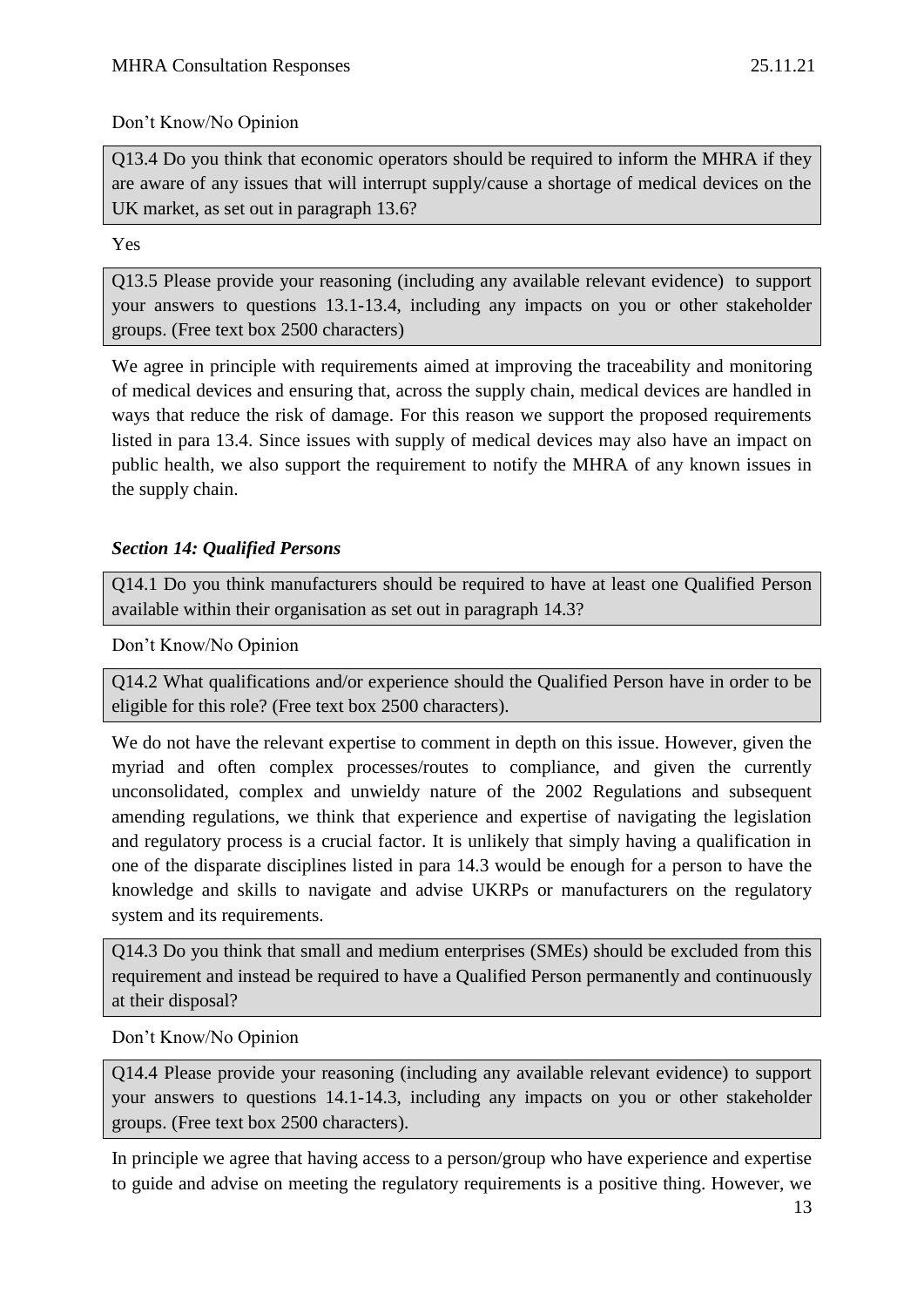are concerned that requiring such a person be available in an organisation or be "at the disposal" of SMEs might be an impractical, financial barrier to many SMEs, non-profits, patient-led initiatives, or hobbyists (for whom inclusion within the ambit of the regulations is ambiguous and may need to be clarified as per our comments in Chapter 10 on SaMDs). This in turn may impact innovation and development.

We note, as per para 14.2, that the MHRA has historically provided advice to some manufacturers regarding the UK medical devices regulations. We wonder whether a formal, funded and supported service, within the MHRA would be better in these cases. As noted above, even having a qualification in a relevant discipline does not actually ensure adequate knowledge of the 'Qualified Person' of the detail of the Regulations, regulatory structures and processes, compliance, and so on. This is very specialised knowledge. We understand, of course, that the ability to provide this service would be contingent on an adequate level of resourcing of the MHRA for this service.

Should this become a requirement then it would need to be clarified in the Regulations/guidance what being 'permanently and continuously at their disposal' is to mean in practice.

## *Section 15: Cases in which obligations of manufacturers apply to other economic operators*

Q15.1 Do you think that the circumstances in which an economic operator other than the device manufacturer would be required to assume the responsibilities of the manufacturer should be clarified, as set out in paragraph 15.5?

#### Yes \*

Q15.2 Do you think that the UK medical devices regulations should be amended to clarify the circumstances in which an economic operator would not be required to take on the responsibilities of a manufacturer, as set out in paragraph 15.6?

#### Yes \*

Q15.3 Do you think that the UK medical devices regulations should outline the requirements that economic operators would need to meet in circumstances where they have made a modification, without taking on the obligations of the manufacturer, as set out in paragraph 15.7?

Yes \*

Q15.4 Please provide your reasoning (including any available relevant evidence) to support your answers to questions 15.1-15.3, including any impacts on you or other stakeholders? (Free text box 2500 characters)

In order for economic operators to have certainty in relation to their legal responsibilities and liabilities, it is critical that we have clarity on the kinds of activities that would lead to them to assume the responsibilities of manufacturer, which are substantial. Given that changing the purpose of a medical device or making modifications that impact its performance may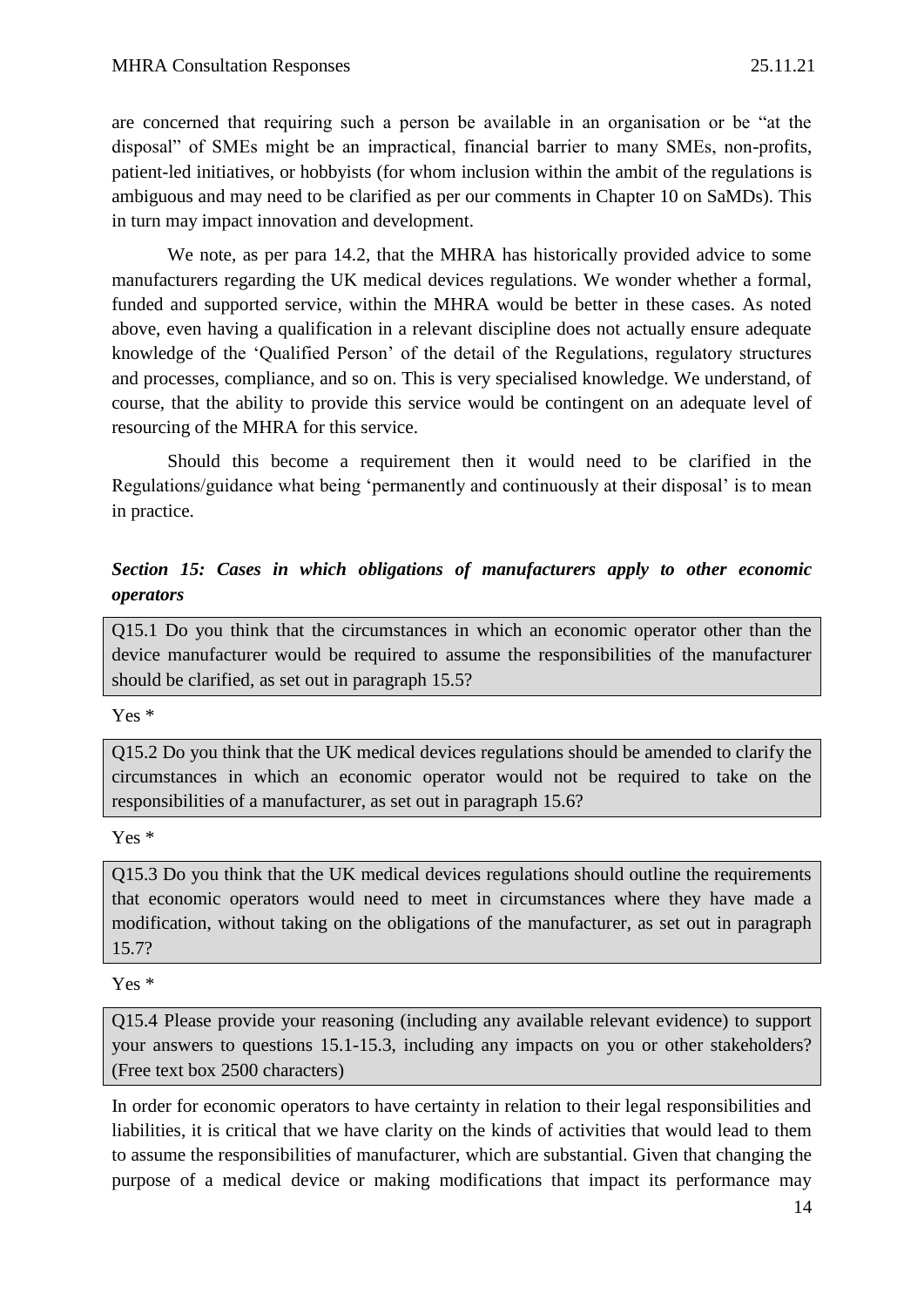implicate new/added risk, it seems pertinent that such actions require the economic operator to fulfil the obligations of a manufacturer and to follow the requisite requirements.

As not all modifications lead to such changes or implicate new or increased risk profiles it is also crucial to be clear on what actions will not attract such obligations. The translation of instructions/information or changes to packaging are reasonable examples of such actions.

#### **Chapter 4: Registration and UDI**

#### *Section 16: General Background*

Q17.1 Do you think the UK medical devices regulations should include the requirements set out in paragraph 17.1 for economic operators to ensure traceability of medical devices?

Yes

Q17.3 If we were to introduce a requirement for economic operators to be able to track the supply of medical devices, and to keep the records pertaining to that for a specific time period (as set out under paragraphs 17.3 and 17.4 above), what time period should be specified? (Free text box 2500 characters)

We do not have the requisite expertise to comment on the time period for tracking and record keeping. However, we support this as a general requirement and would recommend that records should be retained for a minimum of 20 years.

Q17.4 Please provide your reasoning (including any available relevant evidence) to support your answers to questions 17.1-17.3, including any impacts on you or other stakeholder groups. (Free text box 2500 characters)

Traceability at international level is increasingly seen as an important part of patient safety. This features in the EU Medical Devices Regulation with the use of the Unique Device Identifier. This can be regarded as an important part of ensuring safety and also maintaining public trust and confidence.

## *Section 19: Unique Device Identification*

Q19.1 Do you think that the UK medical devices regulations should include a definition of the term Unique Device Identifier?

Yes

Q19.2 If you answered yes to question 19.1, please outline what you think should be included in this definition. (Free text box 2500 characters)

We agree that a definition of the term Unique Device Identifier should be included on the face of the Regulations. However, we do not have requisite expertise to comment on the nature of the definition.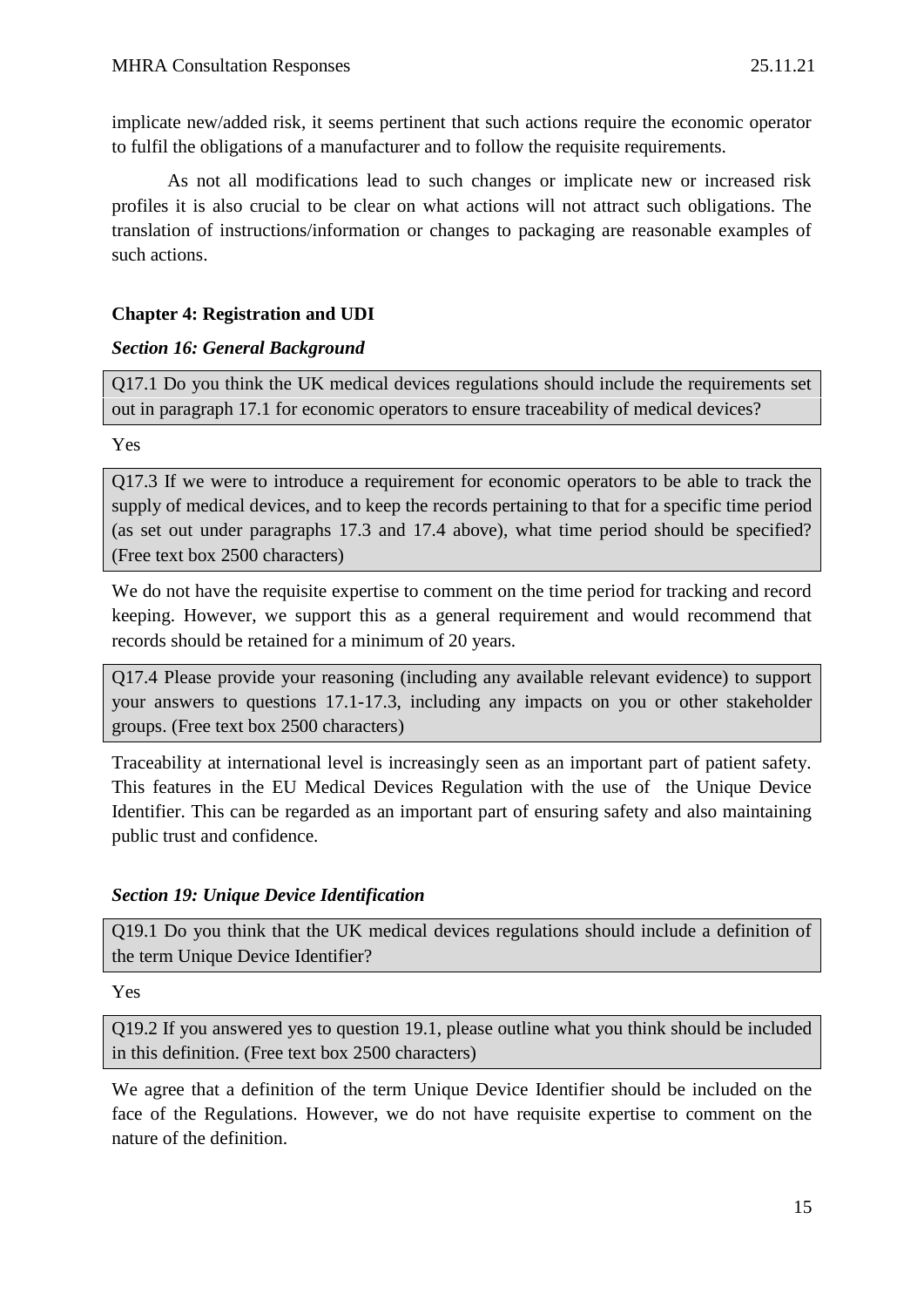Q19.3 Do you think the UK medical devices regulations should require manufacturers to assign UDIs to medical devices before they are placed on the market?

Yes

Q19.5 Should devices that are reusable bear a UDI carrier (e.g. barcode) that is permanent and readable after each process on the device itself?

Yes

Q19.7 Should the UK medical devices regulations include requirements for Basic UDI-DI to identify medical device models?

Yes

Q19.8 Do you think manufacturers should be required to assign and apply to UDIs to their medical devices before applying to Approved Bodies for conformity assessment?

Yes

Q19.9 Do you think the UK medical devices regulations should stipulate that the UDI or Basic UDI-DI of a medical device should be provided in the circumstances set out in paragraph 19.12?

Yes

Q19.11 Do you think that certain medical devices should be exempt from the UDI requirements?

Don't Know/No Opinion

Q19.12 If you have answered yes to question 19.11, please outline what medical devices should be exempt. (Free text box 2500 characters)

More information would be required on the reasoning to potentially exempt these types of devices in order to give a fuller answer as to whether or not they should be exempt. However, as a general rule tight traceability seems desirable regardless of the device.

Q19.13 Should manufacturers of custom-made devices be required to assign a unique serial number to the device?

Yes

Q19.15 Do you think manufacturers should be required to keep an up-to-date list of all UDIs they have assigned to medical devices as part of the technical documentation?

Yes

Q19.16 If you answered yes to question 19.15, how long should manufacturers be required to hold this information? When responding to this question, please indicate whether you think there should be different minimum periods of retention depending upon type of device/risk classification. (Free text box 2500 characters)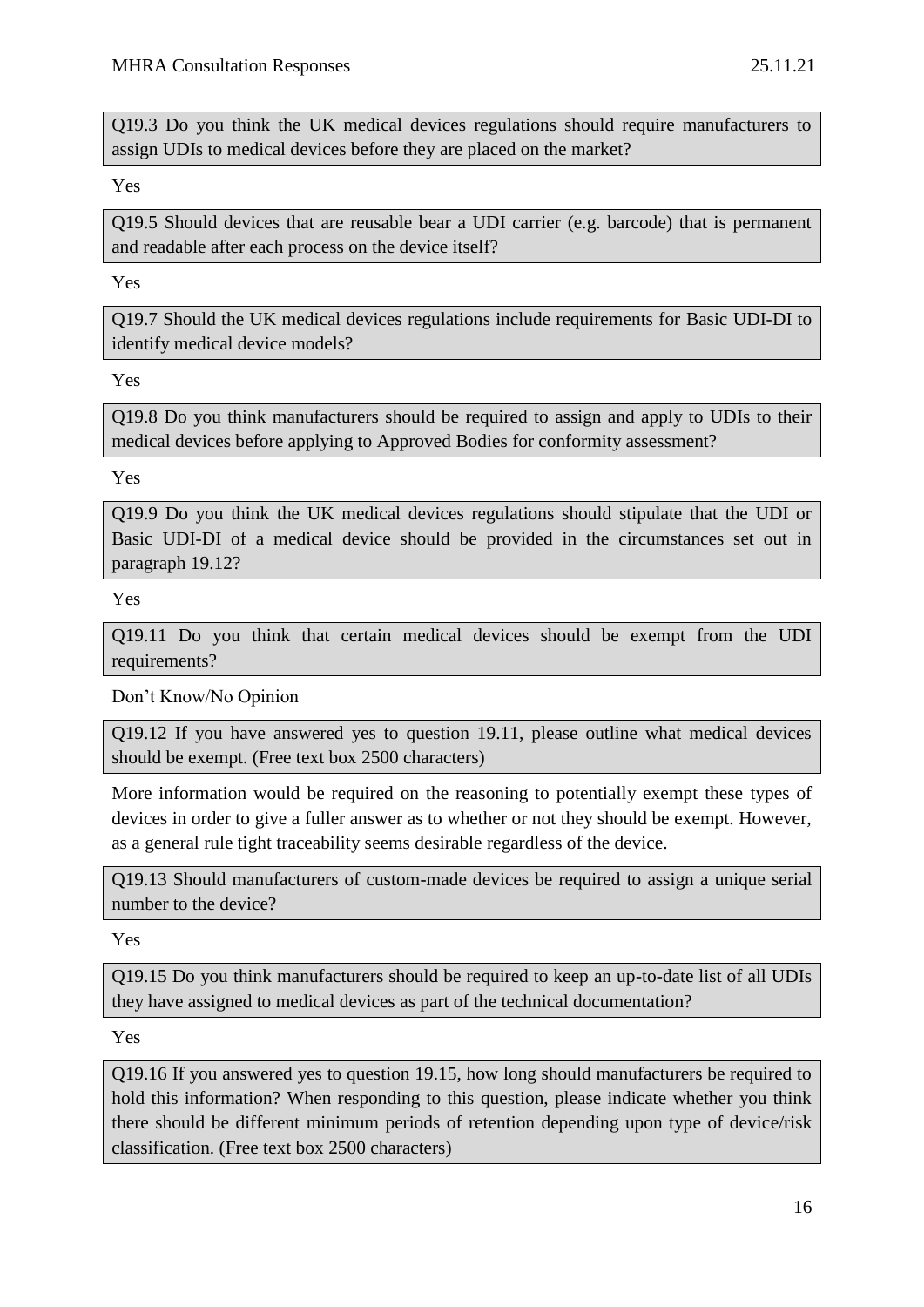We agree that manufacturers should be required to retain information on the devices and UDIs they have assigned for a period of time. We do not have the requisite expertise to comment fully on the time period this should be for. However, for the purposes of ensuring the traceability of devices and for monitoring potential adverse events, the time period should take into account the risk classification and life-cycle of the devices in question.

Q19.17 Do you think economic operators should be required to store the UDI numbers of certain medical devices?

Yes

Q19.18 If you have answered yes to question 19.17, please select which groups of medical devices which should fall under this requirement:

Other - All implantable medical devices and higher risk devices (Class III and IIb) whether they are implantable or not.

Q19.19 Do you think healthcare professionals and/or health institutions should be required to store the UDIs of certain medical devices?

Yes

Q19.20 If you have answered yes to question 19.19, please outline what types/risk classification of medical devices should fall under this requirement.

Other - All implantable medical devices and higher risk devices (Class III and IIb) whether they are implantable or not.

Q19.21 Do you think that the UK medical devices regulations should introduce new rules for the UDI system, to provide clarity?

Yes

Q19.22 If you have answered yes to question 19.21 please outline what rules the UK medical devices regulations should include in regard to the UDI system. (Free text box 2500 characters)

We agree in principle that rules should clarify the UDI system, but we do not have the requisite expertise to comment further.

Q19.23 Please provide your reasoning (including any available relevant evidence) to support your answers to questions 19.1-19.22, including any impacts on your or other stakeholders (Free text box 5000 characters)

We think it is imperative to improve the traceability and monitoring of medical devices in order to improve reactions to adverse events, identify where devices are, and who may have one in the event that a device recall or other corrective action is necessary. This latter aspect is particularly pertinent for implantable medical devices given that a lack of data on recipients of implants was a factor of concern during the PIP breast implant scandal. As implantable devices have direct interaction within the body over time (even for transitory and short- term implants), we think it is imperative to ensure a higher level of traceability through supply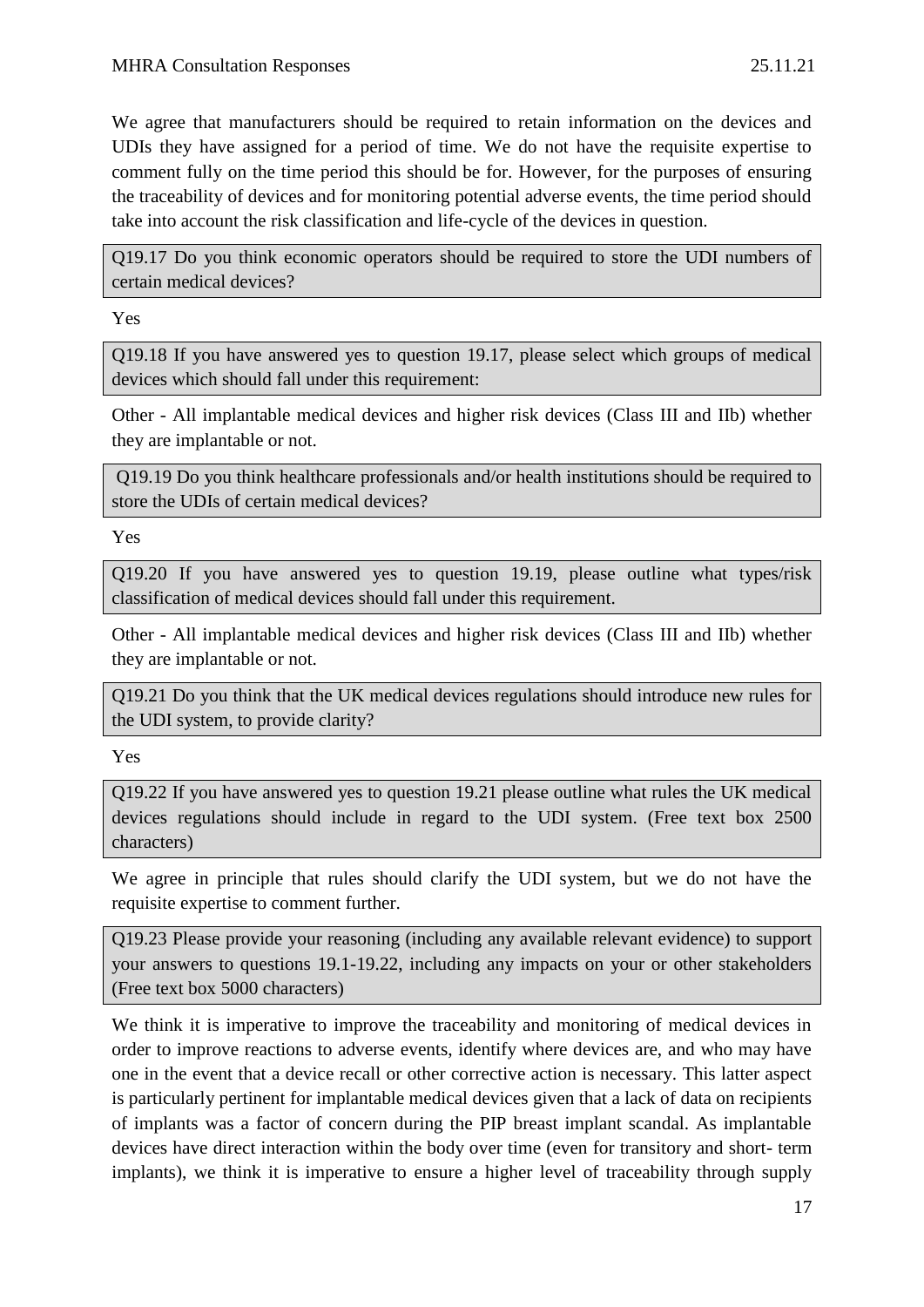chains to recipients and to have comprehensive data for monitoring and trend spotting. Ensuring robust data capture for medical devices in an accessible and comprehensive system is also a key recommendation in the Cumberlege Review. The current fragmented system meant that often information had either been unrecorded, or significant events/data had been recorded in an unlinked, inaccessible format (See the IMMD Review 2020 para 2.78-2.84). As such, as a minimum UDIs of all implantable devices should be stored, but we see no reason why devices in higher risk categories such as class III and class IIb should not also be covered regardless of whether they are implantable.

## *Section 20: Great Britain database on medical devices*

Q20.1 Do you think that we should introduce the proposal outlined the paragraph 20.1?

Yes

Q20.2 Please provide your reasoning (including any available relevant evidence) to support your answer to question 20.1, including any impacts on or implementation considerations for you or other stakeholder groups. (Free text box 2500 characters)

For many of the same reasons outlined in our answer to Q19.23 we support the creation of integrated databases that capture information on registration, vigilance, post-market surveillance, and market surveillance of medical devices. As outlined previously, one of the findings of the Cumberlege Review was that the fragmentation in the system led to inconsistent recording of information and that often information could not be linked through the system to provide proper learning on failings, patient outcomes or potential adverse incidents in relation to medical devices (and medicines). Having integrated databases can provide a centralised source for information that can be linked intelligibly and made available for monitoring to ensure that adverse incidents and failings are caught earlier and appropriate action taken, thus improving outcomes and safety for patients and end users.

In line with the Cumberlege Review we would also suggest that these integrated databases could go beyond the purposes listed in the consultation and also link to patient reported outcomes on experiences of perceived improvement. This data, if collected more consistently across the healthcare system, could provide much needed information on the therapeutic benefits (or lack thereof) for patients. It could also provide learning across the healthcare system.

Critical to the development of databases will be measures in place, including regulatory measures, to protect patient data. Any move to create these integrated databases should also have robust data protection at its core.

## *Section 21: Registration of Medical Devices*

Q21.1 Do you think manufacturers should be required to provide the information in List One (at the end of this Section) to the MHRA upon medical device registration?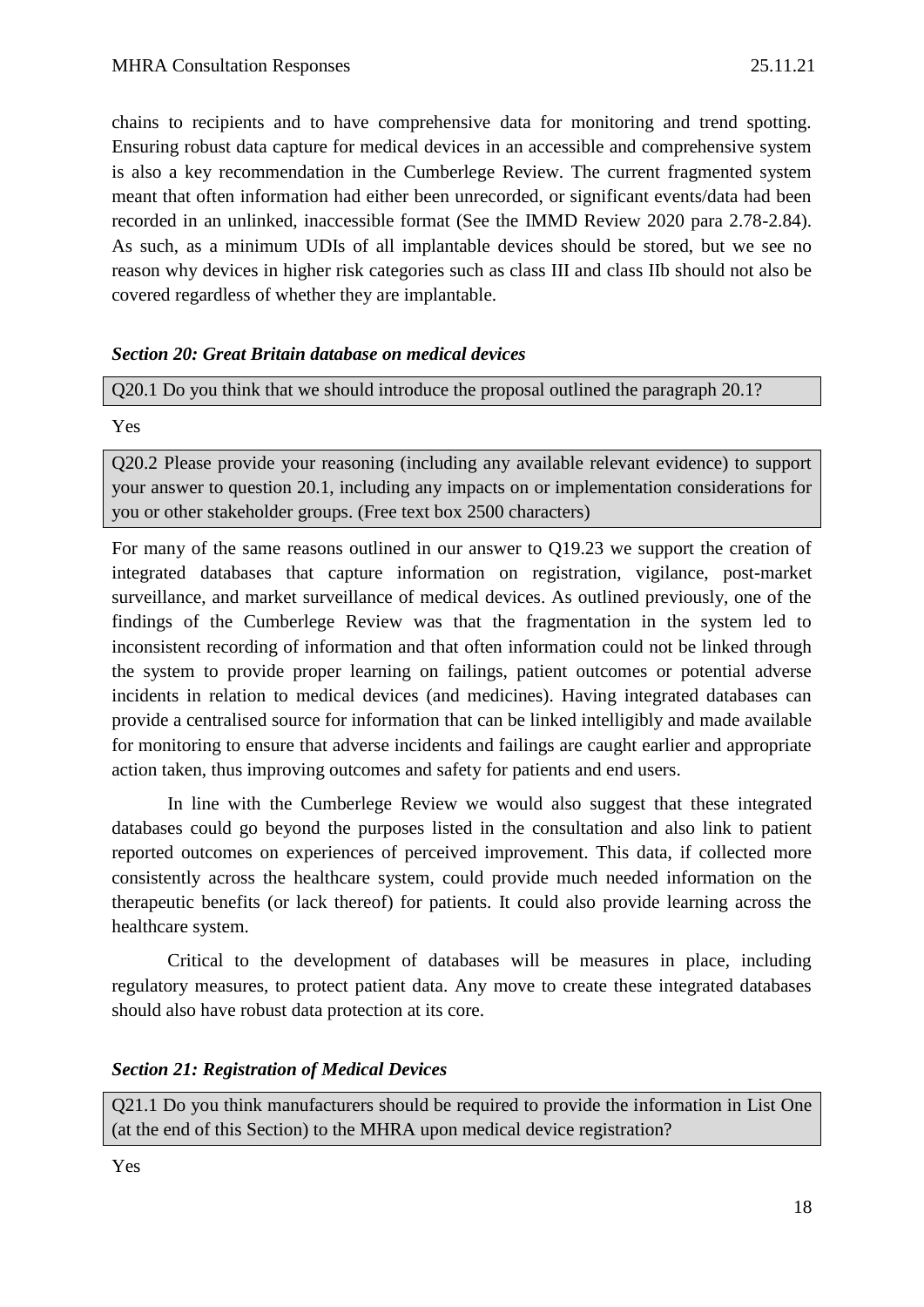Q21.2 Please specify any changes proposed and your rationale in relation to question 21.1. (Free text box 2500 characters).

In addition to item 5 on the list, which asks manufacturers/UKRPs to identify other countries where the device is/has been on the market/made available, they should also be required to: (1) identify any countries where approvals/authorisation to place on the market have been denied and (2) the reasons given by the relevant body/authority for not approving the device.

Q21.6 Should the information that the MHRA gathers at the point of medical device registration be made publicly available via a website or similar platform?

Yes

Q21.7 If you have answered yes to question 21.6, please outline what information should be shared and provide your rationale and key considerations or limitations (please note sharing of information would be subject to UK GDPR requirements). (Free text box 2500 characters)

All information pertinent to the safety of a device, UDI and its supply chain should be made publicly available to allow end-users (including patients and healthcare workers) to see the potential risks associated with a device, the conditions for storing the device, and information that may be pertinent to identifying if/where it is traded elsewhere (for example other trading names). This will also aid them in caring for the device. Such information is crucial for safety and to allow members of the public to identify whether a device/product that has caused issues or adverse incidents is traded under other names thus increasing transparency and enabling better traceability. In general, there does not seem to be a reason why the information in list one should not be made public unless it is commercially sensitive.

Q21.8 Do you think the UK medical devices regulations should include a requirement for manufacturers to register with the MHRA before applying to an Approved Body for conformity assessment and for the Approved Body to verify this registration?

Yes

Q21.9 Should economic operators be given up to 30 days to update an MHRA registration record after a change has been made to a devices registration details?

Yes

Q21.10 Please provide reasoning to support your answer to question 21.9. (Free text box 2500 characters)

We agree that economic operators should update the MHRA as soon as possible if information they are registered has changed. However we do not have the requisite expertise to recommend a specific timeframe within which such information must be submitted or the impact that this may have on medical device manufacturers/economic operators.

Q21.11 Do you think the UK medical devices regulations should include a requirement for economic operators to confirm all data submitted in their registration one year after submission and then every second year thereafter?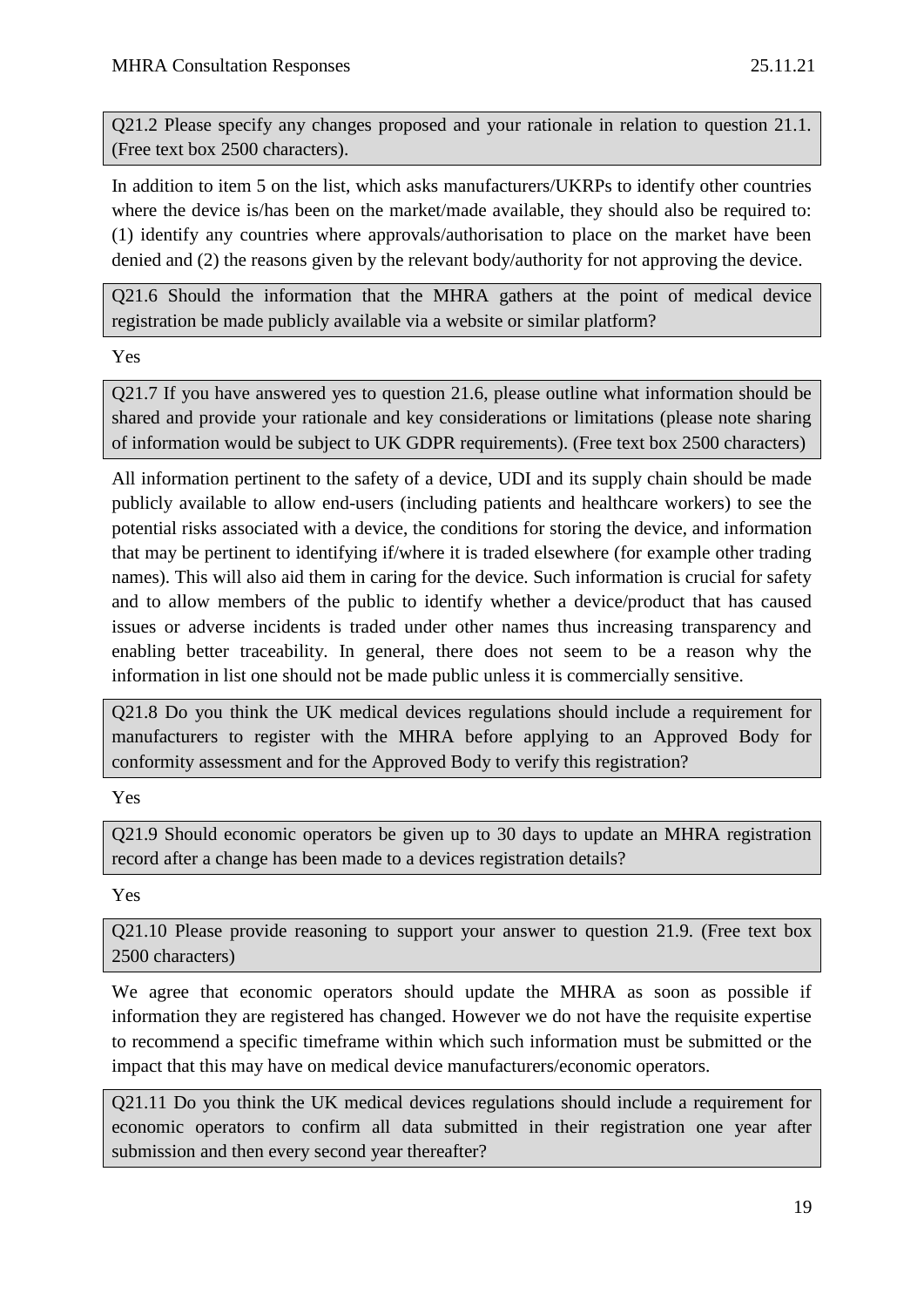Yes

Q21.13 Please provide your reasoning (including any available relevant evidence) to support your answers to questions 21.1-21.12, including any impacts on you or other stakeholder groups. (Free text box 2500 characters)

Increasing the information collected and registered about medical devices, especially that relating to risks of the devices, potential allergens and similar ingredients/components, and information pertinent to identifying, tracing, and monitoring devices is crucial to increase transparency and facilitate a more responsive system. In general, supporting an increase in transparency in medical devices means we are in favour of collecting and making available information about medical devices and manufacturers that is not otherwise commercially sensitive or infringes confidentiality. As part of this increase in transparency it is also critical that the information collected and stored is as up to date and accurate and as such that any changes to information are recorded as soon as possible and that there are reminders to those eligible to register information regularly enough to catch any overlooked inaccuracies.

## **Chapter 6: Conformity Assessment**

## *Section 27 - Mechanism for transparency and scrutiny of conformity assessments of certain medical devices*

Q27.1 Do you think Approved Bodies should be required to notify the MHRA of certificates they have granted for general medical devices with the accompanying documentation set out in paragraph 27.2?

Yes

Q27.4 Please provide your reasoning (including any available relevant evidence) to support your answers to questions 27.1-27.3, including any impacts on you or other stakeholder groups.

Notification to the MHRA will facilitate ultimate scrutiny, oversight and accountability. It will facilitate standards of quality and safety being maintained.

## *Section 28 - Certificates of Conformity*

Q28.1 Do you think the UK medical devices regulations should detail the minimum content of Certificates of Conformity?

Yes

Q28.2 If you have answered yes to question 28.1, please outline what should be included as part of the content of a Certificate of Conformity (you may reference bullet points a-l above).

Minimum content should be specified as this would facilitate consistency in approach to approvals and to scrutiny. The suggested criteria in the consultation document should be adopted.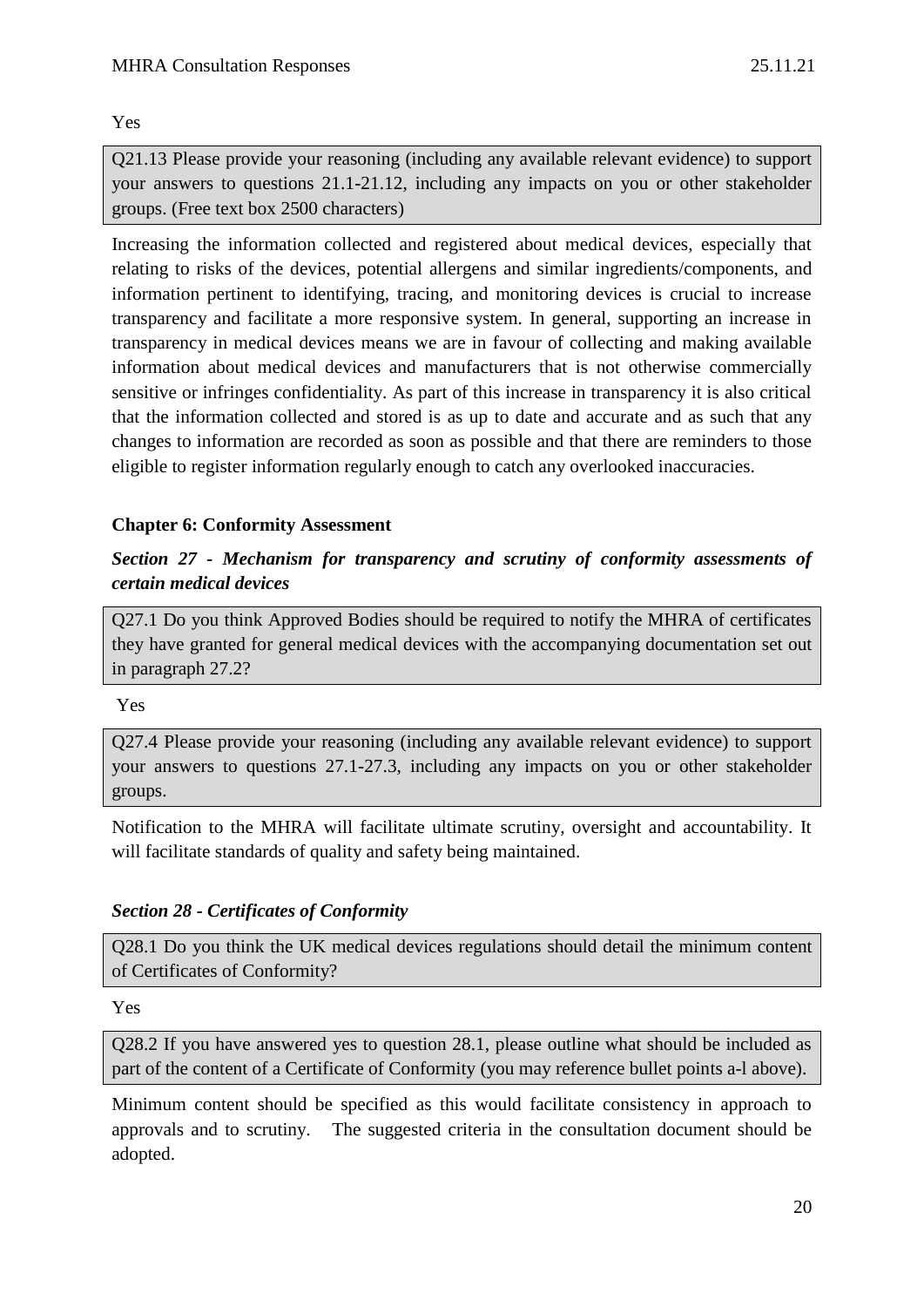Q28.3 Do you think Approved Bodies should be allowed to impose restrictions/requirements on the use/follow-up of certain medical devices?

Yes

Q28.4 If you have answered yes to question 28.3, please outline what restrictions / requirements Approved Bodies could impose.

The approach taken by Approved Bodies in relation to this would need to be very carefully monitored to ensure that there was consistency of approach. The MHRA should set very detailed guidance as to what categories of restrictions should be capable of being imposed which relate to the type of devices which were under consideration.

Q28.5 Do you think the UK medical devices regulations should require Approved Bodies to enter information about certificates into the MHRA registration system?

Yes

Q28.6 If you have answered yes to question 28.5, please outline what certificate information Approved Bodies should be required to enter into the MHRA registration system.

The certificate itself, when it was awarded, to which organisation, the date.

Q28.7 Please provide your reasoning (including any available relevant evidence) to support your answers to questions 28.1-28.6, including any impacts on you or other stakeholder groups.

This information would facilitate traceability and oversight by the MHRA of the CE process which in turn would facilitate patient safety.

## *Section 30 - Declaration of Conformity*

Q30.1 Do you think that the UK medical devices regulations should set out the minimum content requirements for the Declaration of Conformity?

Yes

Q30.2 30.1, please outline what the requirements for the Declaration of Conformity should be (you may refer to bullet points a-i in paragraph 30.3).

We would support the inclusion of all criteria as set out here.

Q30.3 Please provide your reasoning (including any available relevant evidence) to support your answers to questions 30.1-30.2, including any impacts on you or other stakeholder groups.

These criteria are again important to facilitate consistency in approval processes, will facilitate ultimate oversight and accountability and help to ensure patient safety.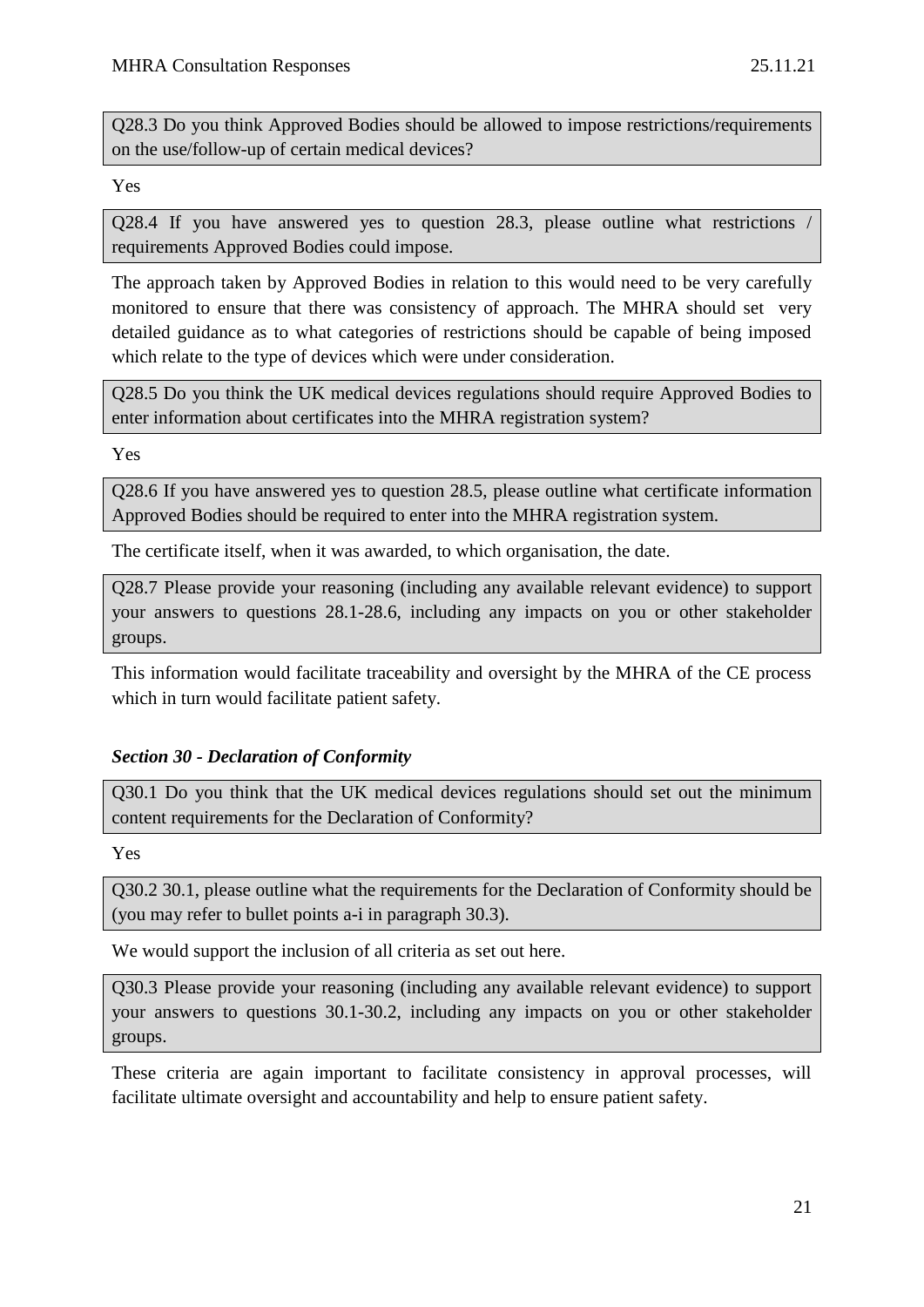# **Chapter 7: Clinical Investigation/Performance Studies**

## *Section 31: Clinical evaluation (general medical devices)*

Q31.1 Do you think that the specific requirements, outlined in paragraph 31.11, that relate to claiming equivalence should be introduced?

Yes

Q31.3 Please provide any additional information (for example outline what requirements you think should be introduced around claiming equivalence or explain why you do not agree that additional requirements should be introduced. (Free text 2500 characters)

It is important for patient safety, transparency, and accountability that clinical performance data and clinical evaluation procedures can be precisely distilled. Preventing extraneous claims of equivalence by limiting the circumstances in which equivalence can be claimed will improve patient safety and contribute to end-user confidence in products. Further, the measures described will enable post-market surveillance to be more precise and any issues identified precisely.

Q31.4 Do you think that manufacturers of products without an intended medical purpose should be required to perform clinical investigations or other pre-market studies involving human subjects/participants as set out in paragraph 31.12?

Yes

# *Section 32: Performance Evaluations (IVDs)*

Q32.1 Do you think that confirmation of conformity of an IVD with the UK medical devices regulations should be based on scientific validity, analytical and clinical performance data?

Yes

Q32.2 Do you think that manufacturers should be required to produce a performance evaluation report as part of the technical documentation for the device?

Yes

Q32.3 Do you think manufacturers should be required to specify and justify the level of clinical evidence necessary to demonstrate conformity with the UK medical devices regulations?

Yes

Q32.4 Do you think that UK medical devices regulations should require manufacturers to rely on data from their own clinical performance studies unless they can justify reliance on other sources of clinical performance data?

Yes

Q32.5 If you have answered yes to question 32.4, please outline what factors you think this justification could include. (Free text 2500 characters)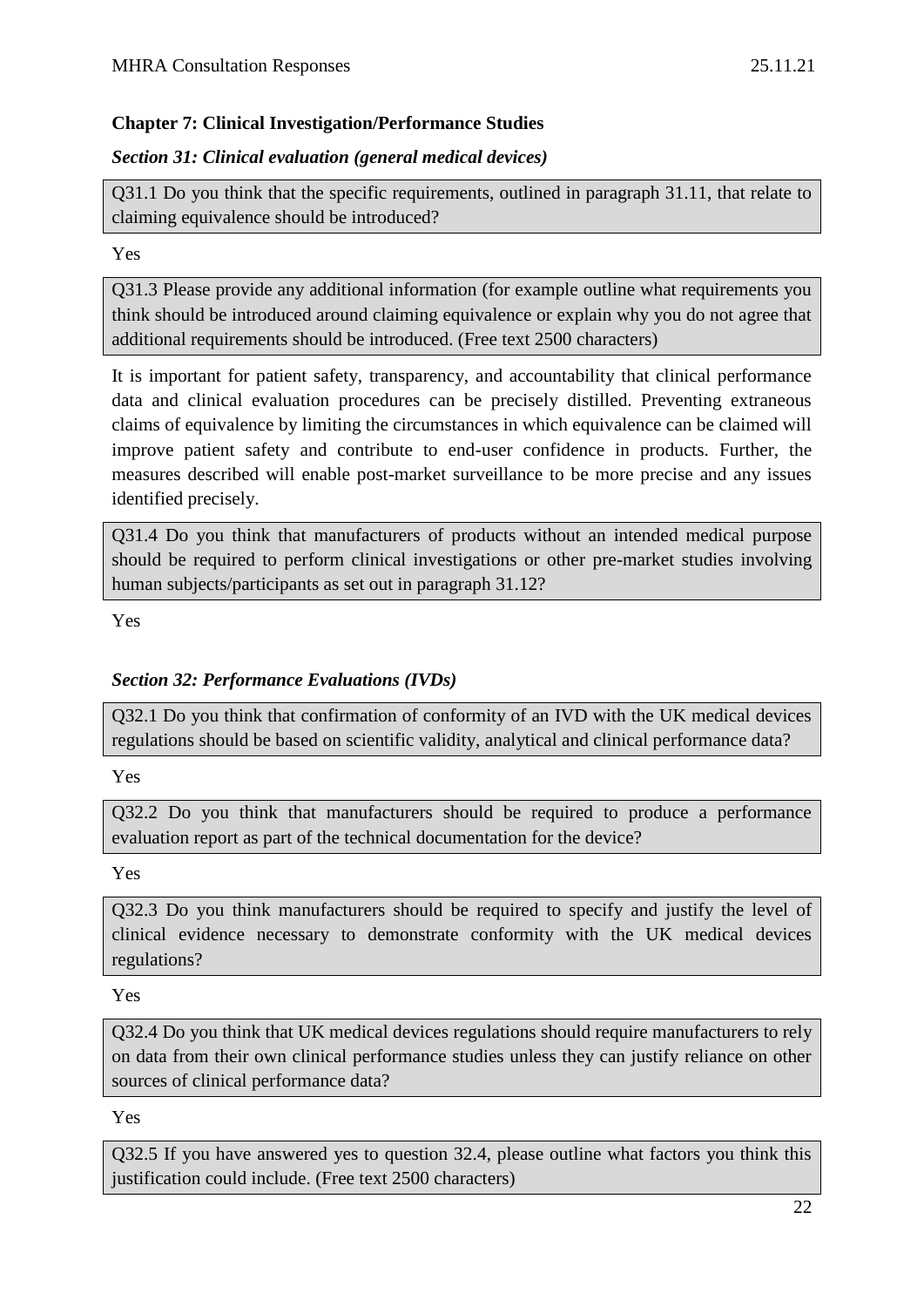The requirements relating to the clinical performance evaluation of medical devices has developed over time. Initially there was no direct definition in EU Directive 98/79/EC, but the concept of external evaluations emerged to denote performance studies that occurred outside the own premises of the manufacturer. Standard EN 13612 and the IVDD further developed this concept by permitting evidence in the form of data already available to the manufacturer, scientific literature, or data from external evaluation studies in other appropriate premises. Under the IVDR the requirement is that rules on performance studies should be in line with well-established international guidance in the field and a new international standard is under development ISO 20916. The level of documentation required for external studies is higher than those for internal studies and the guidance emphasises that the rules must be followed unless justification can be provided. However, objective criteria for this justification are not stipulated.

It would be advantageous for Great Britain to adhere to these standards as rigid objective criteria on the factors justifications could include may create undue barriers for devices being placed on the Great Britain market. Requiring justification, at all stages, for reliance on external evidence would promote best practice and demonstrate adherence to international standards without creating additional requirements for manufacturers. It is unclear from the proposed changes whether clinical performance evaluation studies carried out by the manufacturer in another jurisdiction, for example Europe, would be viewed.

Q32.6 Do you think the UK medical devices regulations should require that the performance evaluation is updated throughout the lifetime of the IVD and used to update the technical documentation listed in paragraph 32.11?

Yes

## *Section 33: General requirements regarding clinical investigations (general medical devices)*

Q33.1 Do you think that clinical investigations regulated under the UK medical devices regulations should be limited to those carried out for one of the purposes outlined in paragraph 33.5?

Don't Know/No Opinion

Q33.2 Do you think that, if the sponsor is based outside the UK, they should be required to appoint a legal representative in the UK as outlined in paragraph 33.6?

Yes

Q33.3 Do you think that the legal representative should be responsible for ensuring compliance with the sponsors obligations and be the addressee for all communications with the sponsor?

Yes

Q33.4 Do you think that any communication with that legal representative should be deemed to be communication with the sponsor?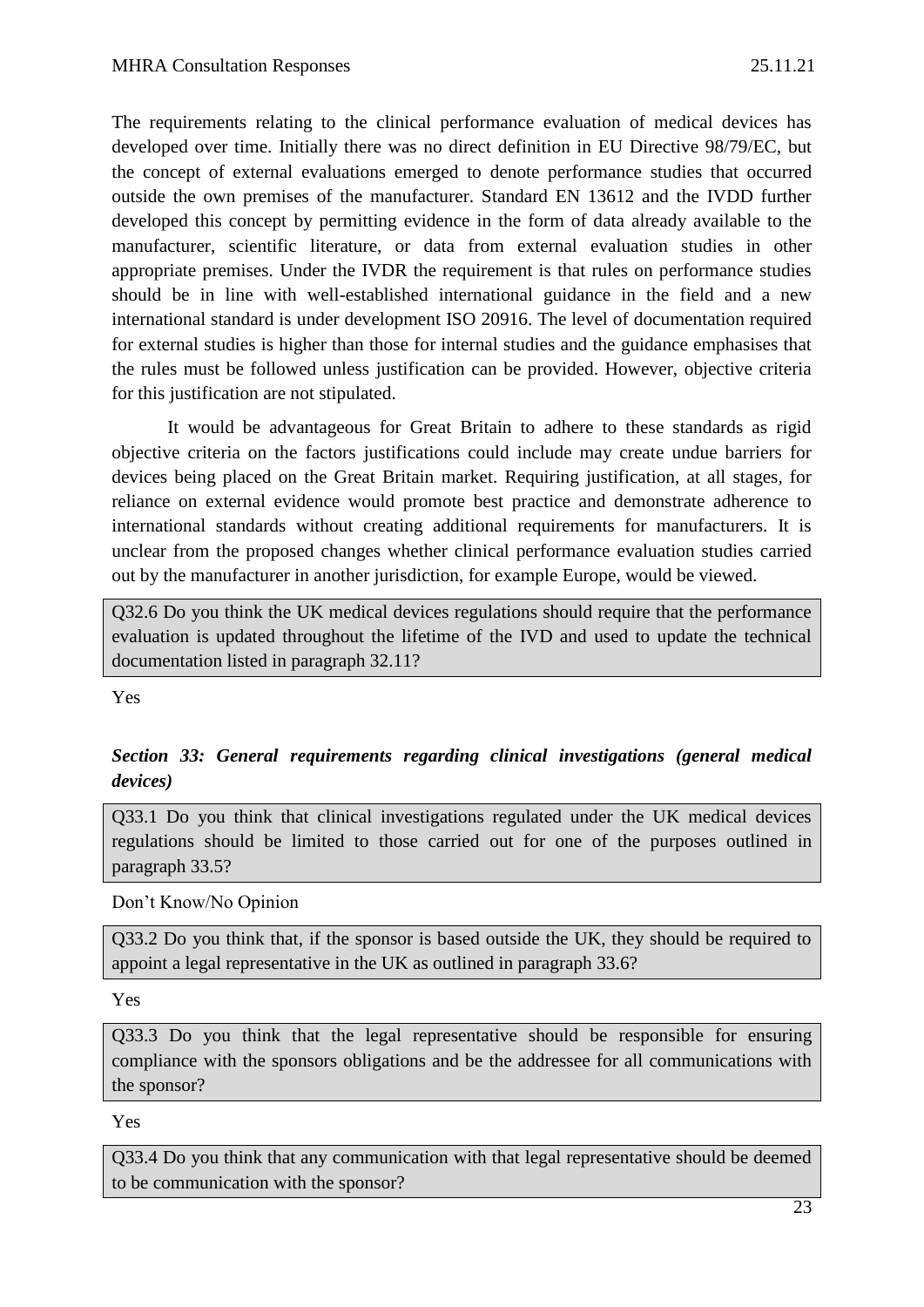#### Yes

Q33.5 Do you think the UK medical devices regulations should set out the obligations of the sponsor, including those outlined in paragraph 33.7?

## Yes

Q33.6 Please outline any other requirements which should be introduced for the sponsor. (Free text 2500)

We broadly agree with the changes suggested in para 33.7, but query why it would be necessary for a publicly available summary of the study to be made available at the time of \*submitting\* a formal application to the MHRA. There might be good reasons why a manufacturer would not want to make information available until after an application has been approved. It would, however, be reasonable to require such a summary after approval.

It should also be noted that as currently drafted the text of the consultation refers to "clinical benefits" and "clinical safety"- however the proposals earlier in the consultation which we support also relate to devices which previously were excluded from "medical devices" regulations, which do not have an intended medical purpose. Thus the word "clinical" here would not be appropriate. However pre-market approval scientific investigations/pre-market studies would be important as a means of ensuring consumer safety.

Q33.7 Do you think the UK medical devices regulations should set out the minimum requirements for the clinical investigation report, including those outline in paragraph 33.8?

Yes

Q33.9 Do you think the UK medical devices regulations should require the sponsor to publish the clinical investigation report?

Yes

Q33.10 Do you think the UK medical devices regulations should include the additional detailed requirements relating to the methods for a clinical investigation as outlined in paragraph 33.10?

Yes

Q33.12 Do you think the UK medical devices regulations should set out the detailed requirements for the clinical investigation plan, including those outlined in para 33.12?

Yes

Q33.14 Do you think the UK medical devices regulations should set out the requirements that must be met for performing a clinical investigation, including those outlined in para 33.13?

Yes

Q33.15 Please outline any other requirements that should be met when performing a clinical evaluation. (FT 2500)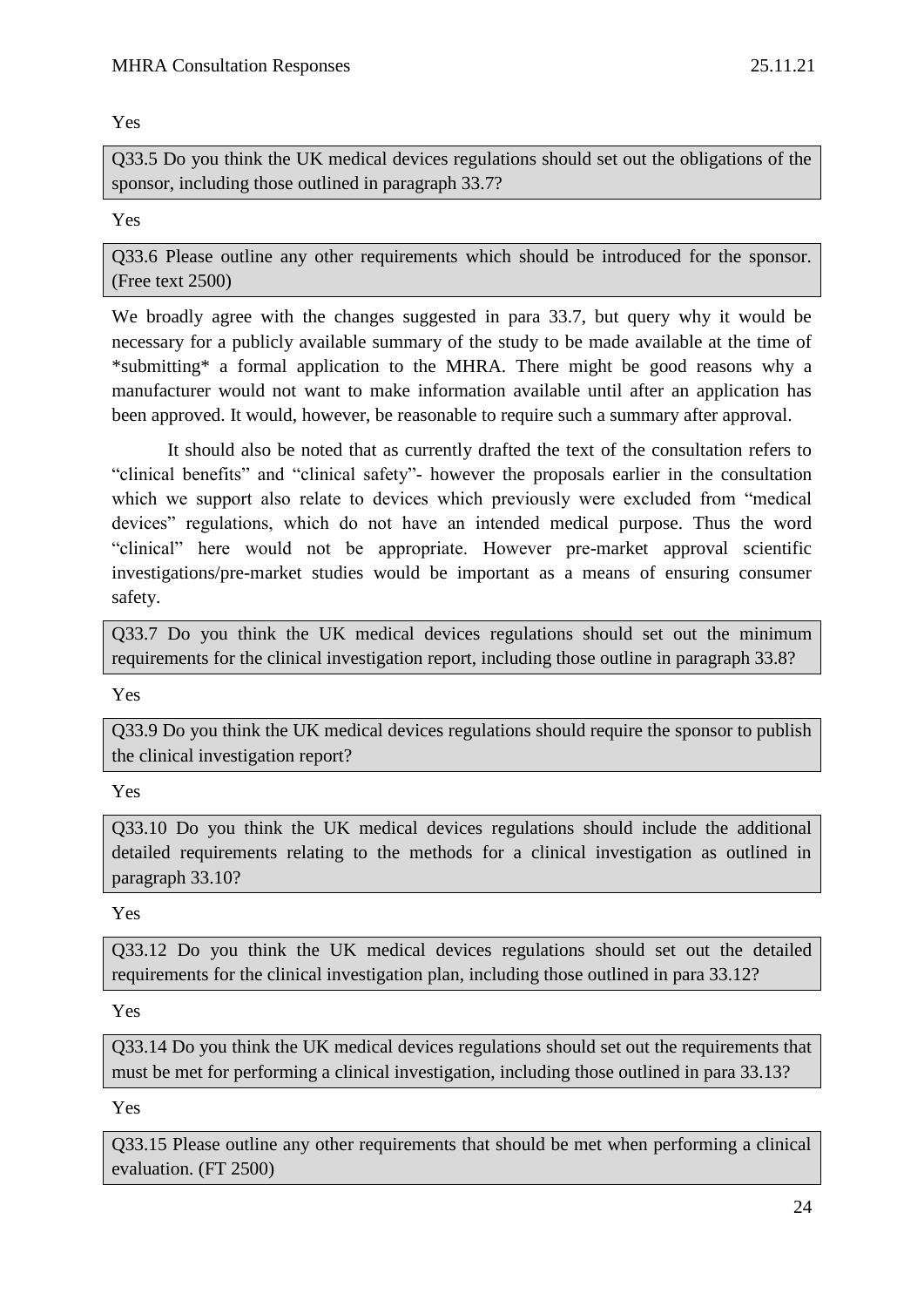Q33.16 Do you think the UK medical devices regulations should set out the rights of subjects/participants to withdraw from clinical investigations, as outlined in paragraph 33.14?

Yes

Q33.17 Do you think the qualification requirements for investigators of clinical investigations and personnel involved in clinical investigations, including those outlined in para 33.15, should be introduced?

Yes

Q33.18 Please outline any other requirements which should be introduced for investigators of clinical investigations and the personnel involved in clinical investigations. (FT 2500)

Qualifications and/or appropriate experience would be a more appropriate requirement since it is conceivable that some investigators may have qualifications (not lack thereof) outside the usual disciplines/areas.

## *Section 34: General requirements regarding performance studies (IVDs)*

Q34.1 Do you think we should require that, where appropriate, performance studies be performed in circumstances similar to the normal conditions of use of the medical device?

Yes

Q34.2 Do you think the UK medical devices regulations should set out in detail the specific requirements for the performance studies in para 34.5?

Yes

Q34.4 Do you think the UK medical devices regulations should set out the obligations for the sponsor of a performance study, including those outlined in para 34.7?

Yes

Q34.6 Do you think sponsors should be required to implement a clinical performance study plan?

Yes

Q34.7 Do you think detailed requirements for the clinical performance study plan should be set out in the UK medical devices regulations?

Yes

Q34.9 Do you think this obligation should also extend to other types of performance studies (other than clinical performance studies)?

Yes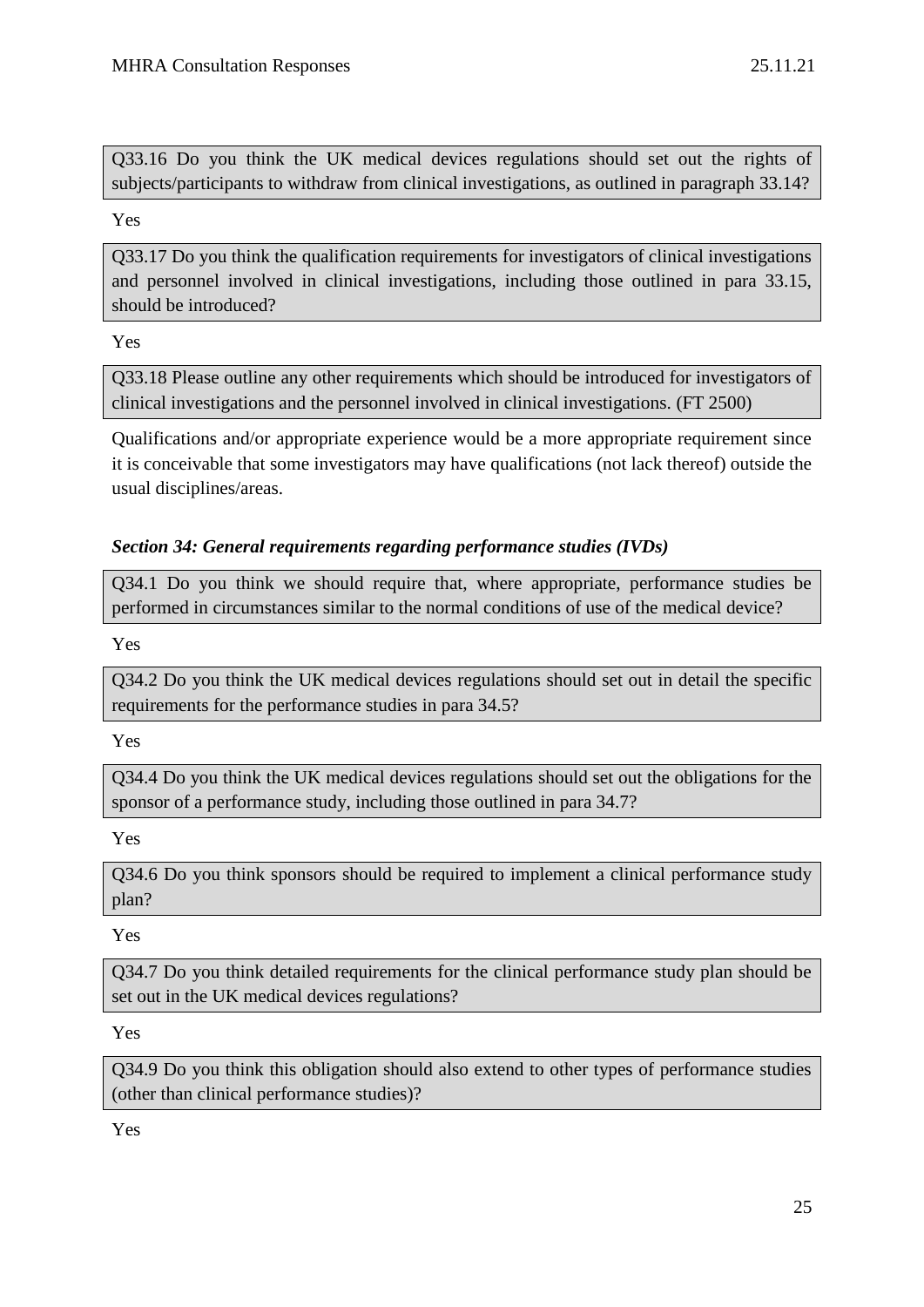Q34.10 Do you think the UK medical devices regulations should set detailed requirements for the purpose, methods, objectives and ethical considerations for a performance study including those outlined in para 34.9?

Yes

Q34.12 Do you think sponsors should be required to provide a clinical performance study report?

Yes

Q34.13 Do you think the UK medical devices regulations should set out the minimum requirements for the clinical performance study report?

Yes

Q34.14 If you have answered yes to Q34.13, please outline what the requirements for the clinical performance study report should be. (FT 2500)

We do not have the expertise to comment on the specifics of the reporting requirements for clinical performance studies. However, setting minimum standards is desirable, as this will ensure consistency in the format of reporting and stops the omission of information that might be important.

Q34.15 Do you think this obligation should also extend to analytical performance studies?

Don't Know/No Opinion

Q34.17 Do you think the UK medical devices regs should require the clinical performance study report to be published?

Yes

Q34.18 Do you think the UK medical devices regulations should require ALL performance studies involving human samples to be subject to ethical review by an ethics committee?

Yes

Q34.19 Do you think that performance studies involving companion diagnostics should be subject to the same requirements as all other performance studies?

Don't Know/No Opinion

Q34.20 Do you think that performance studies involving companion diagnostics using only left-over samples should NOT be subject to the same requirements as all other performance studies?

Don't Know/No Opinion

Q34.21 Do you think that performance studies involving companion diagnostics using only left-over samples should be notified to the MHRA?

Yes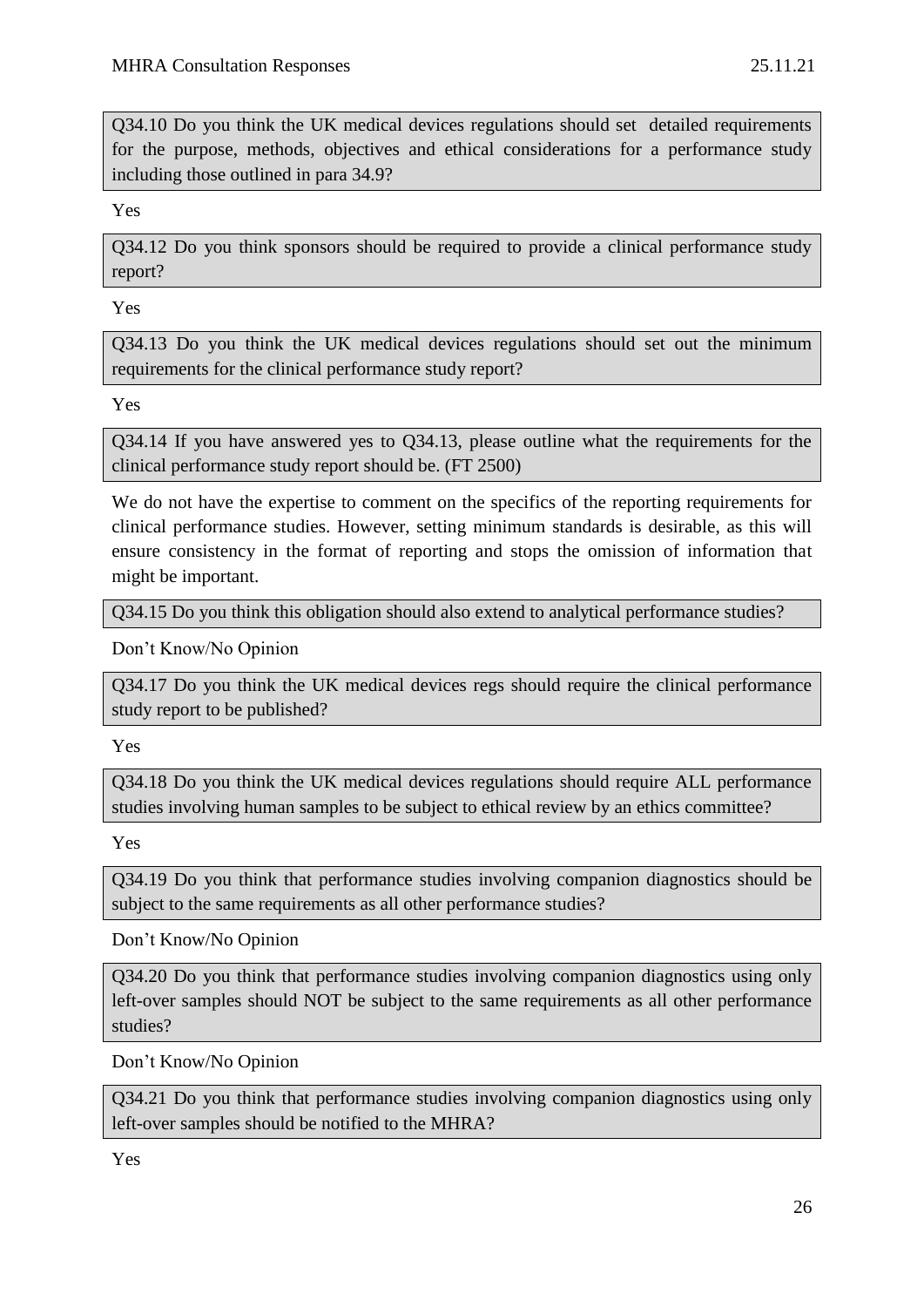Q34.22 Do you think the conditions for conducting a performance study should be set out in the UK medical devices regs, including those outlined in para 34.15?

Yes

Q34.24 Do you think the rights of subjects to withdraw from a performance study should be included in the medical devices regulations, as set out in paragraph 34.16?

Yes

Q34.25 Do you think the UK medical devices regulations should set out requirements for the investigator and other personnel involved in the performance study, including those outlined in paragraph 34.17?

Don't Know/No Opinion

Q34.27 Do you think the UK medical devices regs should require that, where appropriate, the facilities where the performance study is to be conducted should be suitable for the conduct of the study?

Yes

Q34.28 Do you think that, where appropriate, the setting and users of the medical device in the clinical performance study should be similar to the intended setting and intended users of the medical device?

Yes

Q34.29 Please provide your reasoning (including any available relevant evidence) to support your answers to questions 34.1-34.28, including any impacts on you or other stakeholder groups. (FT 2500 – which is ridiculous to respond to 28 questions!!)

In relation to Q34.24 and the right to withdraw - the proposed changes are too narrowly defined and need more detail about what ought to happen to a device that has been implanted as part of a trial. We suggest that, in relation to these, a proportionate and tailored response would appropriate. This should include a requirement that sponsors include, in both their clinical performance study plan and application, a detailed outline of the withdrawal procedure and how, in relation to their specific device, the patient's right to withdraw will be respected.

## *Section 35: Informed consent*

Q35.1 Do you think the UK medical devices regs should include requirements for obtaining informed consent from individuals participating in a clinical investigation or performance study?

Yes

Q35.2 If you have answered yes to question 35.1, please outline what the requirements for obtaining informed consent should be. (FT 2500)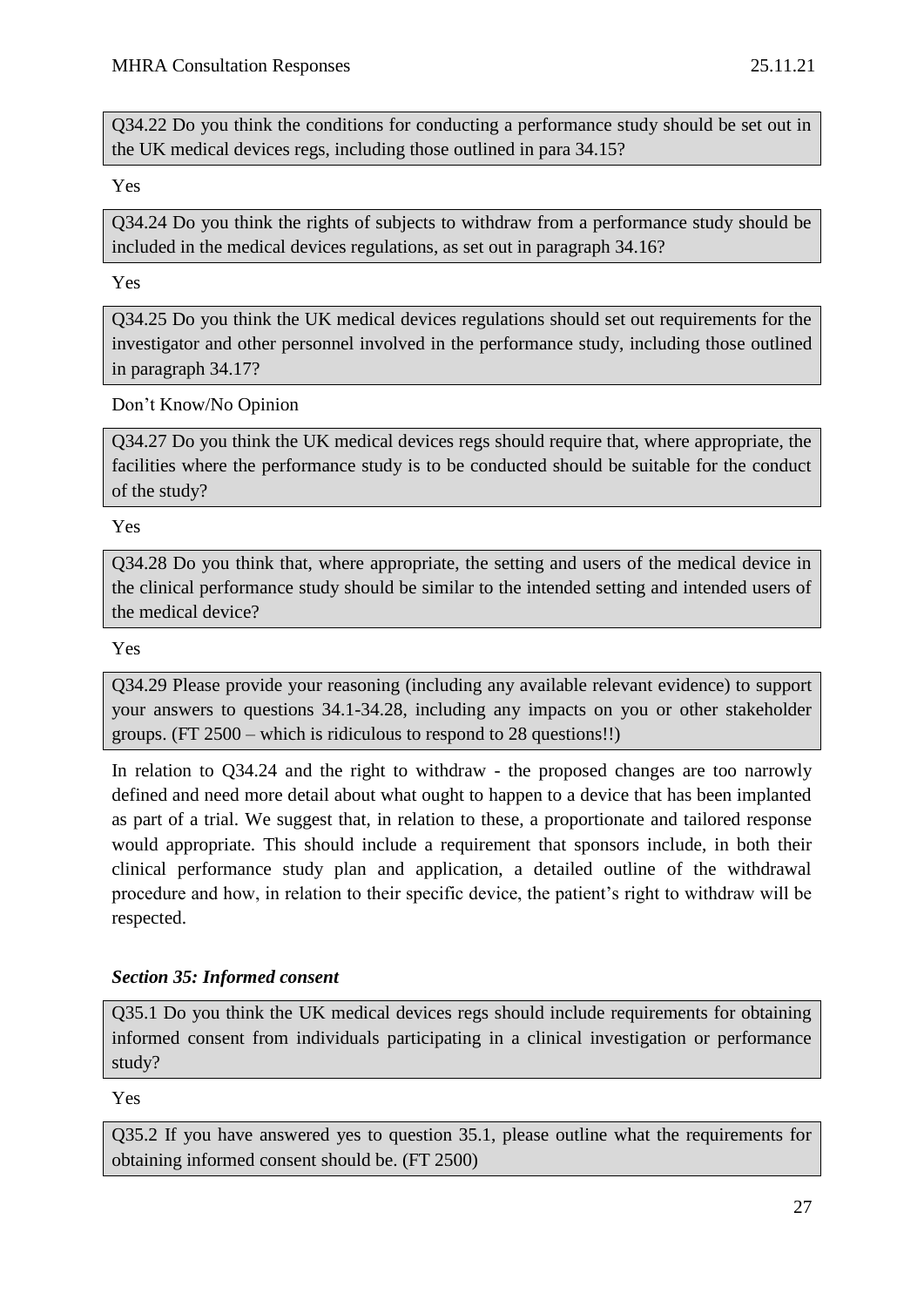Informed consent should be gained in a similar manner to that required in clinical trials for medicinal products. Participants should be given information about the trial procedure and their role in it, this document should outline their rights and provide points of contact to communicate with during and after the trial. Informed consent should be gained before a person is entered into a trial and reaffirmed periodically throughout the trial process, particularly if the trial is adjusted and their participation alters as a result. The Clinical Trials Regulations provide explicit requirements for gaining consent from incapacitated adults and minors. Section 251 of the NHS Act 2005 facilitates access to personal information without consent for defined medical purposes, such a measure may be appropriate in relation to medical devices.

Requirements for consent should also comply with existing English law more broadly. It should clearly state that consent must be freely and voluntarily given subject to no pressure. It should be informed of all relevant aspects and risks of the investigation which a reasonable person in the participants position would want to know, but also what that specific person would want to know (see Montgomery v Lanarkshire [2015]. Participants must have mental capacity under the Mental Capacity Act 2005. Specific provisions would need to be inserted in relation to any inclusion as participants of children to comply with the law concerning capacity.

Q35.3 Please outline any circumstances in which you think the requirements for obtaining informed consent might be waived? (e.g. observational studies where only fully de-identified data and/or left-over samples are used, or cluster randomised trials) (FT 2500)

Left over samples are a matter already separately regulated under the Human Tissue Act 2004.

Q35.4 Please provide your reasoning (including any available relevant evidence) to support your answers to 35.1-35.3, including any impacts on you or other stakeholder groups. (FT 2500)

The justification for this is stated above. Informed consent is a requirement in English law and to have the precise requirements stated clearly in the Regulation will ensure compliance with these legal principles and respect fundamental human rights, as well as facilitate trust, transparency, and patient safety

## *Section 36: Specific requirements for clinical investigations/performance studies*

Q36.1 Do you think additional requirements, including those outlined in para 36.3, should be required for clinical investigations or performance studies on minors?

Yes

Q36.2 Please outline any other requirements which should be introduced for clinical investigations or performance studies on minors. (FT 2500)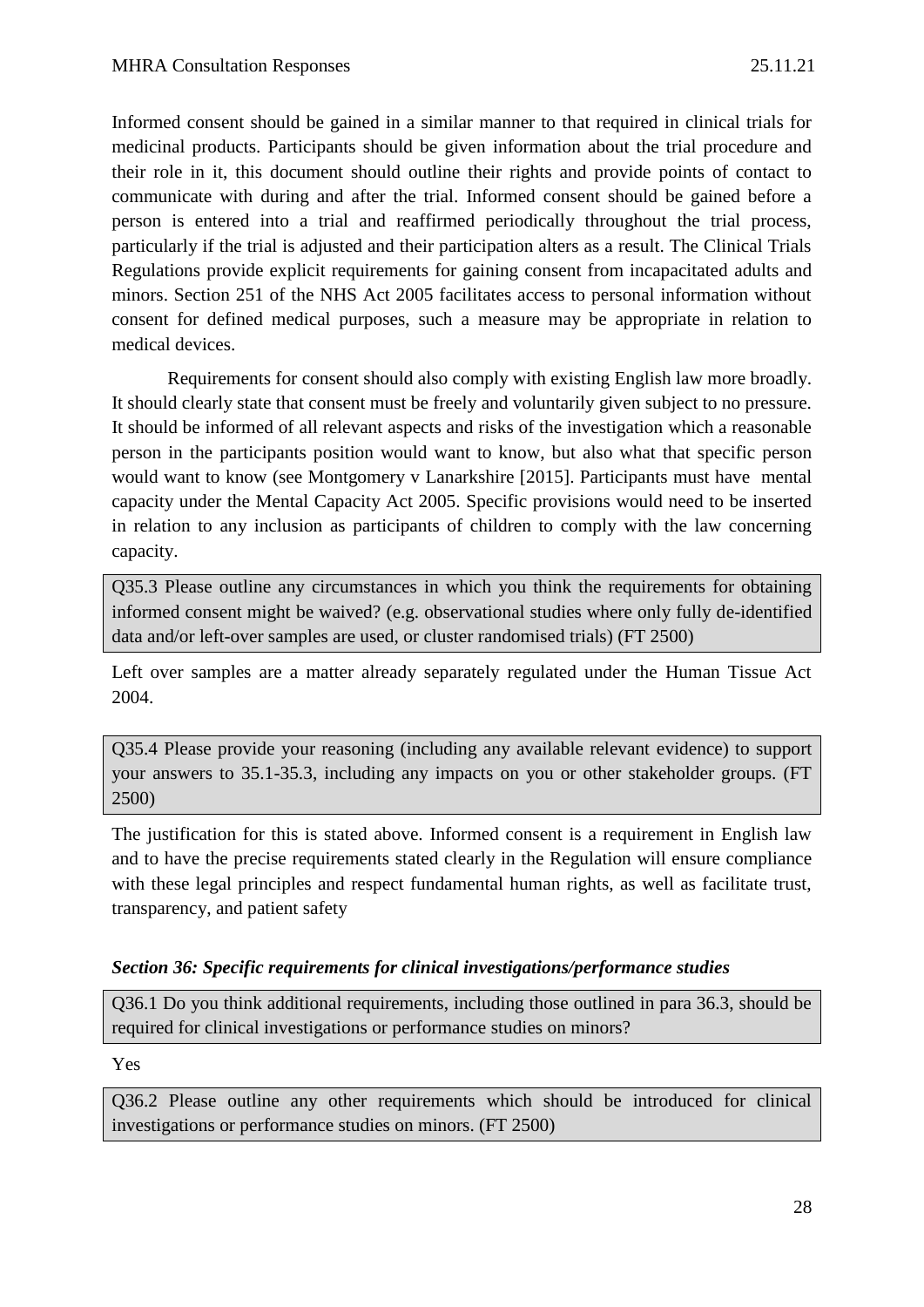The Regulations ought to clarify whether the proposed changes set out in para 36.3 all need to be met for the minor to participate or singly. We presume it is meant that they all should be met. In general we support this. However, note that there needs to be clarity on what 'direct benefit to the minor subject' means in item (d). It is at least conceivable that there may be circumstances in which this does not mean direct 'medical' benefit, but some other sort of benefit, such as in studies on low-risk devices where minors and their families might want to contribute to the overall research endeavour. It is not clear that they ought to be precluded simply in virtue of being a minor. Other additional safeguards could be required in such circumstances, for instance, review by specific ethics committees with expertise in studies on minors.

Q36.3 Do you think additional requirements, including those outlined in para 36.4, should be required for clinical investigations or performance studies on pregnant or breastfeeding women?

#### Yes

Q36.4 Please outline any other requirements which should be introduced for clinical investigations or performance studies on pregnant or breastfeeding women. (FT 2500)

The Medical Devices (Amendment etc.) (EU Exit) Regulations 2019 included a provision, which was subsequently removed by paragraph 54 schedule 2 of the Medical Devices (Amendment etc.) (EU Exit) 2020, that 'no incentives or financial inducements are given to the subject except for compensation for expenses and loss of earnings directly related to the participation in the clinical investigation.' This should also be included in any updated medical devices regulations as some pregnant or breastfeeding women's decision to take part in a study, and assume a level of risk to their foetus or child, might be influenced by a financial incentive due to their personal circumstances.

Q36.5 Please provide your reasoning (including any available relevant evidence) to support your answers to questions 36.1-36.4, including any impacts on you or other stakeholder groups. (FT 2500)

In relation to specific informed consent procedures for minors, these are imperative in order to take account of the different developmental stages of minors at different ages. Minors should not automatically be deemed incapable of providing informed consent. Participant information should be provided to a minor prior to enrolment in a trial and the information adapted to their age and maturity levels. It should be specified that personnel experienced in working with minors should communicate this information to the minor participant. If a minor is capable of forming an opinion based on this information, their opinion should be respected. Importantly, consent should not be deemed to have been provided by their legal representative on their behalf if a negative opinion is expressed.

The conduct of a clinical investigation using minors must be necessary; that is, for a device that is used in the treatment of a condition that only occurs in minors or to validate data from earlier studies using persons able to give informed consent. In most cases, there must be an expected direct scientific benefit. However, as noted in our response to Q36.2,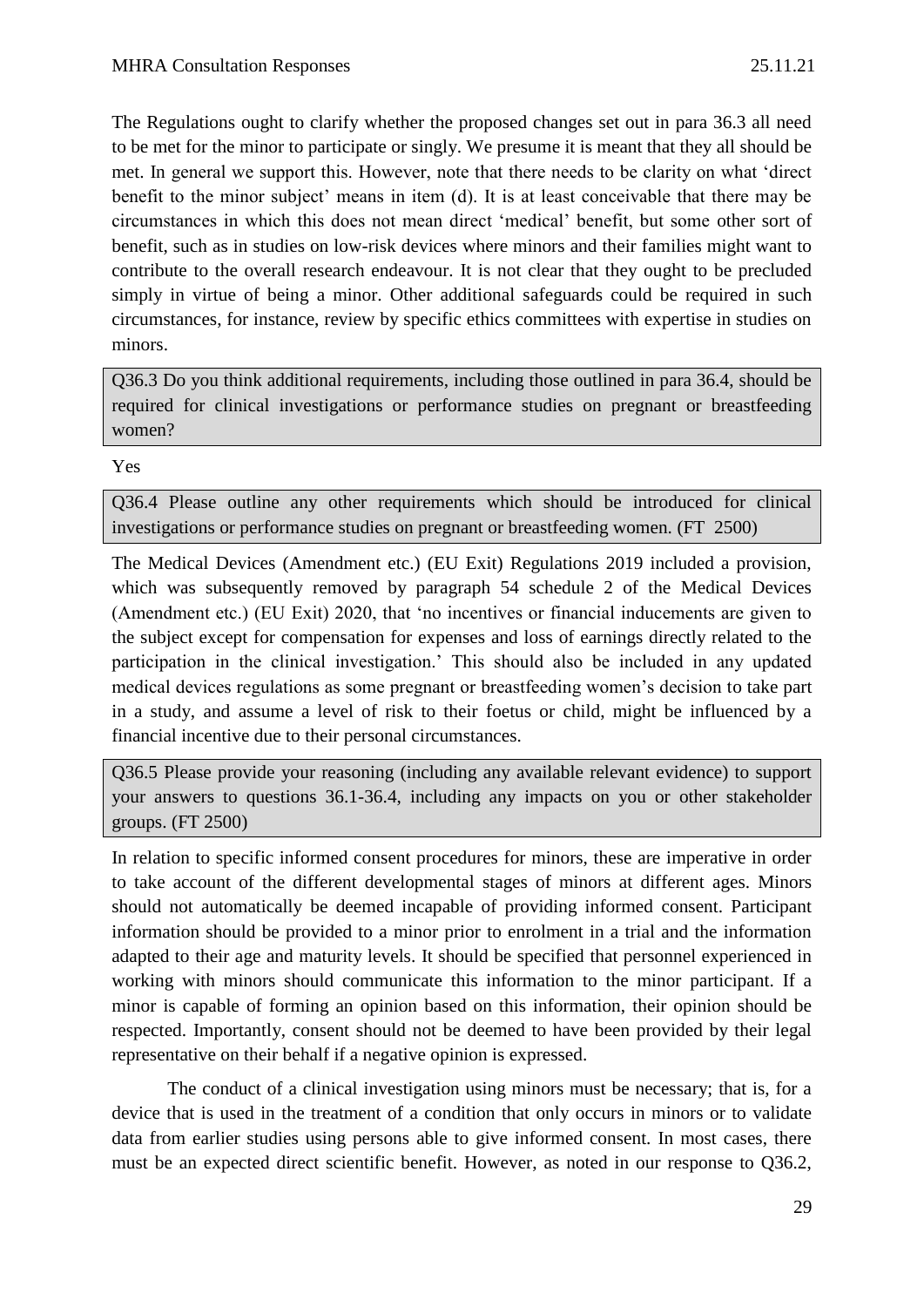there needs to be clarification on what 'direct benefit' should be taken to mean. And it is conceivable that there will be circumstance where there is not a direct benefit, but where participation would nonetheless be justifiable or beneficial (by some other measure). Appropriate extra safeguards should be in place in such circumstances.

Measures relating to minors should also include provisions that reflect the position of a minor who reaches the age of majority during the course of a trial/investigation. In such incidences, express consent should be reaffirmed for their continued participation in the study. The proposed additional requirements in para 36.3 are slightly diluted from those included in the The Medical Devices (Amendment etc.) (EU Exit) Regulations 2019 which were removed by paragraph 54 schedule 2 of the Medical Devices (Amendment etc.) (EU Exit) 2020, . The full breadth of the additional requirements provided in the 2019 Regulations should become part of any new regulations.

## *Section 37: Clinical investigations/Performance studies in emergency situations*

Q37.1 Do you think the conditions should be set out in which informed consent to participate in a clinical investigation or performance study may be obtained or given after the decision to include the subject in a clinical investigation or performance study due to an emergency situation?

Yes

Q37.2 Please provide your reasoning (including any available relevant evidence) to support your answer to question 37.1, including any impacts on you or other stakeholder groups. (FT 2500)

It would need to be in compliance with the provisions of the Mental Capacity Act 2005.

Q37.3 Do you think that systems should be put in place for compensation as set out in para 37.4?

Yes

Q37.4 Please provide your reasoning (including any available relevant evidence) to support your answers to questions 37.1-37.3, including any impacts on you or other stakeholder groups.

We support the inclusion of such provisions as they indicate an improved consideration of patient safety within the regulations. It is important that the medical device regulations recognise that harms can occur at any stage of device use, not only after the device has been placed on the market. The measures outlined in paragraph 37.4 would close a gap in protection for those who assume additional risks by agreeing to participate in medical device trials. It also has the advantage of potentially reducing the burden on the courts as potential litigants could have issues resolved without necessarily having to go to trial. It could also speed up compensation payments.

## *Section 38: Application for clinical investigations/performance studies*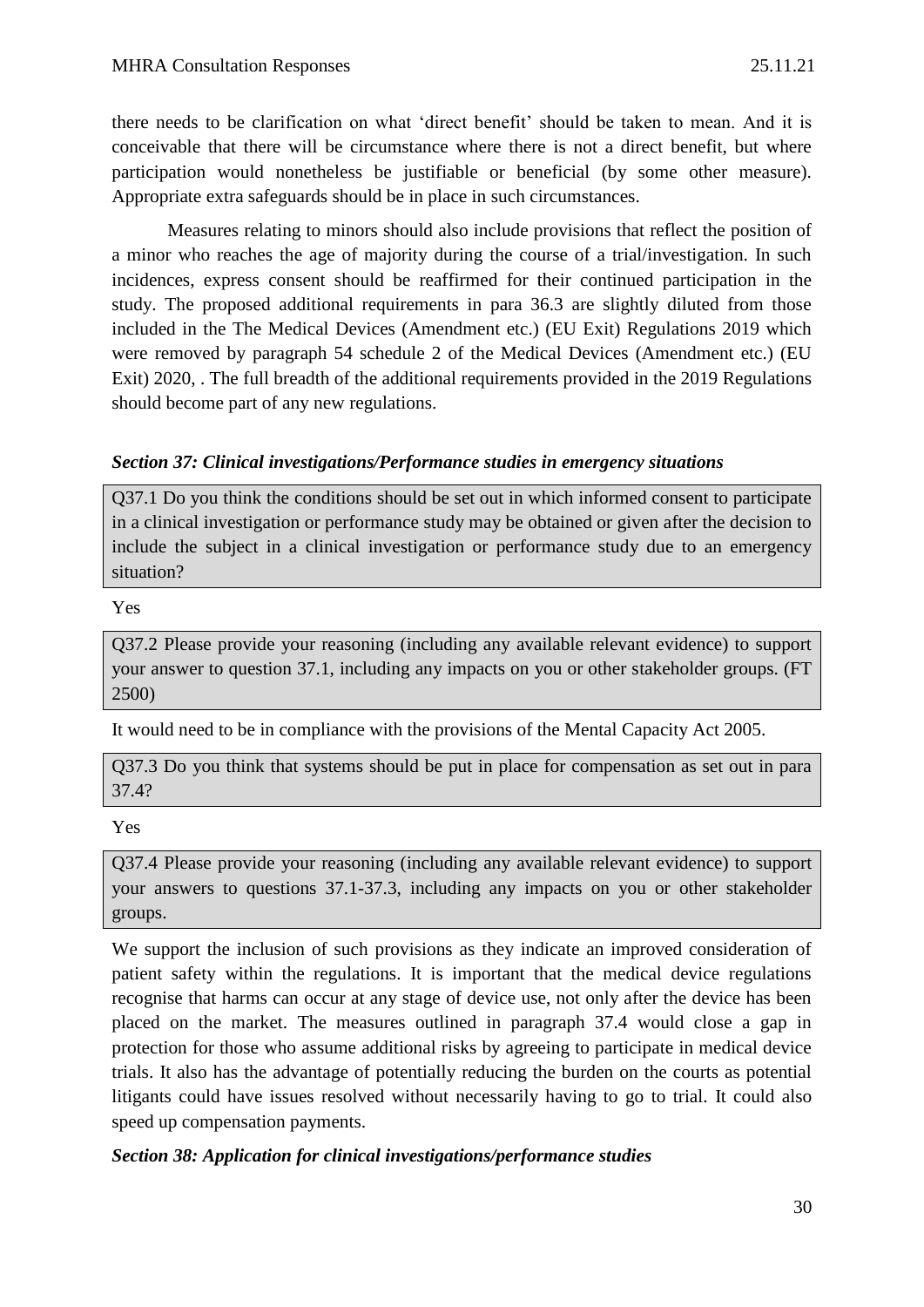Q38.1 Do you think detailed requirements for the clinical investigation or performance study application form and the accompanying documentation required, including those outlined in para 38.2 should be outlined?

Yes

Q38.2 Please outline any other requirements which should be introduced for the application form and accompanying documentation. (FT 2500)

The application should also collect information on whether or not any applications for the study to be conducted in other countries have been approved or rejected. The reasons for this should also be required, especially if they have been rejected. This would ensure that the fullest information is available to the MHRA in making its decisions on the applications.

Q38.3 Do you think the UK medical devices regs should outline the relevant timescales that the applicant and the MHRA should conform to when an application for a clinical investigation or performance study is submitted to the MHRA?

Yes

Q38.4 If you have answered yes to Q38.3, please outline what appropriate timescale should be. (FT 2500)

Specifying the timescales on both sides would ensure clarity in the decision-making processes and ensure that applications are dealt with in a timely manner. It is imperative that adequate resourcing of the MHRA is in place to facilitate this.

# *Section 39: Assessment of applications for clinical investigation/performance study by the MHRA*

Q39.1 Do you think the MHRA should be required to assess applications for performance studies?

Yes

Q39.2 Do you think the detailed requirements for assessment of the application for clinical investigations or performance study should be outlined by the MHRA?

Yes

## *Section 40: Conduct of a clinical investigation/performance study*

Q40.1 Do you think the UK medical devices regulations should set out the requirements for the conduct of a clinical investigation or performance study, as outlined in para 40.2?

Yes

Q40.3 Do you think the MHRA should be required to inspect, at an appropriate level, clinical investigation, or performance study site(s)?

Yes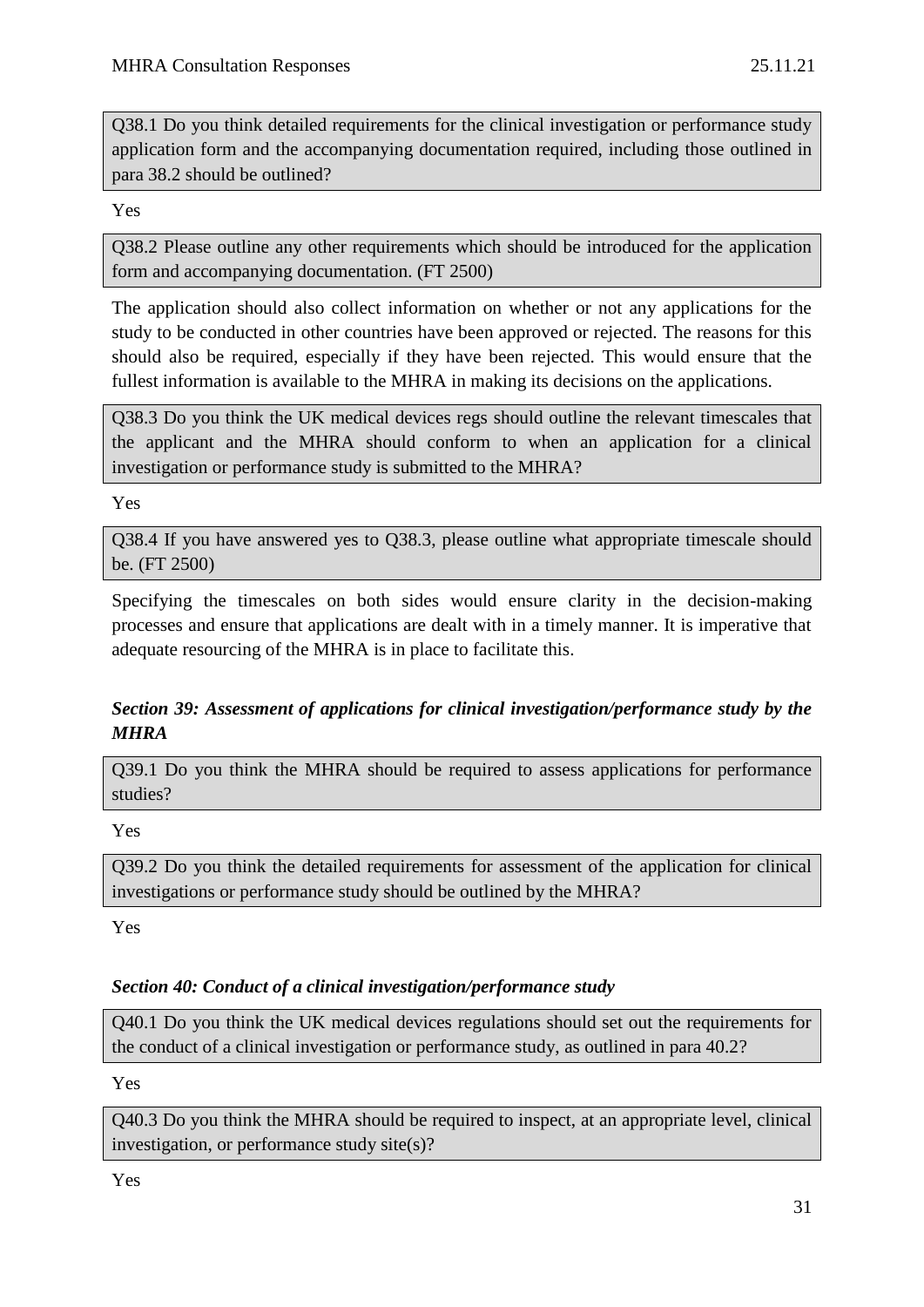Q40.4 Please provide your reasoning (including any available relevant evidence) to support your answers 40.1-40.3, including any impacts on you or other stakeholder groups. (FT 2500)

The inclusion of these requirements supports safety, transparency, and best practice within the sector and will go some way to ensuring compliance and identifying problems and issues at an early stage. Inspection of clinical investigation and/or performance study sites will enable early warnings to be issued and reduce the possibility of devices that could cause harm upon reaching the market. While it seems appropriate that devices which are self-tested or tested in a home setting are exempted from such inspections, it should be emphasised in the Regulations that self-testing and home testing should only be used for devices whose ordinary use would occur in these settings and would not be an option for other devices.

## *Section 41: Clinical investigations/Performance studies regarding devices bearing the UKCA mark*

Q41.1 Do you think the sponsor should be required to notify the MHRA of a clinical investigation or performance study within a specified time period prior to the start of that clinical investigation or performance study as outlined in para 41.3?

Yes

## *Section 42: Modifications to clinical investigations/performance studies*

Q42.1 Do you think the UK medical devices regs should set out the procedures for sponsors intending to introduce modifications to a clinical investigation or performance study, including the procedures outlined in para 42.2?

Yes

# *Section 43: Corrective measures to be taken by the MHRA in relation to a clinical investigation/performance study*

Q43.1 Do you think that the MHRA should be able to take the measures outlined in para 43.2 in cases where it is considered that the requirements of the UK medical devices regs in regards to a performance study have not been met?

Yes

Q43.3 Do you think, except where immediate action is required, that the sponsor or the investigator or both should be asked for their opinion regarding the corrective measures outlined in para 43.2 (suggested measures)?

Yes

Q43.4 If you have answered yes to question 43.3, please outline what you think should be specified time period for the sponsor or investigator to give their opinion. (FT 2500)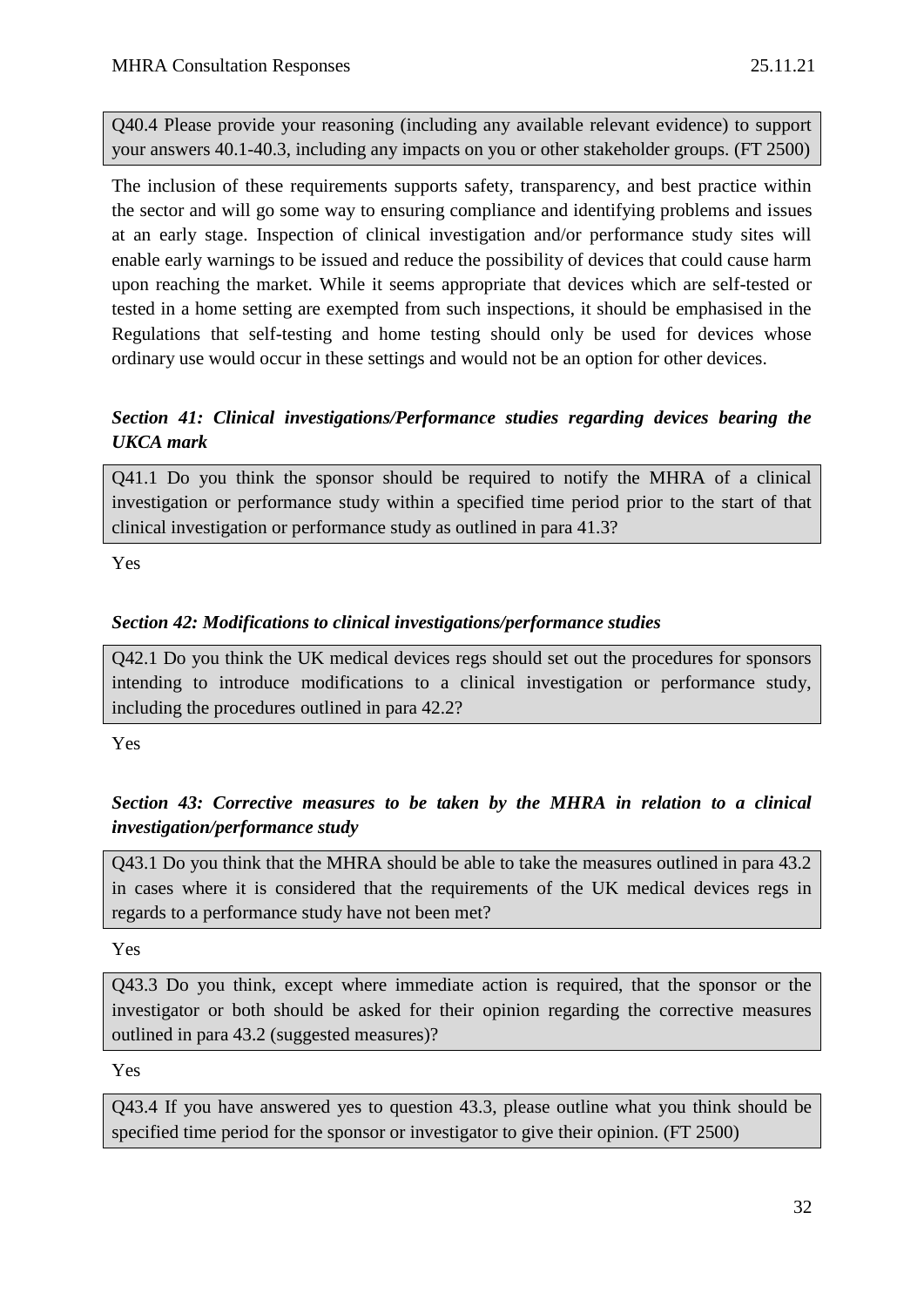We support this as it gives a right to reply, chance for clarification, and opportunity to gather extra information. The Medical Devices (Amendment etc.) (EU Exit) Regulations 2019 regulation 117 (2), paragraph 54 schedule 2 of the Medical Devices (Amendment etc.) (EU Exit) 2020, stipulated 7 days unless immediate action was required in which case the Secretary of State could act without their opinion.

# *Section 44: Information from the sponsor at the end of a clinical investigation / performance study or in the event of a temporary halt or early termination*

Q44.1 Do you think the procedures, including those outlined in paragraph 44.2 which must be undertaken and the timeframes which would apply at the end of a clinical investigation or performance study, or in the event of a temporary halt or early termination should be specified?

Yes

# *Section 45: Recording and reporting of adverse events that occur during clinical investigations / performance studies*

Q45.1 Do you think sponsors of clinical investigations and performance studies should be required in legislation to fully record and provide information on adverse events, serious adverse events and medical device deficiencies including those set out in points (a) to (d) in paragraph 45.3?

Yes

Q45.2 Do you think sponsors should be required to report, without delay, to the MHRA, the events set out in points (a) to (c) of paragraph 45.4?

Yes

Q45.3 Do you think, where necessary, sponsors should be able to submit an initial report that is incomplete, followed up by a complete report?

Yes

Q45.4 Do you think the UK medical devices regulations should require sponsors to report to the MHRA any event referred to in paragraph 45.4 that has occurred in a non-UK country in which a clinical investigation or performance study is performed under the same clinical investigation or performance study plan?

Yes

Q45.5 Please provide your reasoning (inc any available relevant evidence) to support your answers to questions 45.1-45.4, inc any impacts on you or other stakeholders. (FT 2500)

With regards to Q45.3, this will enable timely reporting and prevent delays whilst fuller information on any incidents is being collected and collated.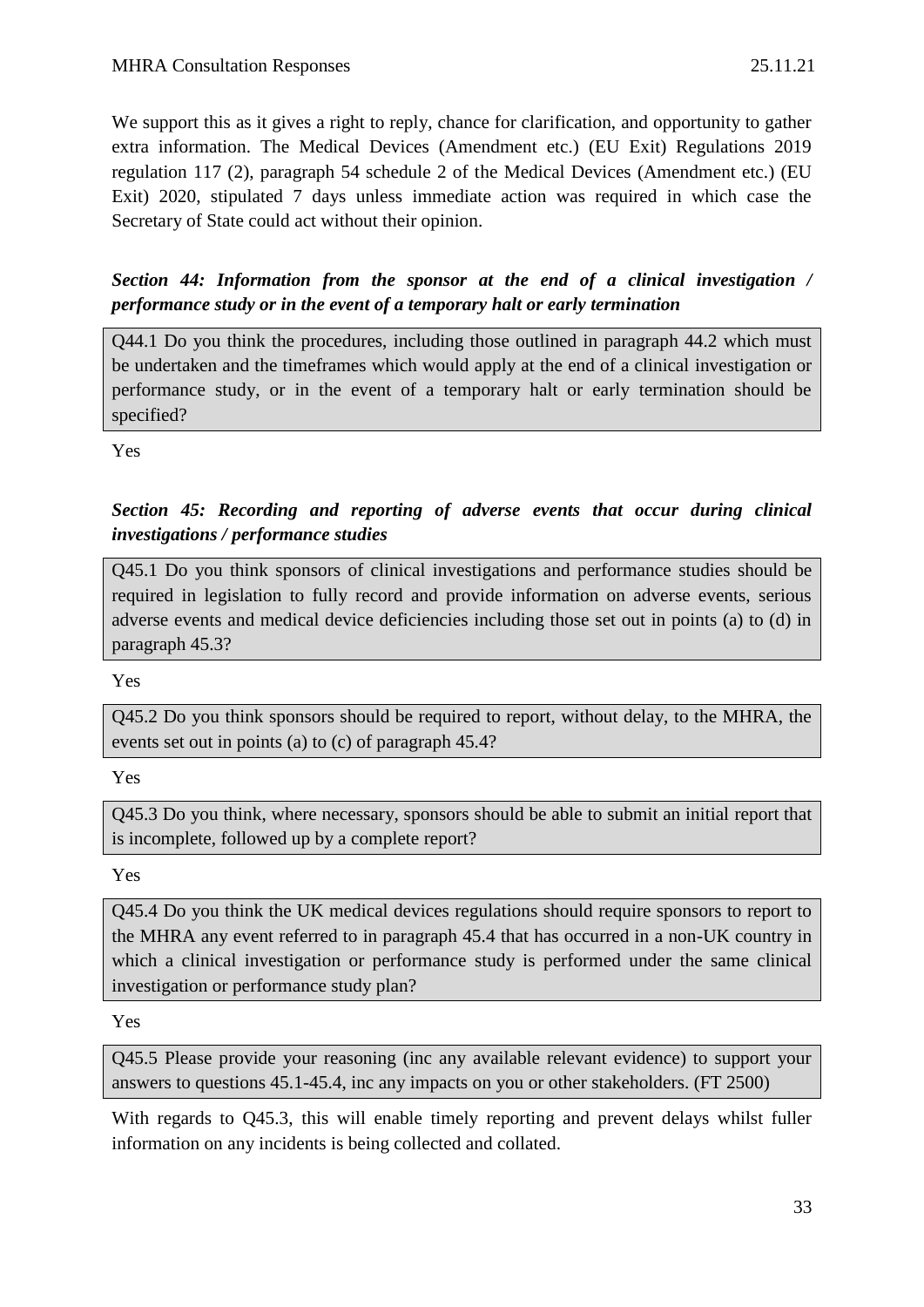With regards to Q45.4, medical device manufacture is a worldwide business and it is important for maintaining the safety of medical device users that the MHRA is alerted to any adverse incidents which occur in a non-UK country. Now that the UK no longer part of the EU and will not receive automatic alerts from Eudamed, procedures need to be in place so that the UK device users have a full picture with regards incidents relating to a particular device. Such procedures and sharing of data would contribute to decision-making and promoting best practice. It would also contribute to full transparency and accountability for device manufacturers.

# *Section 46: Types of clinical investigations / performance studies and exemptions / authorisations*

Q46.1 Do you think the UK medical devices regulations should allow for exemptions from some of the requirements of the Regulations for certain types of clinical investigations and performance studies as outlined in paragraph 46.4?

Yes

Q46.3 Do you think that healthcare institutions should be required to notify certain types of clinical investigation / performance studies to the MHRA for authorisation before proceeding?

Yes

## *Section 47: Summary of safety and clinical performance*

Q47.1 Do you think the UK medical devices regulations should introduce the requirement for an SSCP for medical devices?

Yes

Q47.3 Do you think the UK medical devices regulations should set out the minimum content of the SSCP included in paragraph 47.5?

Yes

Q47.4 Please outline any other content which should be included in the SSCP for a medical device. (FT 2500)

We agree that the minimum requirements should be specified. This would help to ensure consistency and to ensure that full information is given.

Q47.5 Please select one of the following:

The manufacturer should upload the full SSCP to the MHRA registration system

Q47.6 Do you think an Approved Body should validate the SSCP for a medical device?

Yes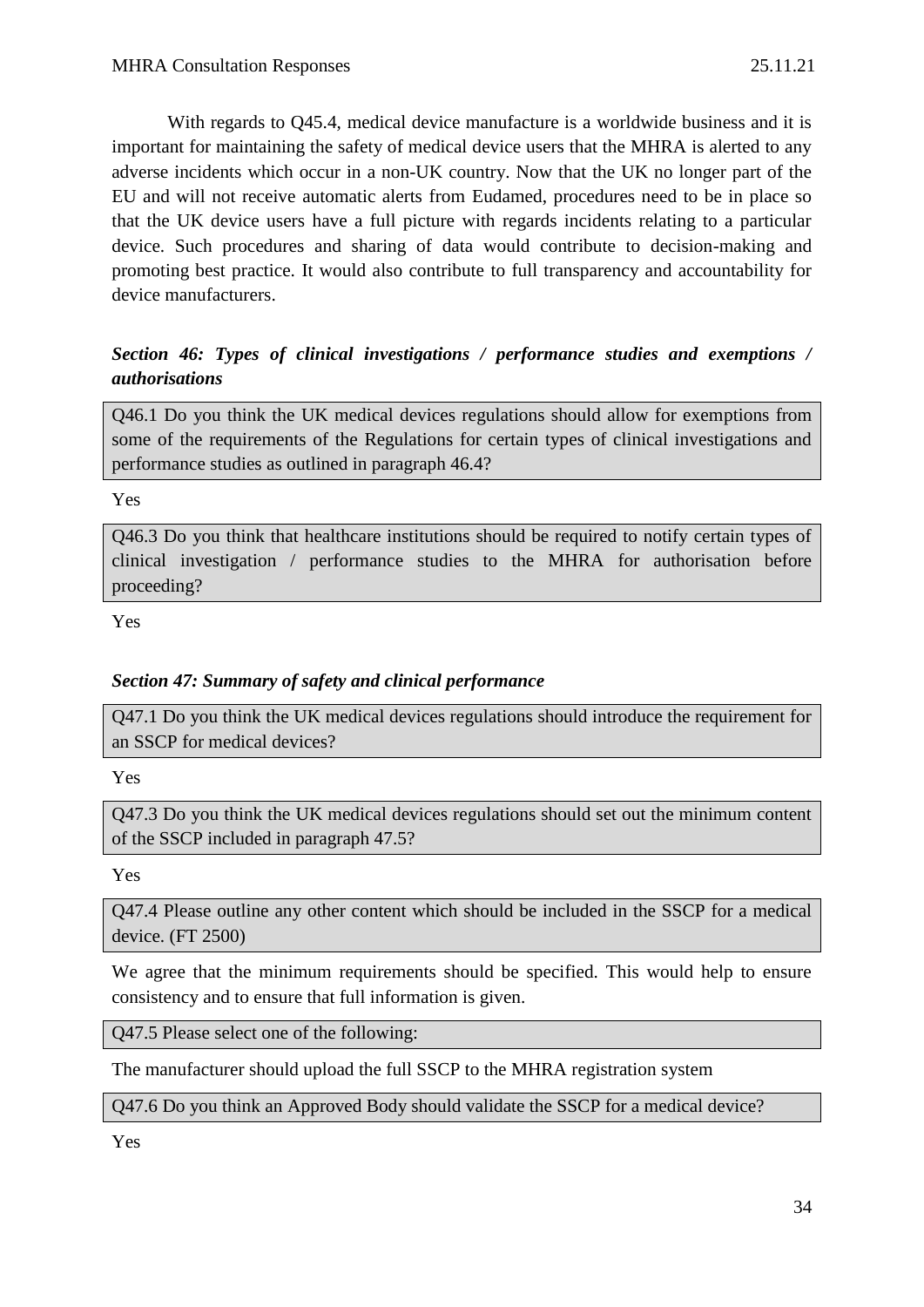## **Chapter 8**

#### *Section 48: Post-market surveillance*

Q48.1 Do you think manufacturers should be required to implement a post-market surveillance system based on a post-market surveillance plan, which collates and utilises information from the range of sources listed in paragraph 48.4?

#### Yes

Q48.2 Do you think the UK medical devices regulations should provide a detailed outline of what the post-market surveillance plan should address, including the examples given in paragraph 48.5?

Yes

Q48.4 Do you think the UK medical devices regulations should require IVD manufacturers to carry out post-market performance follow-up (PMPF) and to use PMPF findings to update the IVDs performance evaluation?

Yes

Q48.5 Do you think the UK medical devices regulations should outline what should be included in the PMCF or PMPF plan, including the examples given in paragraph 48.8?

Yes

Q48.7 Do you think that manufacturers should be exempt from the requirement to perform PMCF/PMPF for a medical device or IVD pursuant to a PMCF/PMPF plan if such manufacturers provide sufficient justification?

Don't Know/No Opinion

Q48.8 Do you think the UK medical devices regulations should include requirements for manufacturers to summarise and present the information from their post-market surveillance activities in a post-market surveillance report or a periodic safety update report as they are described in paragraph 48.9?

Yes

Q48.9 if you have answered yes to Q48.7, please outline which types or classes of medical devices should be subject to a post-market surveillance report and if there are any other elements which should be required for the post-market surveillance report. (FT 2500)

We agree in principle that medical devices should be subject to a post-market surveillance report as outlined, however we do not have the requisite expertise to comment on which classes of medical devices should be covered or of other further elements that should be on such reports.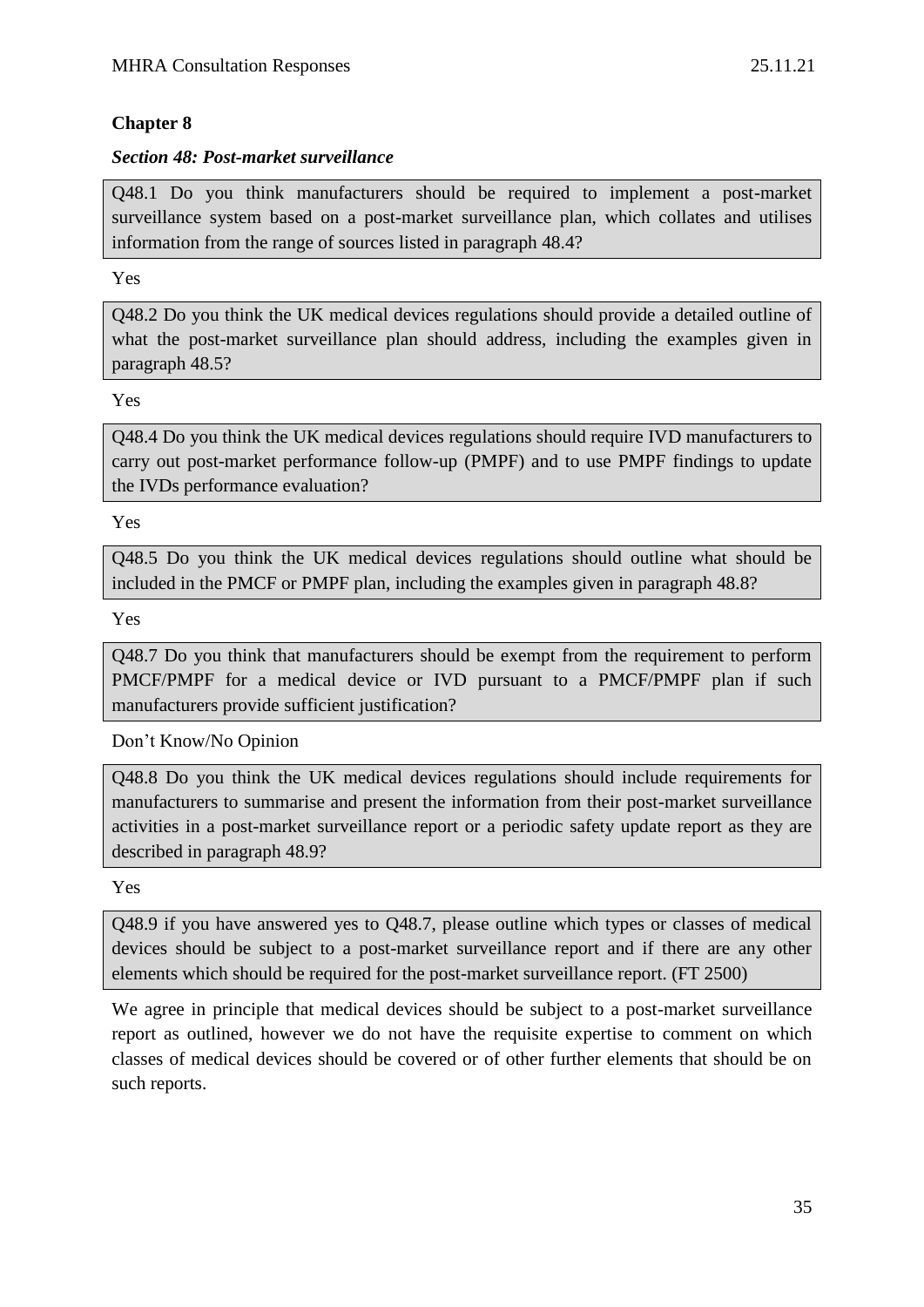Q48.10 If you answered yes to Q48.7, please outline which types or classes of medical devices should be subject to a periodic safety update report and if there are any other elements that should be required for a periodic safety update report. (FT 2500)

We agree that some medical devices should be subject to more in-depth obligations relating to annual or biannual submission of a periodic safety update report, however we do not have the requisite expertise to comment on which classes of devices should be covered by the obligation or of further elements that should be included on such reports. Having said this, as a minimum we believe that Class III devices and all implantable medical devices should be covered by the obligation.

Q48.11 If you answered no to Q48.7, please outline any alternative requirements for how the manufacturer should summarise and present post-market surveillance data. (FT 2500)

We do not have the expertise to suggest any alternative requirements. However, we do note in relation to Q48.7, that what constitutes a 'sufficient justification' for an exemption would need to be specified in the Regulations and/or guidance.

Q48.12 Do you think manufacturers should upload post-market surveillance data to the MHRA devices register upon registration renewal?

Yes

Q48.13 Please provide your reasoning (including any available relevant evidence) to support your answers to Q48.1-48.12, including any impacts on you or other stakeholder groups. (FT 2500)

In line with our other responses, we believe that having to implement and follow a postmarket surveillance plan and post-market performance follow up would facilitate better monitoring of devices, increase safety, and mitigate risks. Having to report the findings to the MHRA would also increase transparency and ensure that information critical to the safety, performance, and clinical benefit of devices over their lifecycles would be available for scrutiny and part of any integrated databases (suggested in section 20).

We do not have the requisite expertise to comment on whether requirements for how post-market surveillance and post-market performance plans should be conducted should be on the face of the legislation. Although we do note that encouraging scientific rigour in collecting and processing information relating to the safety and performance of devices is critical.

## *Section 49: Reporting of serious incidents and field safety corrective actions*

Q49.1 Do you think the UK medical devices regulations should include requirements for manufacturers to report incidents and FSCAs to the MHRA including points (a) and (b) as above?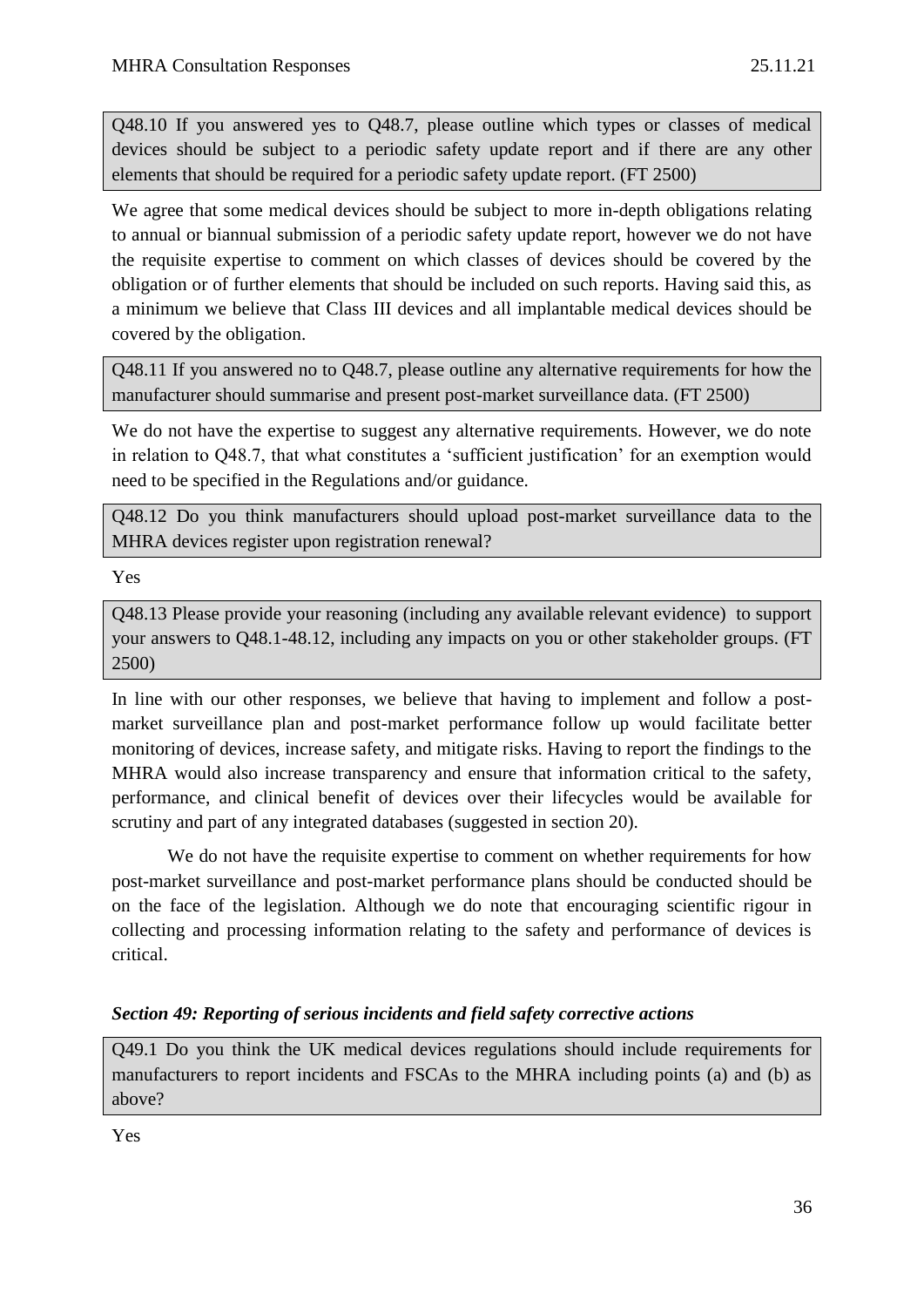Q49.2 Do you agree with the proposed definitions for serious incident, serious deterioration and serious public health threat?

Yes

Q49.4 Do you think the manufacturer should be required to report any serious incident in line with the time periods above?

Yes

Q49.5 If you have answered no to Q49.4, please outline what the timeframe for reporting serious incidents should be, or any other changes you would make to the criteria set out in para 49.9. (FT 2500)

We agree that manufacturers should report serious incidents as soon as possible/immediately upon finding a causal relationship with their device. However, contradictory language is used as between the body of para 49.9 and the time periods specified in points a., b., and c. As such, it is not entirely clear from the wording of para 49.9 whether regulations would require that manufacturers notify the MHRA within the time period specified beginning from the point at which they have established the causal relationship between the incident and their device, or simply from the time they become aware of the incident. The former is the more reasonable requirement.

However, we note a concern regarding the wording of this in the consultation. As it is presented, manufacturers would only have to report the incidents once they have 'established a causal relationship' or that 'a causal relationship is reasonably possible'. This would seem to give too much latitude for manufacturers to claim that they did not report an incident because they had not yet established a causal relationship or that they did not think it was reasonably possibly. There should be a requirement to report where they are less certain in order for them to work with the MHRA to investigate this and to ensure problems and trends are uncovered as early as possible.

Q49.6 Do you think the UK medical devices regulations should specify further procedures for manufacturers regarding the reporting of serious incidents and field safety corrective actions (FSCAs) including (but not limited to) the points made in paragraph 49.10 above?

Don't Know/No Opinion

## *Section 50: Trend reporting*

Q50.1 Do you think the manufacturer should be required to report any statistically significant increase in the frequency or severity of incidents/erroneous results as set out in paragraph 50.3 above?

Yes

Q50.2 Please provide your reasoning (including any available relevant evidence) to support your answers to Q50.1 including any impacts on you or other stakeholder groups.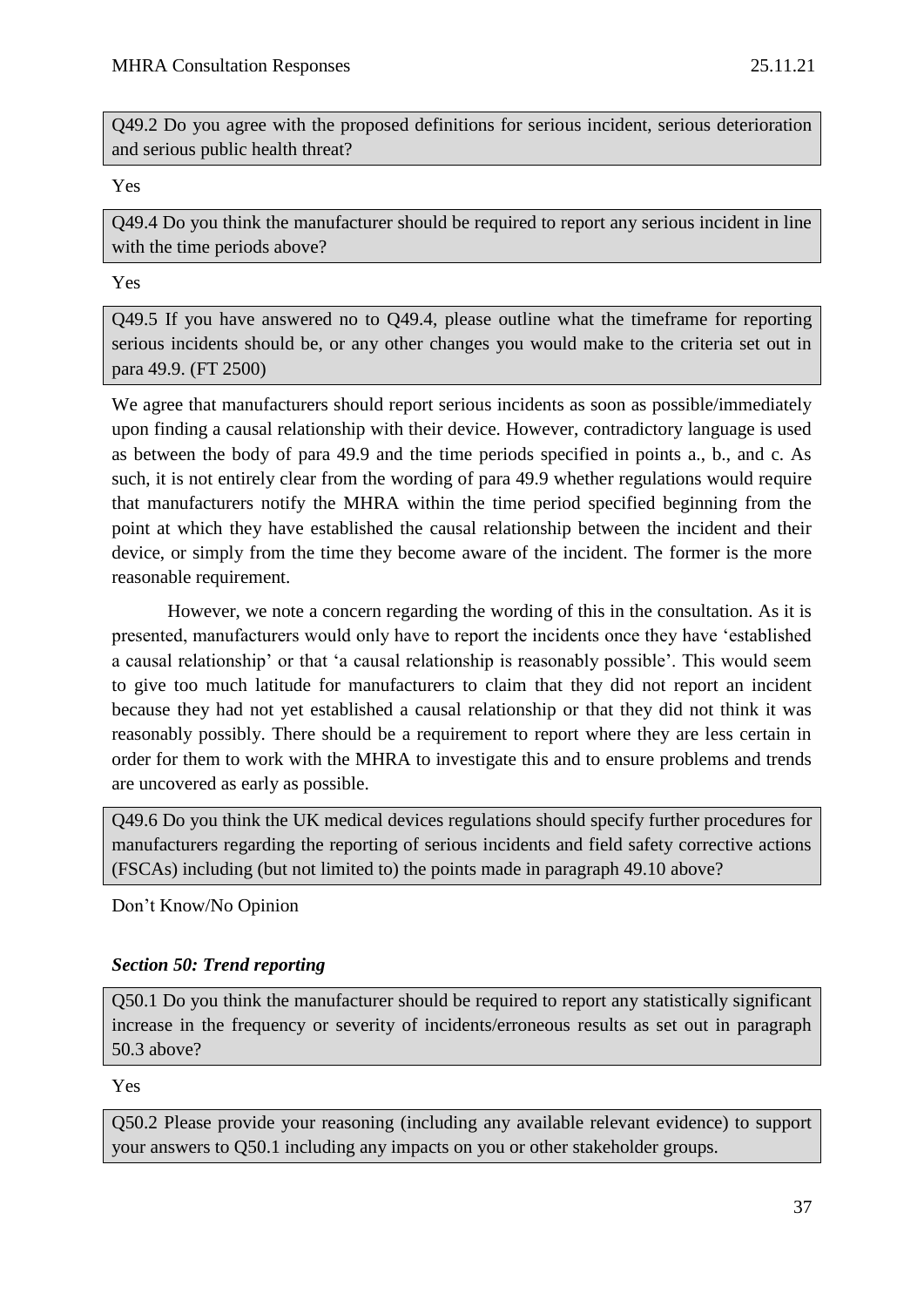In principle we agree that manufacturers should be required to report statistically significant increases in frequency and severity of incidents/erroneous results. This would greatly enhance the monitoring of devices and provide much needed information on whether devices actually provide benefits that justify their potential risks. It would also help to establish the accuracy of their risk assessment over time. We do not have the requisite expertise to comment further.

## *Section 51: Analysis of serious incidents and field safety corrective actions*

Q51.1 Do you think manufacturers should be required to issue field safety notices (FSNs) as part of their field safety corrective actions and to submit the content of the FSN to the MHRA for comment, except in cases of emergency?

Yes

Q51.2 Do you think the UK medical devices regulations should set out the minimum requirements for the content of field safety notices issued by manufacturers?

Yes

Q51.3 Do you think the MHRA should be required to notify the manufacturer or their UK Responsible Person of new risks it has identified through active monitoring of data in cases where these risks have already been subject to public disclosure?

Yes

Q51.4 If we were to mandate patient and public involvement and engagement in the medical device regulations, as part of manufacturers vigilance obligations, what form should this take? (FT 2500)

We agree that engaging patients in vigilance would be of benefit to monitoring medical devices. At a minimum there should be a well-publicised means for patients to contact manufacturers to report on specific devices - via an online form for example. Manufacturers could also engage in periodic focus groups with patients and end users with experience of living with the devices.

Q51.5 At what stages would you expect manufacturers to engage patients and the public?

**Other** 

Manufacturers should be required to engage with patients and the public in both of the circumstances listed above, but also when the device is in development. Engaging with potential end-users, and those with similar devices, whilst new devices are in development would aid in troubleshooting prior to devices being placed on the market.

Q51.6 Please provide your reasoning (including any available relevant evidence) to support your answers to Q51.1-51.5, including any impacts on you or other stakeholders. (FT 2500)

In principle we agree that involving and engaging patients is desirable. Indeed, engaging patients during the development process of some medical devices might benefit overall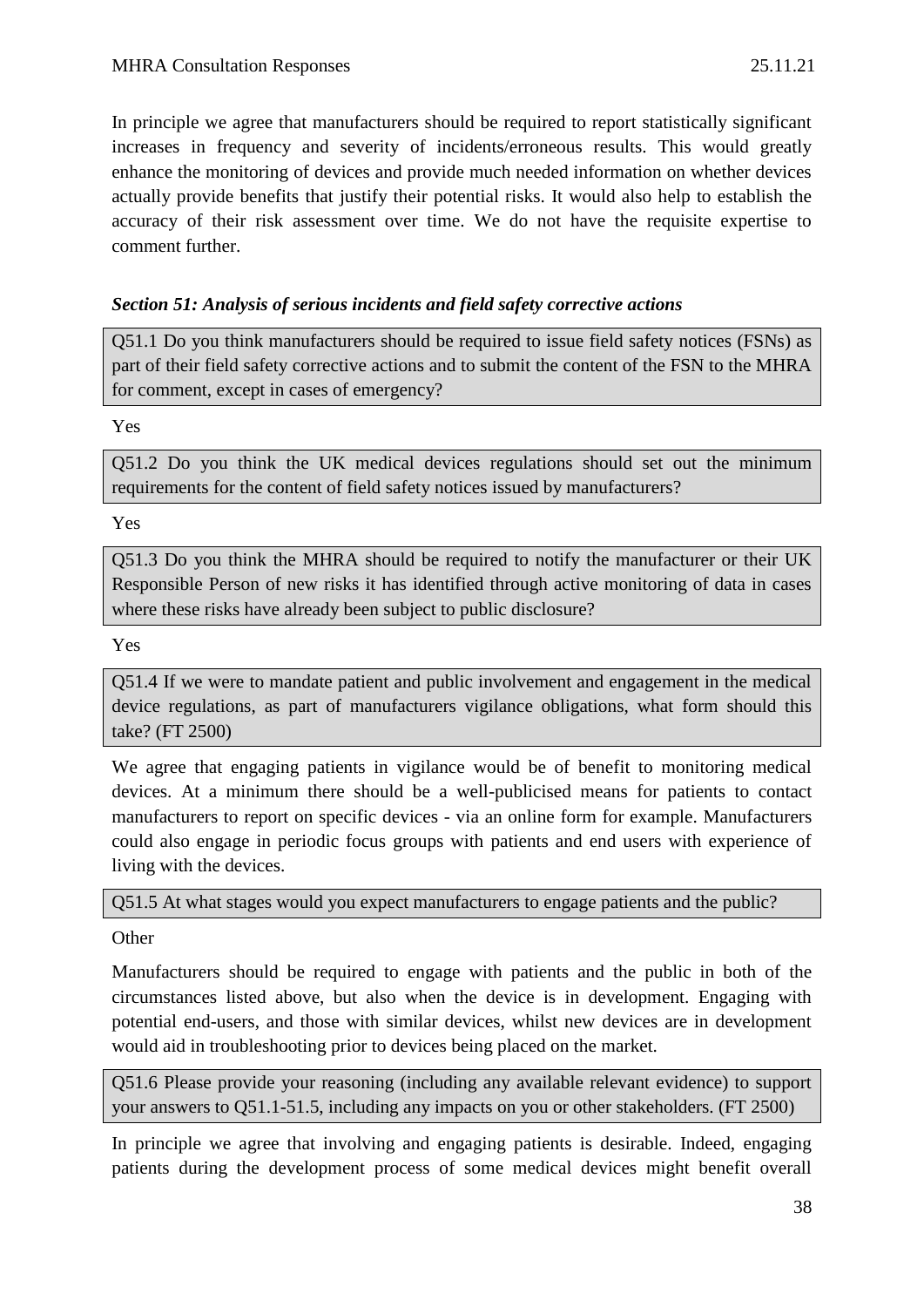design and performance according to patients' needs and experiences. In terms of vigilance, patients and end users will also be best placed to provide feedback on adverse experiences and side effects that may not otherwise come to light.

We do not have the requisite expertise to comment on the impact on some stakeholders, but do note that for many small and medium sized businesses or resourcestrapped manufacturers, may find such requirements more burdensome than others. As such, flexibility in terms of the form such engagement might take may be desirable.

## **Chapter 10: Software as a medical device**

## *Section 58: Scope and Definition*

Q58.1 Do you think that we should introduce the definition of software set out above?

Yes

Q58.2 Do you think there are any other definitions that need to be added to, or changed in, the UK medical devices regulations to further clarify what requirements apply to placing SaMD on the UK market?

Yes

Q58.3 If you have answered yes to Q58.2, please outline what additional additions/modifications are required. (FT 2500)

In relation to SaMDs, the term "manufacturer", and how it can/should apply to software developers, should be clarified. Currently the definition reflects an understanding of manufacturing as pertaining to physical goods and, as such, presupposes a central, easily identifiable entity or person as "manufacturer". Software development, especially open source software projects, do not necessarily conform to the structures of physical manufacturing and may have diffuse, global, and collaborative development models where responsibility for a product may not be claimed by or linked to any one entity/person.

Clarification is also needed regarding what it means to "place on the market" with regards to SaMDs. It is imperative that manufacturers and other entities know when/how or by what acts software/apps made available via download or streamed as distance sales can be said to be placed on the market. Further, the current definition as supplemented by Art 2(2) and 2(1) of Regulation (EC) No 765/2008 definition of "making available on the market" implies a commercial context, although no money needs to exchange hands. What is meant by a commercial activity/context needs to be made clearer in the regulations. It also needs to be made clear whether the scope of the regulations will extend to apps and open source software offered free of charge and which may be developed and made available by nonprofits, amateur or "hobbyist" developers and/or as part of collaborative/patient led initiatives who may be acting outside a traditional commercial context.

Q58.4 Please provide your reasoning to support your answers to questions 58.1-58.3, including any impacts on you or other stakeholder groups and any available relevant evidence. (FT 2500)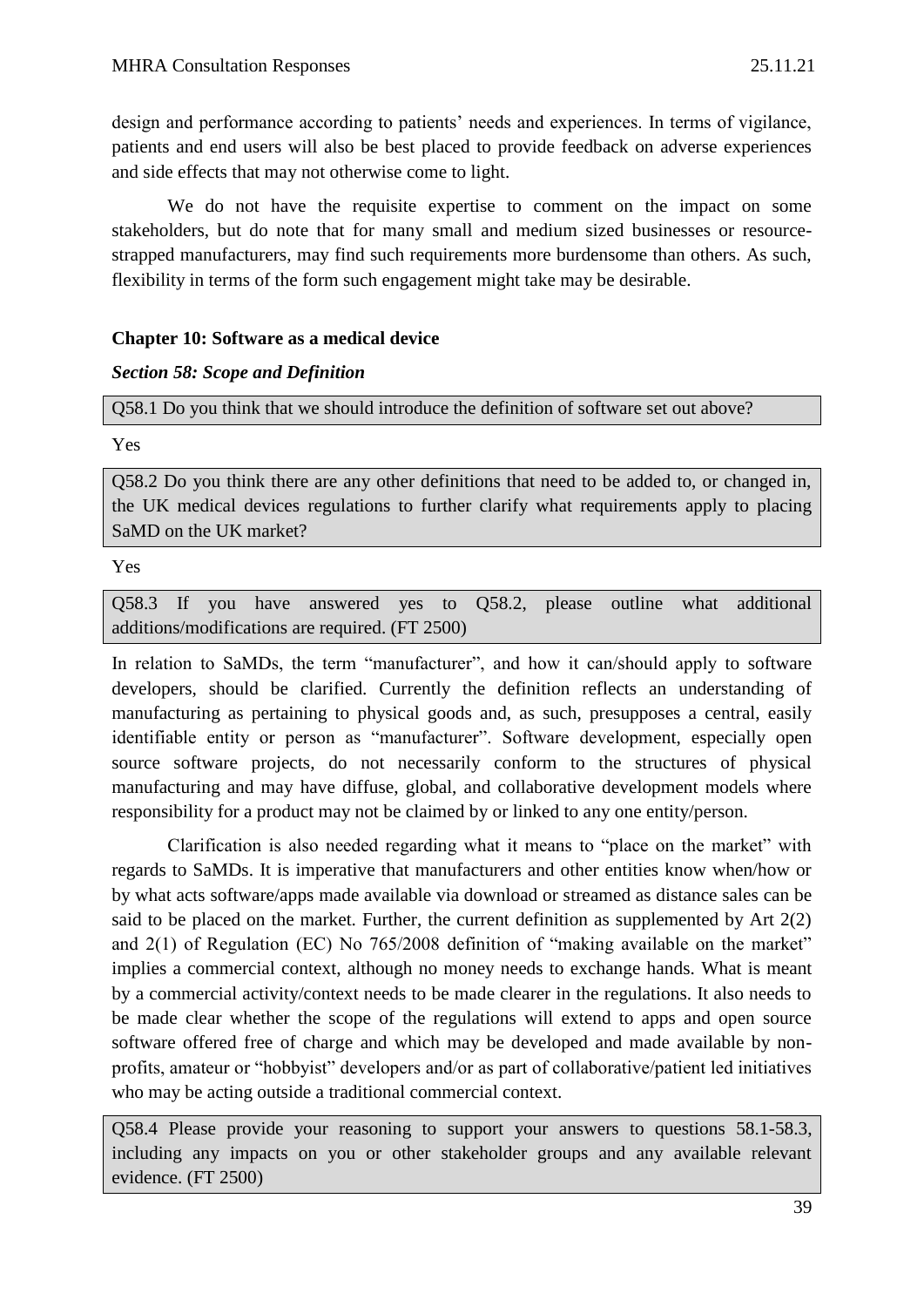The Medical Device Regulations (and the EU law which they implemented) were in essence designed to regulate tangible/physical goods and are informed by business and manufacturing models of the 1980s. Whilst software was added to the definition of "medical device" in 2008 none of the operational mechanisms or key definitions/terms were updated to reflect the realities of digital products or contemporary manufacture and software development. This can be seen in the current lack of provision for distance sales and in the difficulties and ambiguities in interpreting and applying key terms such as "manufacturer" and "place on the market" to the context of SaMD. Open source models of software development, in particular, are challenging in these respects.

The accessibility of software development has not only led to a proliferation in medical apps, it means that many developers may become "manufacturers" of medical devices without even being aware of this. There is also ambiguity as to when/whether software is "placed on the market" when it is done so by non-profits, for free, and/or as part of patient-led activities. In such cases there may be easily identifiable legal "manufacturer". These lacunae should be addressed.

Software developed within open source collaborations and available as uncompiled script also poses difficulties regarding whether or not they fall within the scope of the regulations. Having clarity on this may be particularly important if suggestions to require that manufacturers have enough funds to adequately compensate for harm caused by medical devices are also to be implemented.

A final point to raise relates to the part of the consultation which states that SaMD will mainly be dealt with through guidance, but no rationale is given for this. We appreciate that SaMD and AIaMD are particularly fast moving, and that setting too much in the regulations may lead to difficulties in the future. Indeed this is partially the cause of the current gaps and difficulties relating to SaMD and medical devices regulation. However, the guidance should supplement, or provide detail or clarification on, substantive provisions contained in the regulations. Such substantive provisions are necessary to ensure that manufacturers, economic operators, and other regulatees are aware of their obligations under law and are legally bound to comply with those obligations.

## *Section 59: Distance Sales*

Q59.1 SaMD can be deployed in the UK by websites hosted in other jurisdictions. Is there any need for greater / clearer requirements in such deployment?

Yes

Q59.2 Do you think that the definition of placing on the market should be revised as set out above?

Yes

Q59.3 Please provide your reasoning to support your answers to questions 59.1-59.2, including any impacts on you or other stakeholder groups and any available relevant evidence. (FT 2500)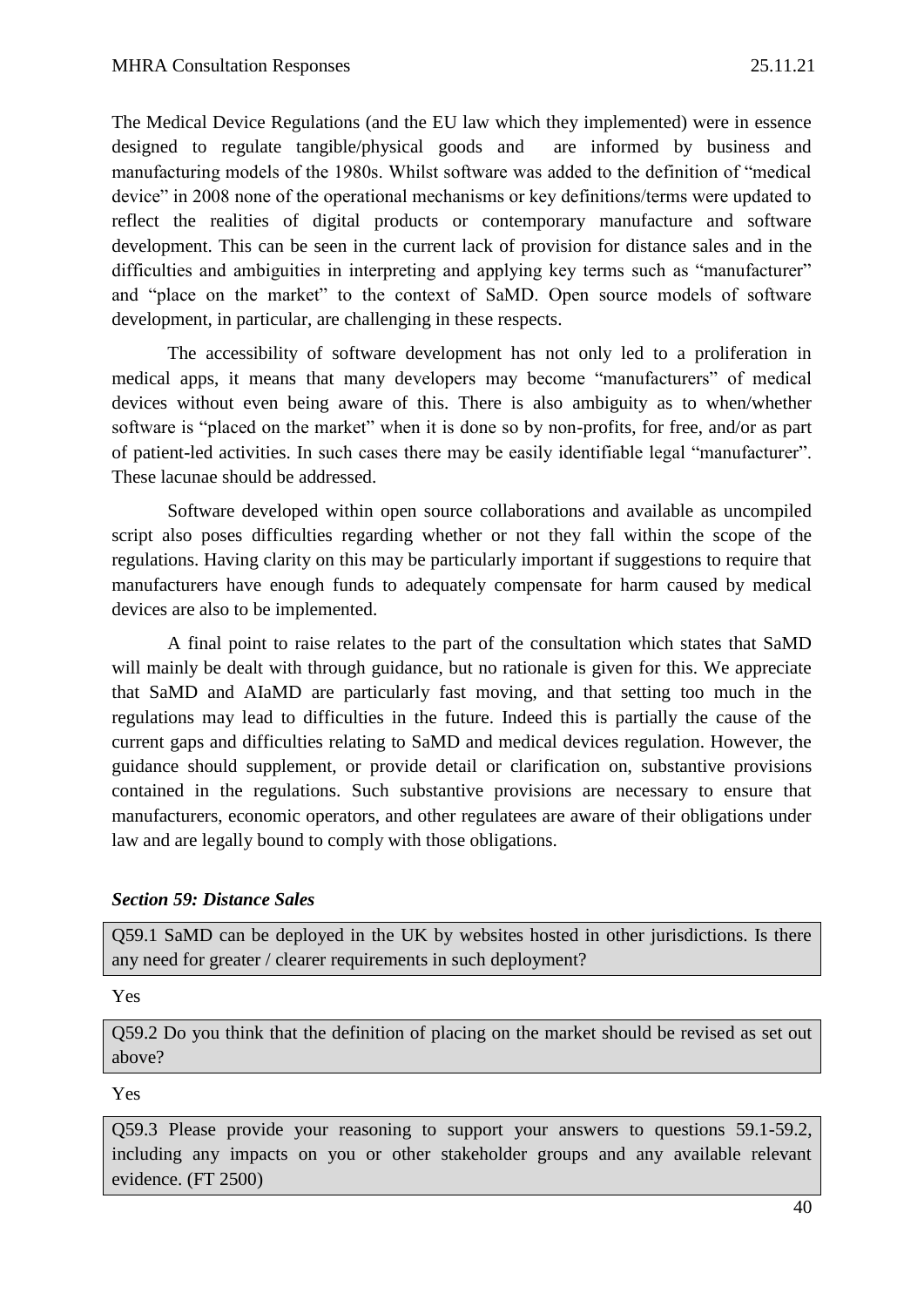Given the ability to download software from anywhere in the world, there is a need to clarify when and how SaMD is placed on the UK market. Inserting provisions regarding distance sales would bring the regulations in line with the EU MDR and IVDR. It would reinstate much needed provision which the Medical Devices (Amendment etc)(EU Exit) Regulations 2019 inserted into the 2002 Regulations, but which were subsequently removed by the Medical Devices (Amendment etc)(EU Exit) Regulations 2020.

It is not clear however, what acts or factors would help establish whether or when a SaMD offered via distance sales is "placed on the market". EU guidance published in 2016 on distance sales in general highlights that whether distance sales are offered for the EU market may be discerned from the languages websites use and the listed locations to which shipment is provided. However, as English is an international language and as software can be downloaded anywhere these factors are of limited utility in the SaMD context.

Further, in the case of some open source software or when software is made available as uncompiled script (that may be cut and paste rather than available as click for download), it is not clear whether or by what act this is made available/placed on the market. This should be taken account of in the regulations/guidance.

## *Section 60: Classification: Risk categorisation*

Q60.1 Do you think we should amend the classification rules in UK medical devices regulations to include the IMDRF SaMD classification rule (with supporting definitions and implementing rules) as set out in paragraph 60.2?

#### Yes

Q60.2 Please set out your rationale and any impacts you expect this change would have. (FT 2500)

We broadly agree that harmonising and raising risk classification of SaMDs could increase safety, but we do not have the requisite expertise to comment further on this.

## *Section 61: Classification: Airlock classification rule*

Q61.1 Do you think we should introduce an airlock classification rule for SaMD with a risk profile that is not well understood?

Yes

Q61.2 Please provide your reasoning to support your answer to question 61.1 including any expected impacts on you or other stakeholder groups and any available relevant evidence. (FT 2500)

In principle this might be a good addition. However, this would seem to involve a large degree of discretion on the part of the regulator as to when such a measure is needed. It would have been helpful if the criteria for assessing when a device merits early access had also been available for consultation.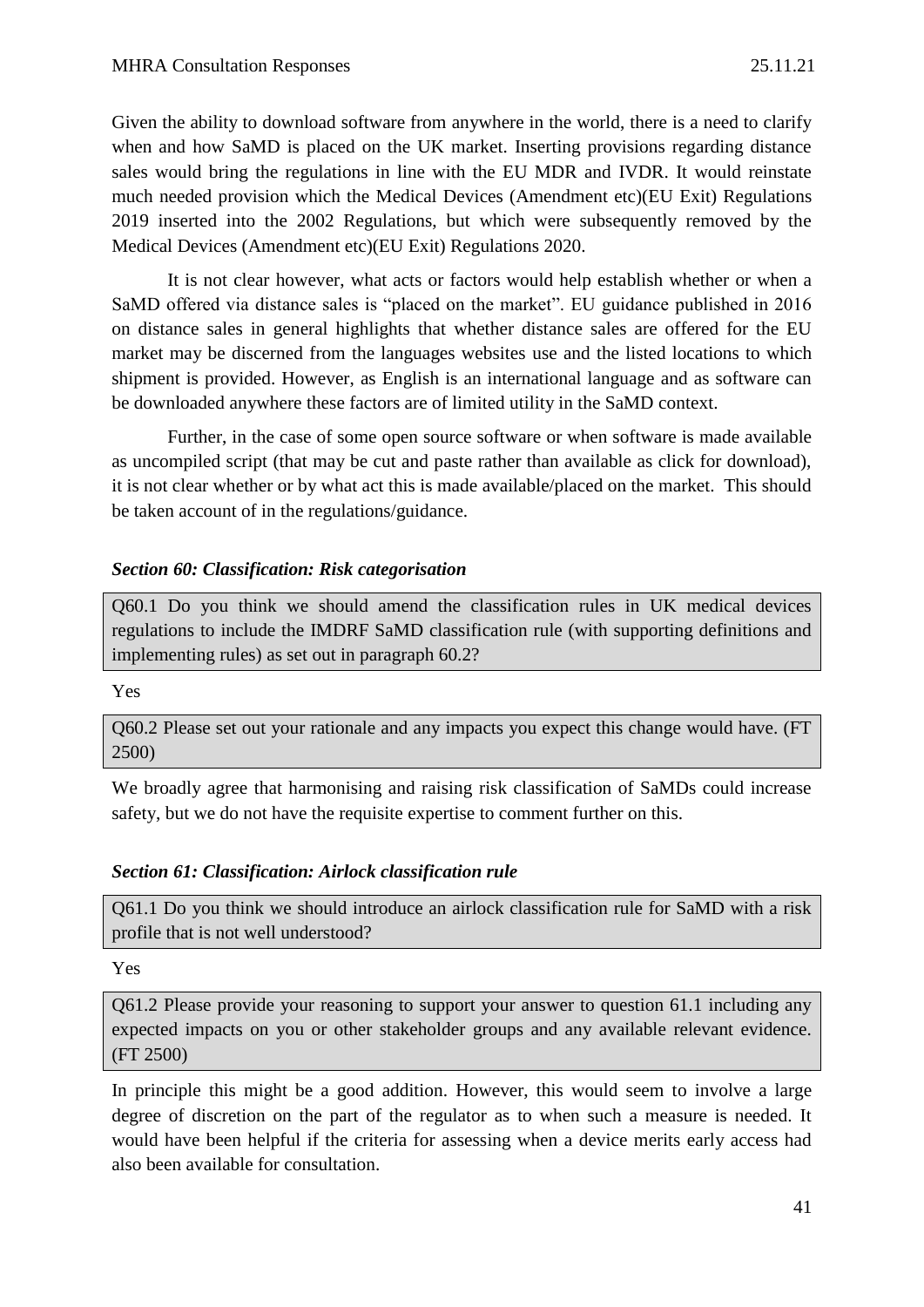#### *Section 62: Pre-market requirements*

Q62.1 Do you consider additional essential requirements should be in place to assure the safety and performance of SaMD specifically?

#### Yes

Q62.2 Please set out and explain your rationale for any additions and outline any expected impacts. (FT 2500)

The factors and considerations that need to be taken into account when assessing and designing for safety in software are distinct from general requirements for medical devices and they should be explicitly on the face of the regulations. However, we do not have relevant expertise to comment further on what additions or essential criteria should be included. We do note that having specific essential criteria for SaMD would bring the UK up to date with the EU MDR and IVDR which have specific essential criteria for software and which would have been incorporated in the Medical Devices (Amendment etc)(EU Exit) Regulations 2019 before they removed by in the Medical Devices (Amendment etc)(EU Exit) Regulations 2020.

Q62.3 Do you consider regulations should set out SaMD essential requirements separate from those for other general medical device types?

Yes

Q62.4 Please provide your reasoning (including any available relevant evidence) to support your answers to questions 62.1-62.3, including any impacts on you or other stakeholder groups. (FT 2500)

Given our answer earlier, that we are in broad agreement that essential requirements specific for SaMD are needed, it follows that we are also in agreement that they should be set out separately from those of other medical device types. We note, however, that many medical devices using software will raise overlapping concerns/issues with SaMDs and thus this should be taken into consideration in drafting any amendments.

## *Section 63: Post-market requirements*

Q63.1 Do you think the UK medical devices regulations should mandate a report adverse incident link as set out above?

Yes

Q63.2 Please set out your rationale and any expected impact and any available relevant evidence to support your answer to question 63.1. (FT 2500)

In general as part of increasing safety, transparency, and facilitating trend reporting for SaMDs we agree that there should be a mandatory link to report adverse incidents.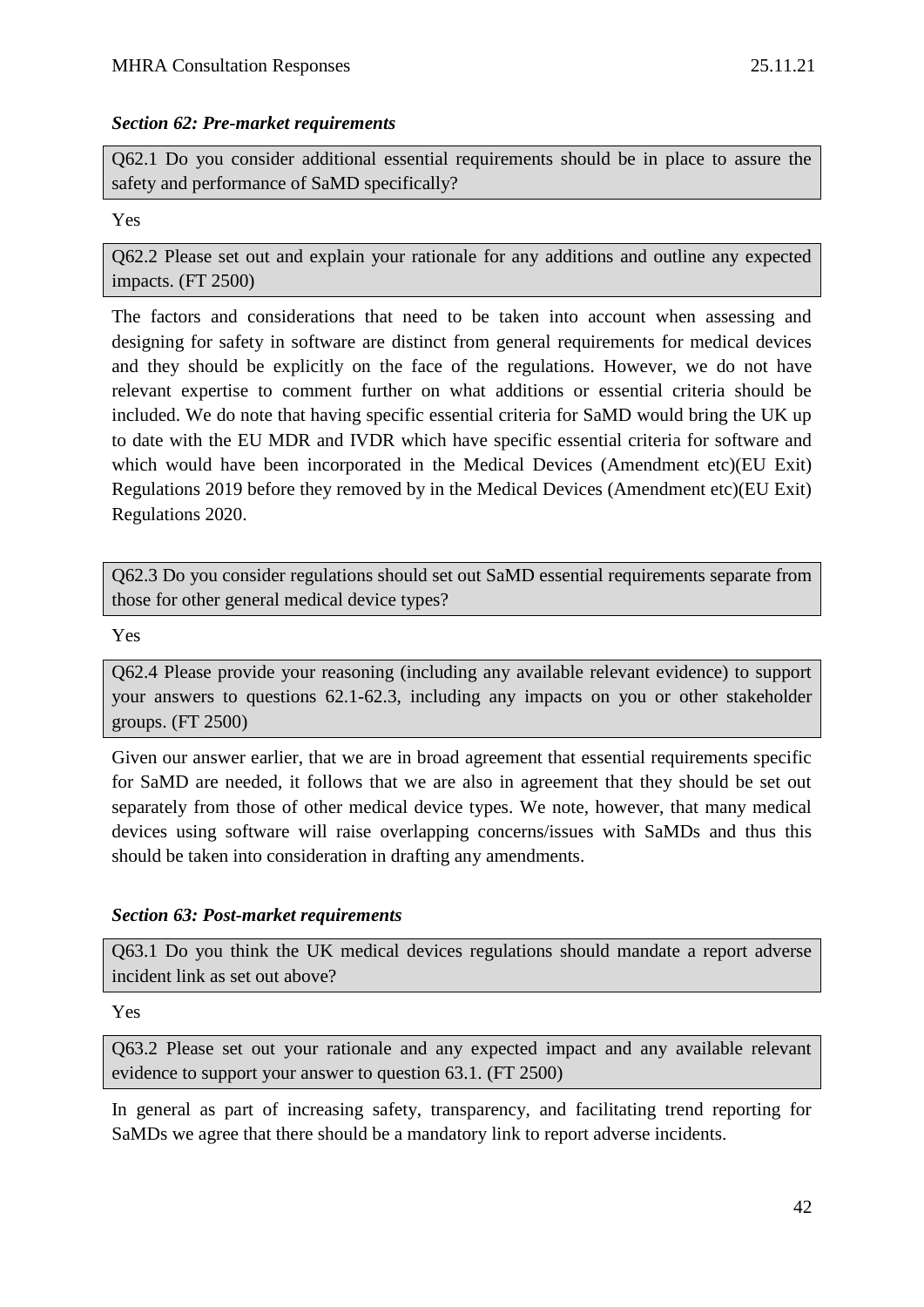## Q63.3 Do you think that regulations should enable predetermined change control plans?

Yes

## *Section 64: SaMD Cyber Security*

Q64.1 Do you consider existing UK medical devices regulations need to include cyber security and/or information security requirements?

Yes

Q64.2 If you have answered yes to Q64.1, what should this entail and why? What would be the expected impacts? (FT 2500)

We agree in principle with the inclusion of cyber security and information security requirements as necessary to increase the safety of devices, however we do not have expertise to comment further on what this would entail.

Q64.3 Please provide your reasoning (including any available relevant evidence) to support your answers to Q64.1-64.2, including any impacts on you or other stakeholders. (FT 2500)

We think that including cyber security and information security requirements are necessary to increase the safety of SaMD and software in general, but we do not have the requisite expertise to comment further.

## *Section 65: Artificial intelligence as a/in a medical devices (AIaMD)*

Q65.1 Are there other statutory changes required to effectively regulate AIaMD over and above the changes detailed for SaMD above?

Don't Know/No Opinion

Q65.3 Do you consider the use of IVDR-type performance evaluation methods (akin to scientific validity, analytical performance, and clinical performance) for diagnostic software but especially AI (even where no IVD data is used) to be appropriate?

Yes

Q65.4 If yes, do you think the UK medical devices regulations should be amended to require this?

Yes

Q65.5 Should the UK medical devices regulations mandate logging of outputs of further auditability requirements for all SaMD or just AlaMD for traceability purposes?

Yes

Q65.6 Please provide your reasoning (including any available relevant evidence) to support your answers to Q65.1-65.5, including any impacts on you or other stakeholder groups, including how burdensome would further requirements along these lines be? (FT 2500)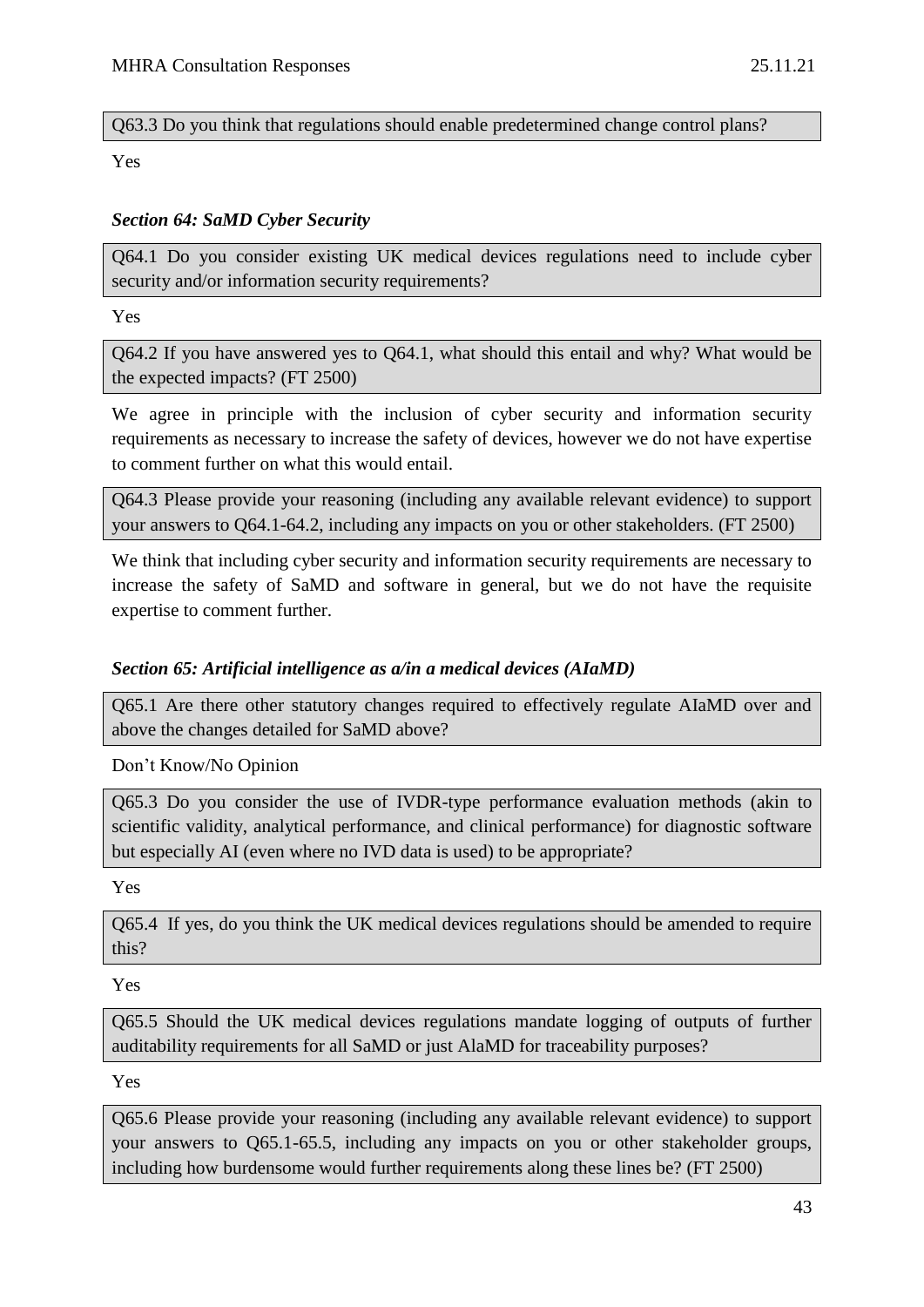Regarding Q65.5, we support mandating logging for all SaMD.

#### **Chapter 11: Implantable devices**

#### *Section 66: Implantable devices*

Q66.1 Do you think there should be any changes to the scope of medical devices regulated as implantable devices?

Yes

Q66.4 In relation to implantable devices, do pre-market evidence requirements need to change, particularly in respect to:

a. clinical investigations: should requirements for clinical investigations be more robust than those conducted for non-implantable devices?

Yes

b. technical documentation reviews: should requirements be more robust than those for nonimplanted devices of the same risk category?

Yes

c. any exemptions required for certain implantable devices (e.g. screws, wedges)?

Don't Know/No Opinion

Q66.5 Please explain your rationale for your responses to question 66.4, including how and why you think any changes are needed, including any expected impacts. (FT2500)

Implantable devices represent some of the most risky products subject to the Medical Device Regulations. As such, these should be subject to more robust requirements in terms of the evidence base for their safety (clinical investigations) and in their documentation to facilitate thorough auditing. However, we do not have the requisite expertise to comment further on this.

Q66.7 Should there be more stringent controls over the use of implantable devices?

Yes

Q66.8 Please select any/all of the options listed in paragraph 66.4 (d) you consider should be introduced:

- Being supplied only to medical device users in centres specialising in their use  $*$
- Being supplied to medical device users by practitioners with specialist expertise and experience in the treatment of the condition requiring the device \*
- Administered with proactive follow up with patients (for example, monitoring longer term patient outcomes or feedback post-implant). \*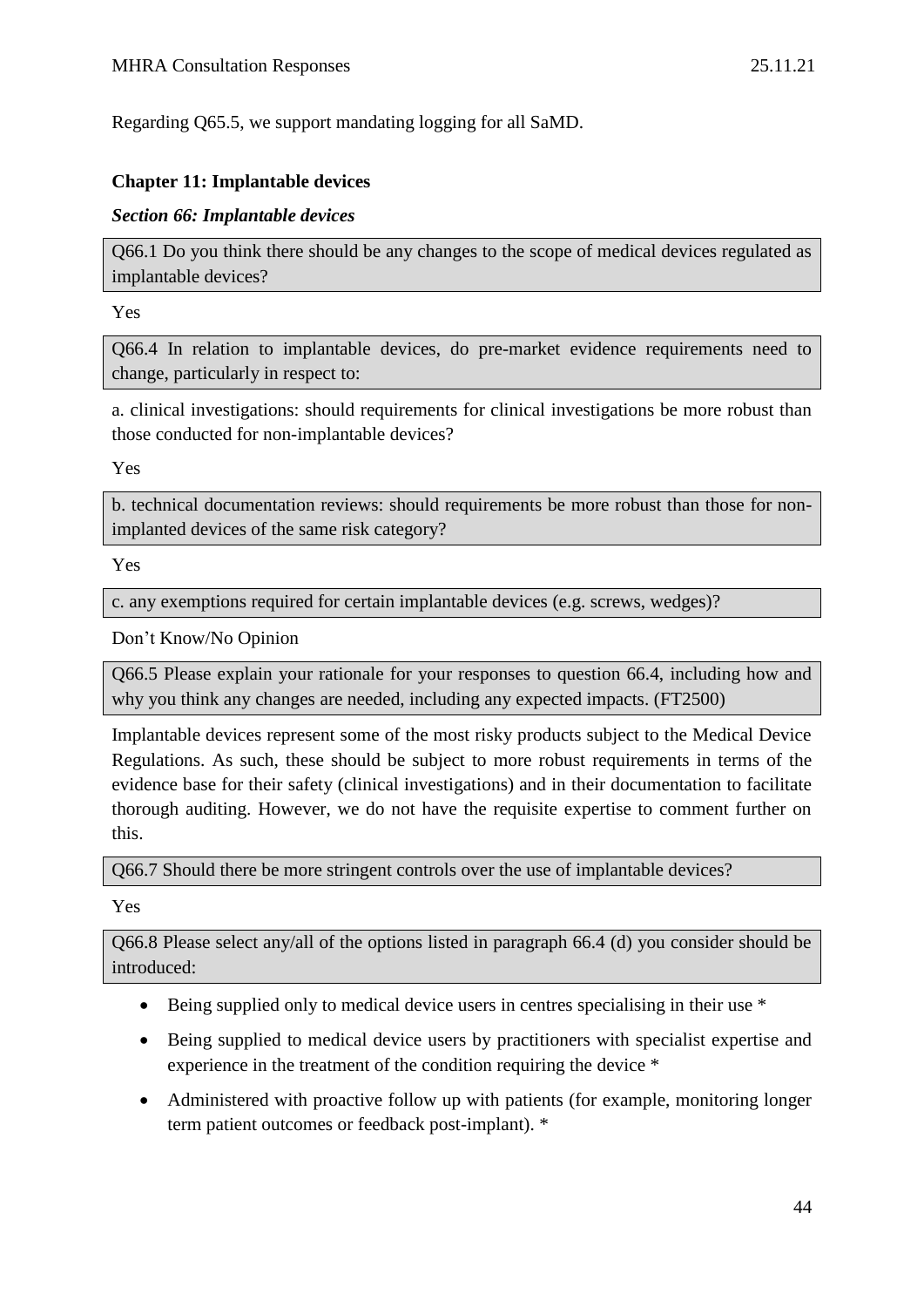66.10 Do you think that post-market requirements for implantable devices could be strengthened by:

a. Clarifying or strengthening the requirements around use of obsolete models of implantable medical devices?

Yes

b. Introducing a requirement for implant information to be provided to recipients of implantable devices?

Yes

Q66.11 Do you think that the UK medical devices regulations should require manufacturers of implantable devices to provide implant information for recipient patients with the device when placing it on the market as set out in paragraph 66.6?

Yes

Q66.12 If you have answered yes to question 66.11:

a. should manufacturers be required to provide implant cards/leaflets to healthcare settings/professionals?

Yes

b. what should be included on the implant card and patient information leaflet? (FT 2500)

Whilst we do not have the requisite expertise to comment extensively on what should be included on the implant card, we believe the following could be included: relevant safety information including risks; instructions for use and care if applicable; information on the device's longevity and lifecycle; potential side effects, and what to do/link to report an adverse incident.

c. should manufacturers be required to make available implant information in both physical and digital formats, (for example, in the form of a card, leaflet or other appropriate format)?

Yes

d. Should the manufacturer be required to update the digital implant information where appropriate?

Yes

e. should health institutions be required to make this information available to patients who have been implanted with the device?

Yes

f. should health institutions be required to log the implant information onto the records of the patient implanted with the device?

Yes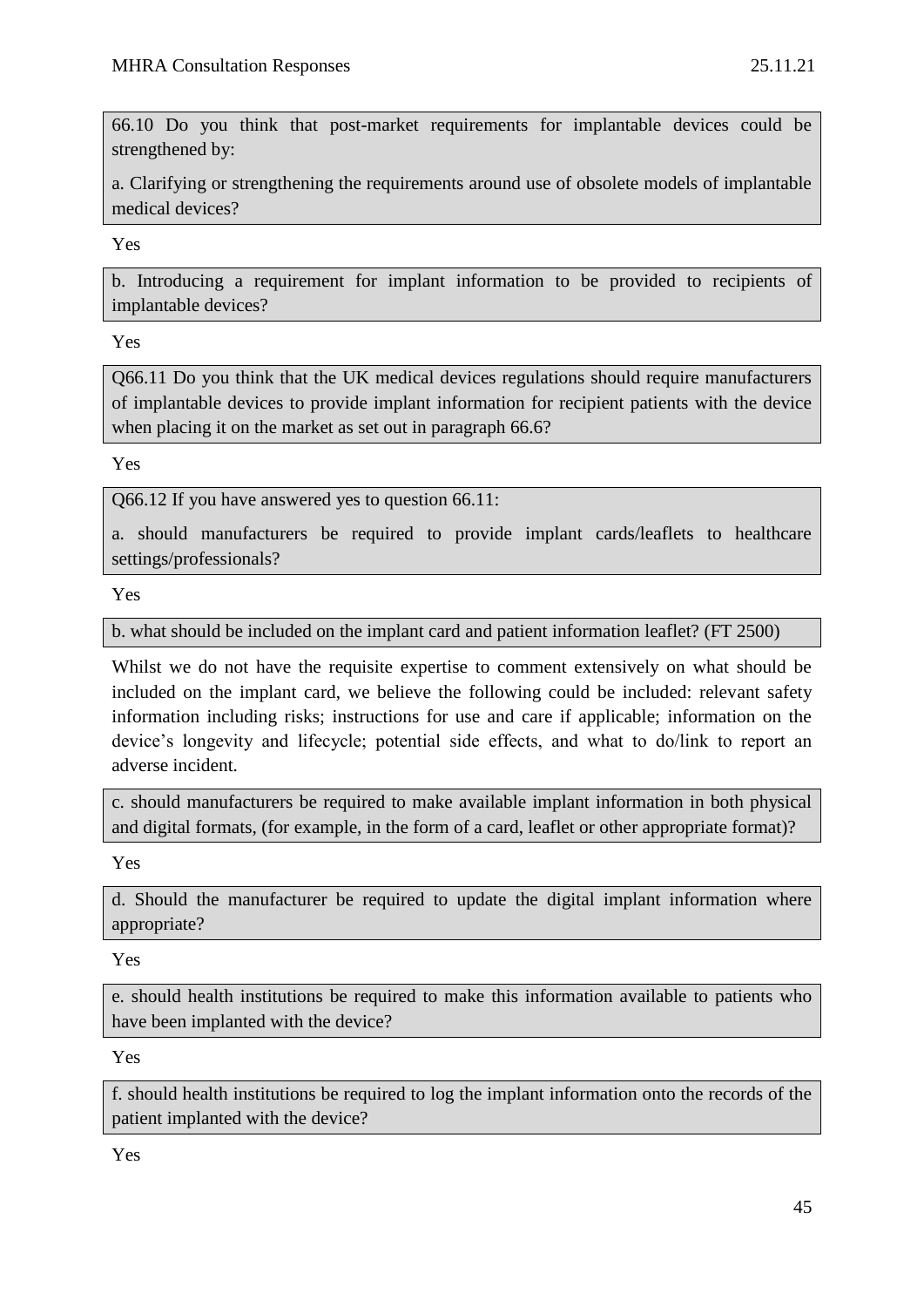Q66.13 Are there any implants that should be excluded from the requirement to have accompanying implant information?

Don't Know/No Opinion

Q66.15 Is there further information we should collect and share about implantable medical devices in particular?

Don't Know/No Opinion

Q66.19 Please provide any relevant evidence to support your answers to Q 66.1-66.18 in this section, including any impacts on you or other stakeholder groups, and key implementation considerations for any changes that could be made. (FT 2500)

We are broadly in favour of increasing the information that is gathered and stored in relation to medical implants in order to increase transparency and monitor for potentially adverse outcomes, and thus increase capacity to react to adverse incidents. We are also broadly in favour of increasing transparency and access to information about medical implants for healthcare professionals, patients, and the public at large for similar reasons.

## **Chapter 12: Other product-specific changes**

## *Section 67: Re-manufacturing single-use devices*

Q67.1 Do you think that the UK medical devices regulations should include the requirements for re-manufacturers of single-use medical devices set out in paragraph 67.5?

Yes

Q67.3 Do you think the UK medical devices regulations should introduce the requirements set out in paragraph 67.6 for re-manufacturers of single-use devices on behalf of healthcare institutions?

Don't Know/No Opinion

Q67.5 Do you think that the MHRA should allow the re-manufacturing of Class I single-use medical devices?

Don't Know/No Opinion

Q67.7 Do you think that the MHRA should continue to allow the re-processing of single-use devices?

Don't Know/No Opinion

## *Section 68: Systems, kits and procedure packs*

Q68.1 Do you think that the UK medical devices regulations should include the term kit when referring to medical devices and products which are assembled together?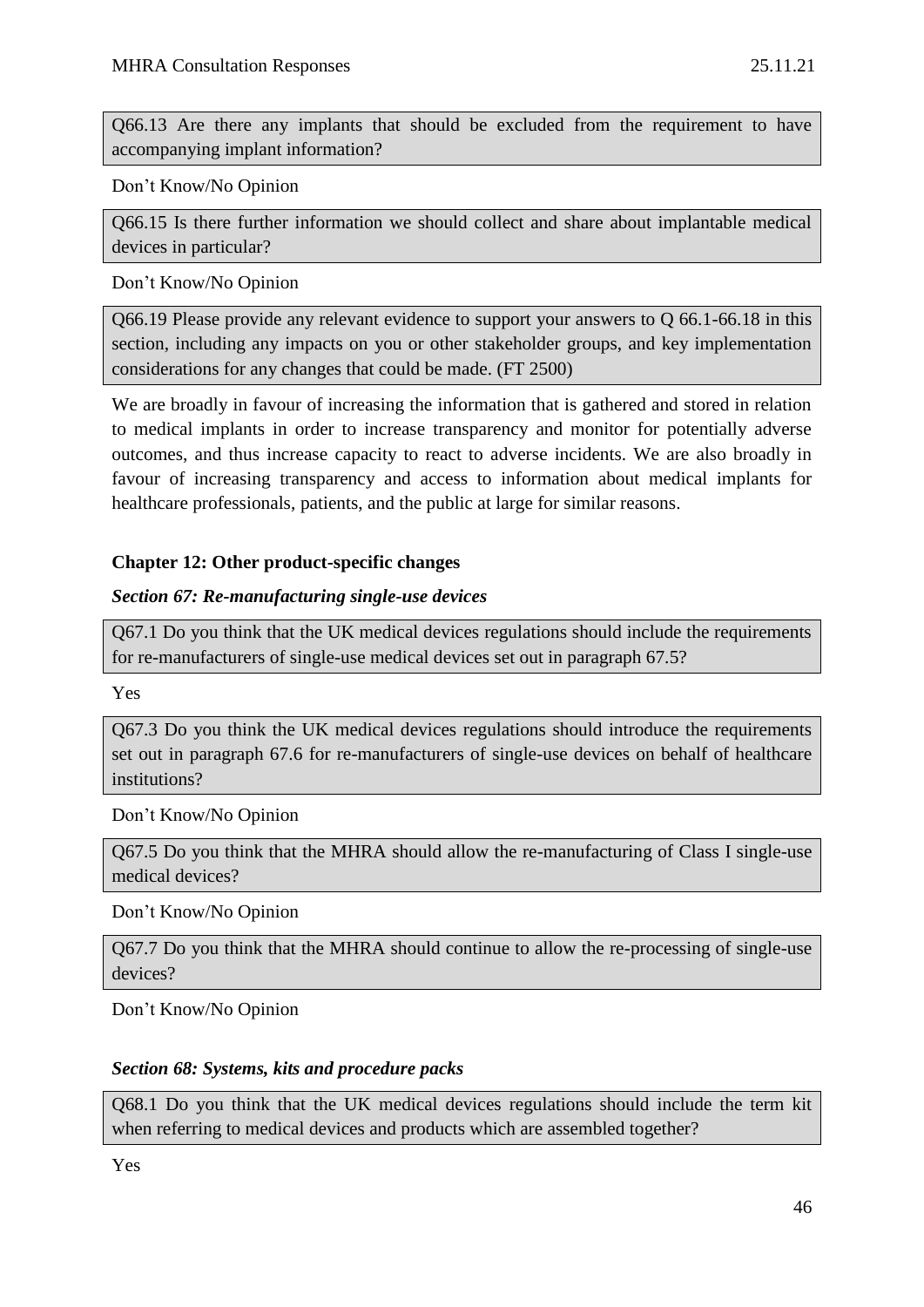Q68.2 Should the definitions of systems, procedure packs and kits allow external software (e.g. a specific app identified in the labelling) to be considered as a component of the system, procedure pack or kit?

Don't Know/No Opinion

Q68.3 Do you think that assemblers of systems, kits and procedure packs should be required to implement procedures for the factors listed in paragraph 68.6?

Yes

## *Section 69: Parts and components*

Q69.1 Do you think that the UK medical devices regulations should require that any individual or company who supplies an item specifically intended to replace an identical or similar integral part or component of a medical device that is defective or worn should ensure that the item does not negatively affect the safety and performance of the medical device?

Yes

Q69.2 Do you think an item that is intended specifically to replace a part or component of a medical device and that significantly changes the performance or safety characteristics or the intended purpose of the medical device could be considered to be a medical device in its own right and therefore be required to meet the requirements of the UK medical devices regulations?

Yes

Q69.3 Please provide your reasoning (including any available relevant evidence) to support your answers to questions 69.1-69.2, including any impacts on you or other stakeholder groups. (FT 2500)

Whilst we do not have specific expertise on this, the individual components of medical devices should not adversely affect that safety of a device. Further, if a component changes the safety and performance profiles of a device, this is in essence the same as creating a new medical device with those risk/performance profiles and thus should be regulated as such. It would improve the safety of such devices and bring the UK law up to date with other jurisdictions on this matter, including the EU.

## *Section 70: Custom-made devices*

Q70.1 Do you think that the UK medical devices regulations should include more detailed requirements for the technical documentation that must be drawn up and kept by the manufacturer of a custom-made device, such as those outlined in paragraph 70.5?

Yes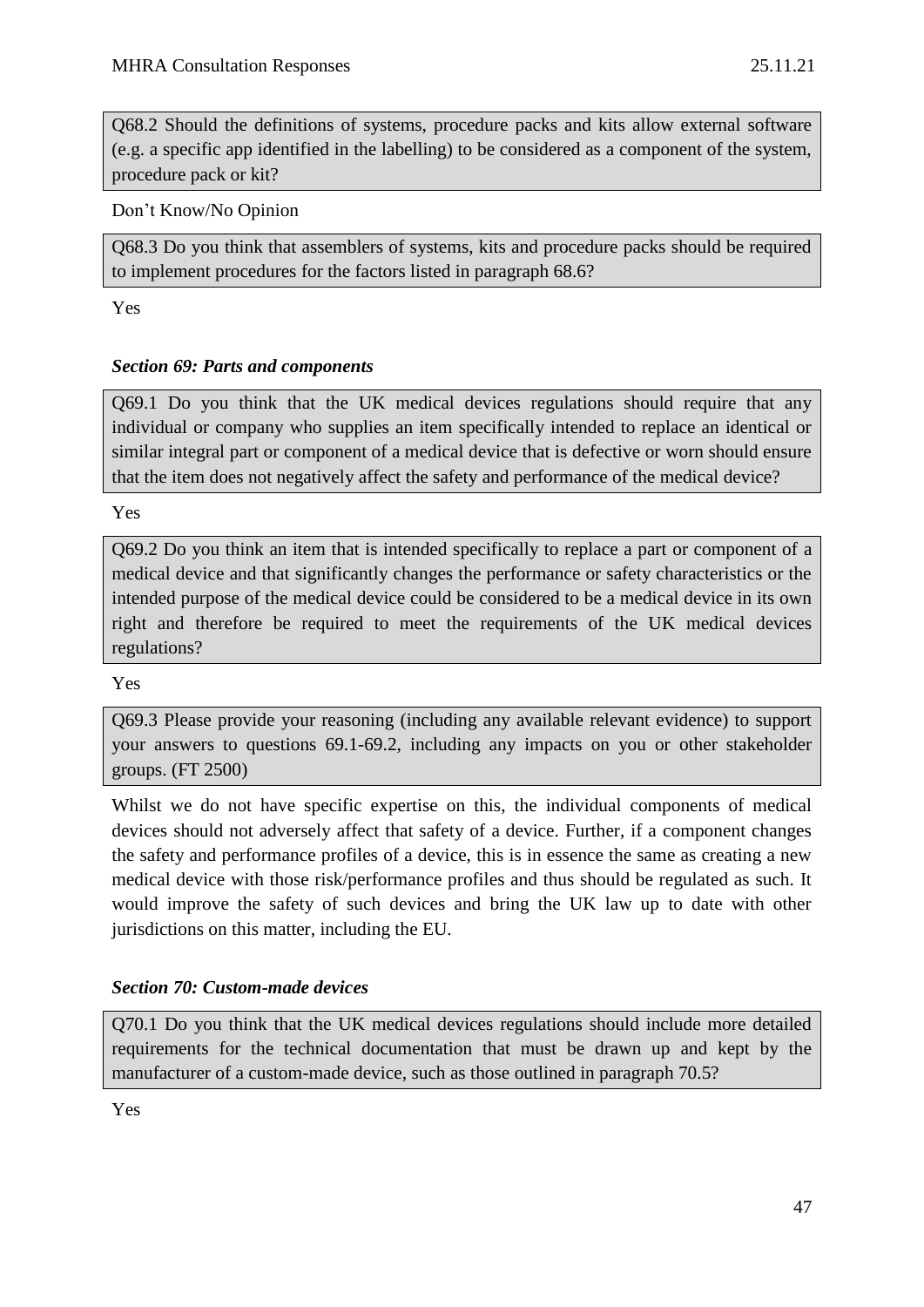Q70.2 Do you think that the UK medical devices regulations should introduce more stringent requirements for the post-market surveillance of custom-made devices, such as those outlined in paragraph 70.6?

Yes

Q70.3 Do you think that the UK medical devices regulations should require manufacturers of certain custom-made devices to implement a QMS which must be certified by an Approved Body?

Yes

Q70.4 If you have answered yes to question 70.3, please outline what types/classes of custom-made devices should fall under this requirement. (FT 2500)

We agree in principle that where the risk profile of a custom-made device is high then a QMS should be required, but we do not have sufficient expertise to comment on which classifications or the threshold risk level a device should cross before this requirement should be implemented.

Q70.6 Do you agree that custom-made devices could be manufactured on the basis of an electronic prescription, as outlined in paragraph 70.8?

Yes

Q70.7 Please provide your reasoning (including any available relevant evidence) to support your answers to questions 70.1-70.6, including any impacts on you or other stakeholder groups. (FT 2500)

We have broadly agreed that manufacturers of custom made devices should be subject to further requirements on the detail of technical documentation and that there should be more stringent requirements for post-market surveillance. Whilst we do not have the requisite expertise to comment fully on this, we believe that the requirements should be in line with the risk profile of such devices.

## **Chapter 14: Routes to Market**

## *Section 72: MDSAP and Domestic Assurance*

Q72.1 Do you think the MHRA should introduce an alternative route to market which utilises Medical Device Single Audit Programme (MDSAP) certificates?

Don't Know/No Opinion

Q72.2 Please explain your answer to question 72.1 and, if applicable, please outline any further considerations/requirements that should be in place for accepting MDSAP certificates.(FT 2500)

We do not have the expertise to comment in-depth on the MDSAP. Whether or not this should be introduced depends on the detail of how approvals work in each of the jurisdictions and with the international regulators. As noted in para 72.1, harmonisation is important.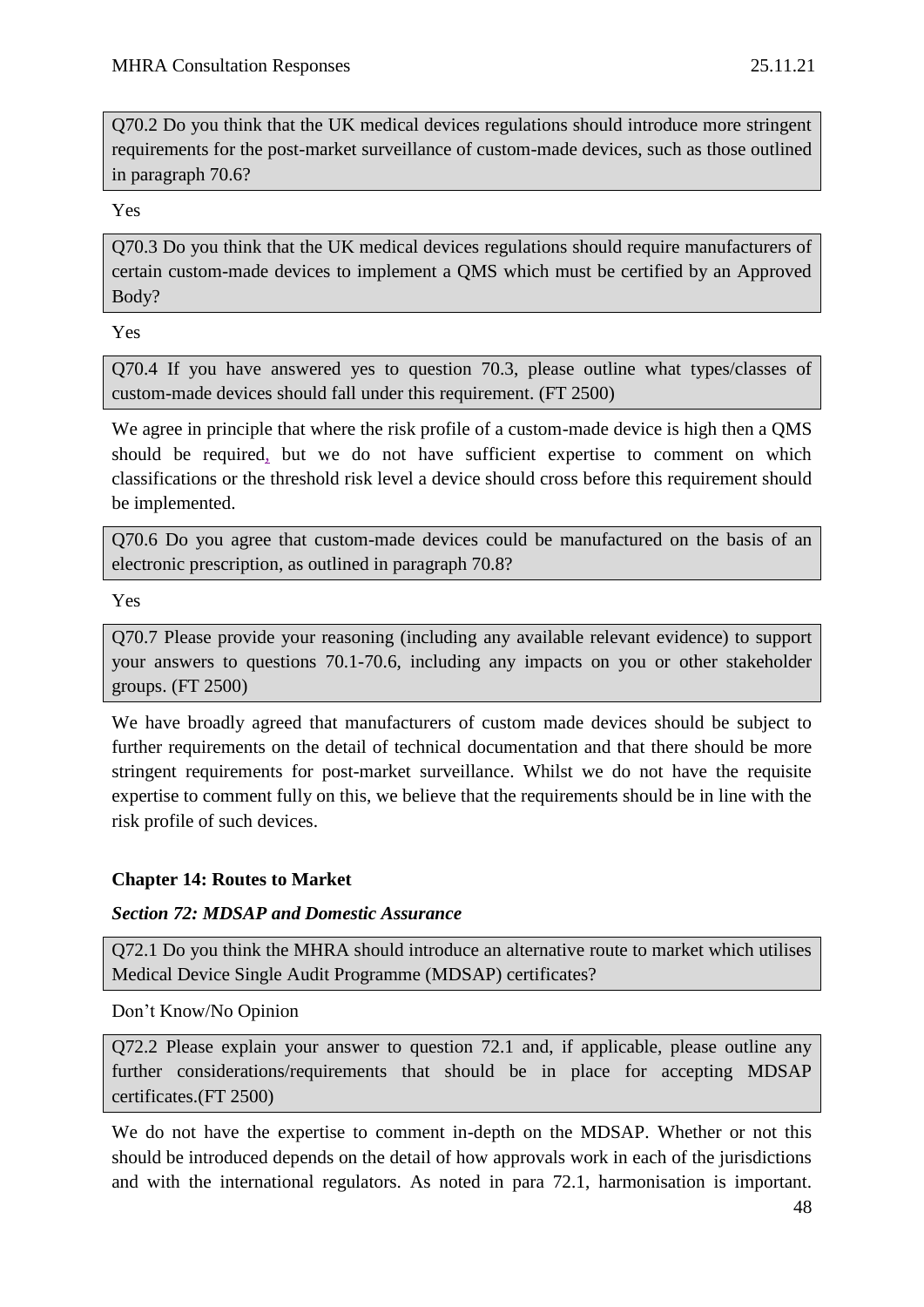However, there is also a need to ensure that manufacturers do not simply shop around for a jurisdiction with less stringent rules/regulations within the MDSAP countries (in terms of both approvals and QMS audits) and is then allowed access to the UK market based on this.

Q72.3 Do you think the MHRA should introduce an alternative route to market which utilises approvals from other countries (domestic assurance route)?

Don't Know/No Opinion

Q72.4 Please explain your answer to question 72.3 and, if applicable, please outline any further considerations/requirements that should be in place for the domestic assurance route. (FT 2500)

See our response to Q72.3. The concern is the same in relation to a domestic assurance route.

## *Section 73: Pathway for Innovative MedTech*

Q73.1 Do you think the MHRA should introduce a pre-market approvals route to place innovative medical devices into service for a specified time period and for specific use cases?

Yes

Q73.2 Do you think the MHRA should have powers to conduct conformity assessments and issue approvals in certain scenarios, such as the one outlined in paragraph 73.3?

Yes

## **Chapter 15: Transitional Arrangements**

#### *Section 74: Transitional Arrangements*

Q74.1 Do you think that we should introduce the transitional arrangements proposed above in Option 1?

Don't Know/No Opinion

Q74.2 Do you think that we should introduce the transitional arrangements suggested above in Option 2?

Don't Know/No Opinion

Q74.4 Do you agree with the transitional arrangements suggested in Option 5 above?

Don't Know/No Opinion

Q74.7 How many years after 1 July 2023 should the MHRA accept UKCA certificates/ declarations of conformity issued before 1 July 2023? That is, what would be a suitable specified date for Option 1 above?

30 June 2025